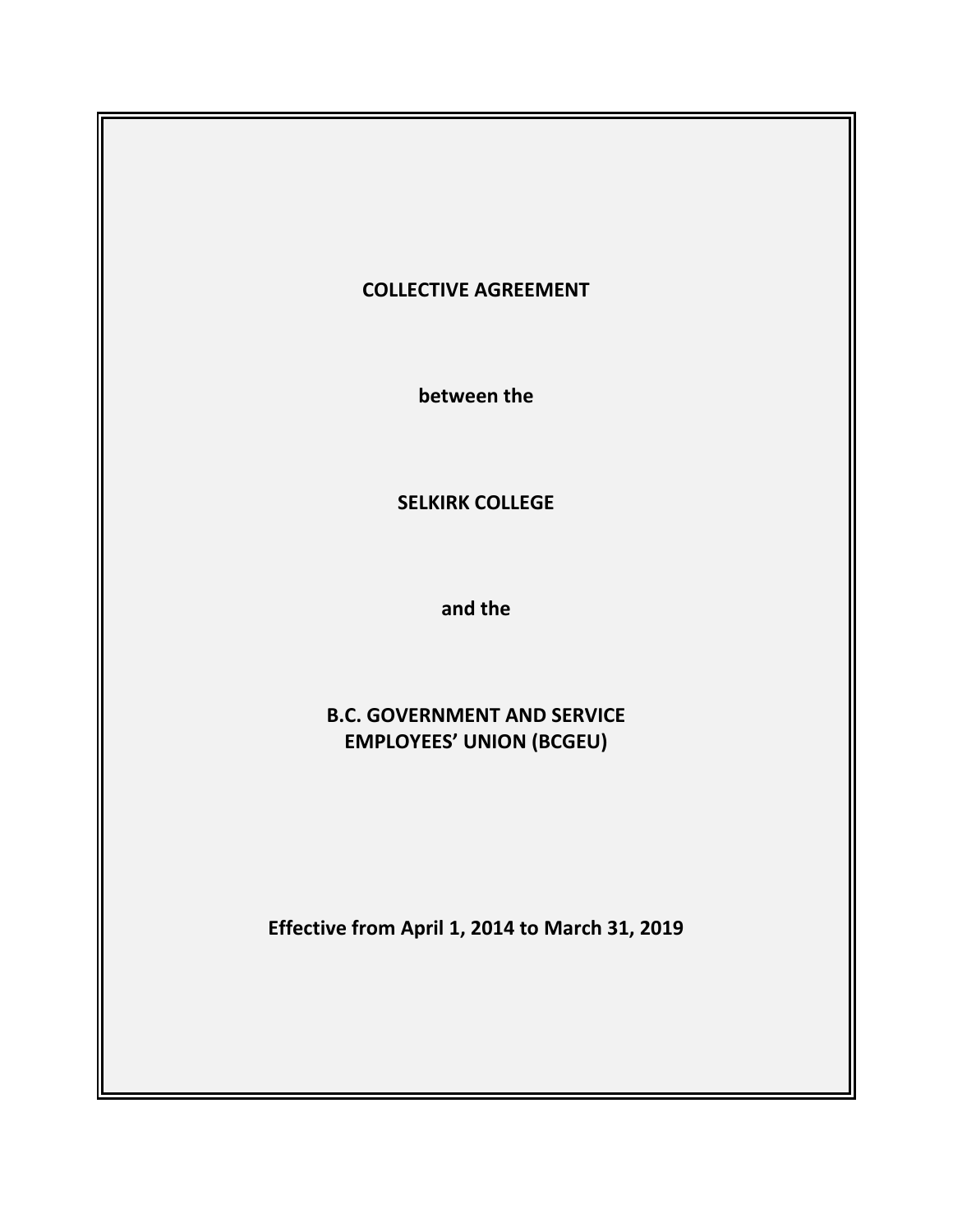|  |  | <b>TABLE OF CONTENTS</b> |
|--|--|--------------------------|
|--|--|--------------------------|

| 1.1  |              |  |
|------|--------------|--|
| 1.2  |              |  |
| 1.3  |              |  |
| 1.4  |              |  |
| 1.5  |              |  |
|      |              |  |
| 2.1  |              |  |
| 2.2  |              |  |
| 2.3  |              |  |
| 2.4  |              |  |
| 2.5  |              |  |
| 2.6  |              |  |
| 2.7  |              |  |
|      |              |  |
| 3.1  |              |  |
| 3.2  |              |  |
| 3.3  |              |  |
| 3.4  |              |  |
| 3.5  |              |  |
| 3.6  |              |  |
| 3.7  |              |  |
|      |              |  |
| 4.1  |              |  |
| 4.2  |              |  |
| 4.3  |              |  |
| 4.4  |              |  |
| 4.5  |              |  |
| 4.6  |              |  |
| 4.7  |              |  |
| 4.8  |              |  |
| 4.9  |              |  |
| 4.10 |              |  |
|      |              |  |
|      |              |  |
|      |              |  |
| 7.1  |              |  |
| 7.2  |              |  |
|      |              |  |
| 8.1  |              |  |
| 8.2  |              |  |
| 8.3  |              |  |
| 8.4  |              |  |
| 8.5  |              |  |
| 8.6  |              |  |
|      | $\mathbf{r}$ |  |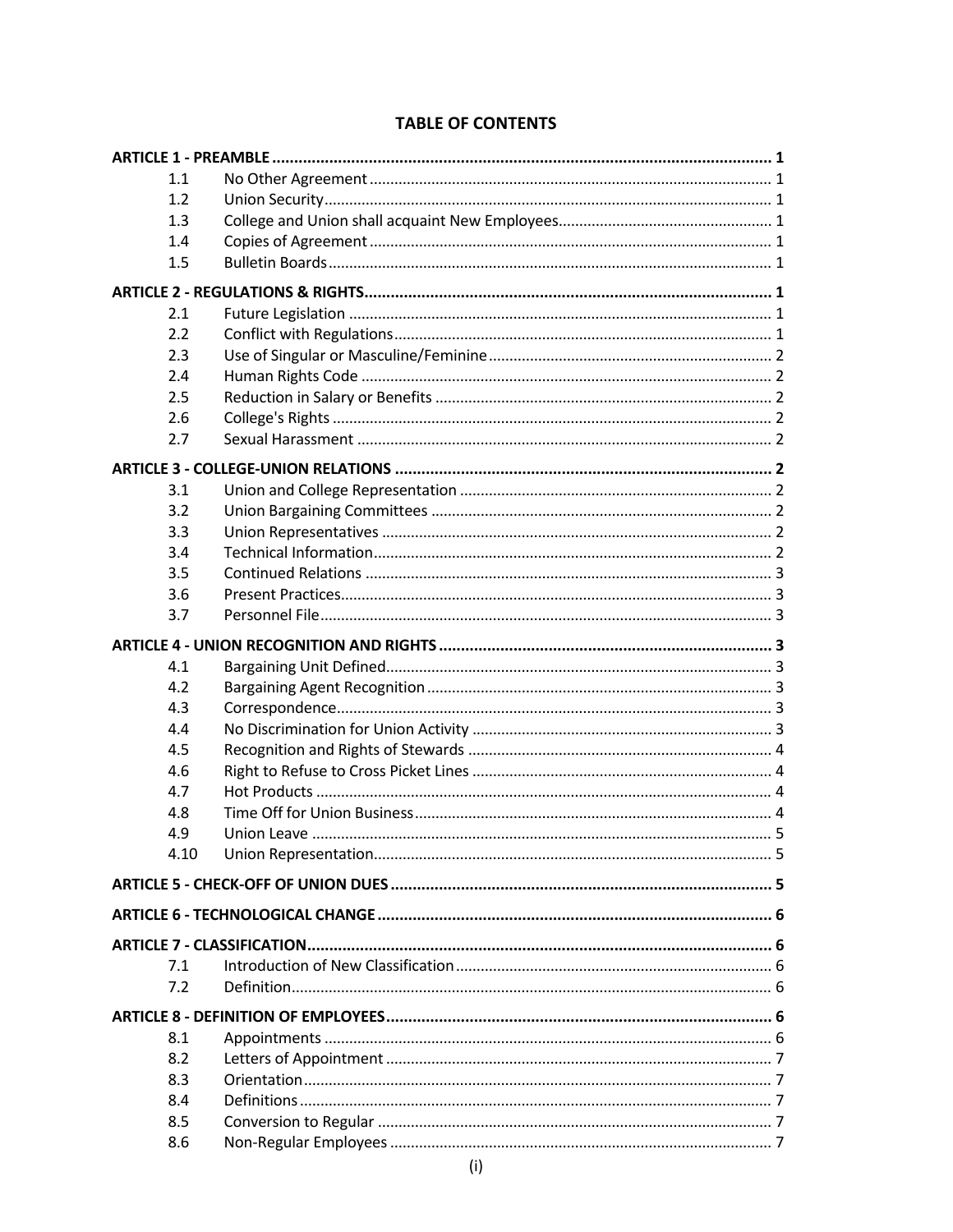| 8.7   |  |  |
|-------|--|--|
| 8.8   |  |  |
| 8.9   |  |  |
|       |  |  |
| 9.1   |  |  |
| 9.2   |  |  |
|       |  |  |
| 10.1  |  |  |
| 10.2  |  |  |
| 10.3  |  |  |
| 10.4  |  |  |
|       |  |  |
| 11.1  |  |  |
| 11.2  |  |  |
| 11.3  |  |  |
| 11.4  |  |  |
|       |  |  |
| 12.1  |  |  |
| 12.2  |  |  |
| 12.3  |  |  |
| 12.4  |  |  |
| 12.5  |  |  |
| 12.6  |  |  |
| 12.7  |  |  |
|       |  |  |
| 12.8  |  |  |
| 12.9  |  |  |
| 12.10 |  |  |
|       |  |  |
| 13.1  |  |  |
| 13.2  |  |  |
| 13.3  |  |  |
| 13.4  |  |  |
| 13.5  |  |  |
| 13.6  |  |  |
| 13.7  |  |  |
|       |  |  |
| 14.1  |  |  |
| 14.2  |  |  |
| 14.3  |  |  |
| 14.4  |  |  |
|       |  |  |
| 15.1  |  |  |
| 15.2  |  |  |
| 15.3  |  |  |
| 15.4  |  |  |
| 15.5  |  |  |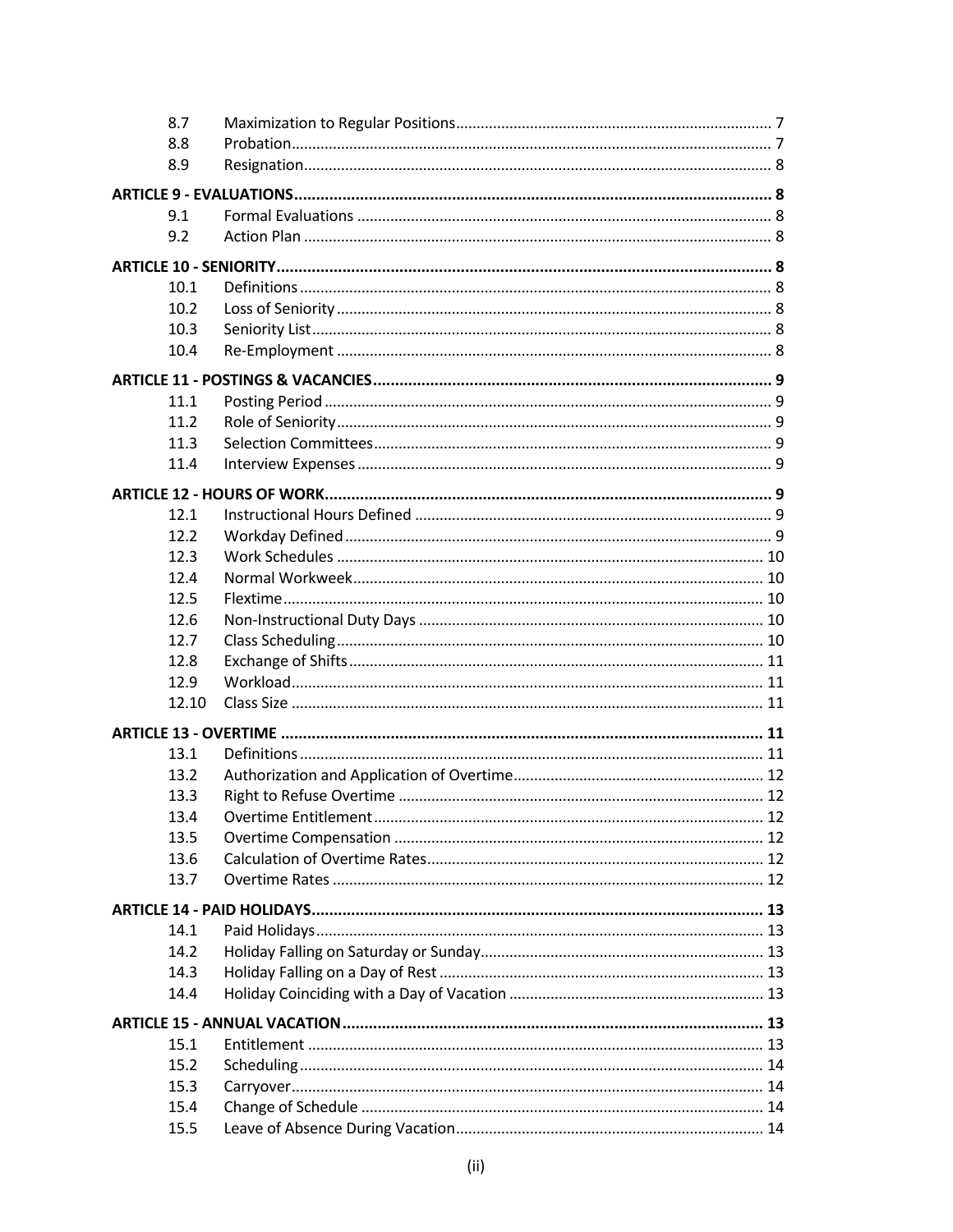| 16.1 |  |
|------|--|
| 16.2 |  |
| 16.3 |  |
| 16.4 |  |
| 16.5 |  |
| 16.6 |  |
| 16.7 |  |
| 16.8 |  |
|      |  |
| 17.1 |  |
| 17.2 |  |
| 17.3 |  |
|      |  |
| 18.1 |  |
| 18.2 |  |
| 18.3 |  |
|      |  |
| 18.4 |  |
|      |  |
| 19.1 |  |
| 19.2 |  |
| 19.3 |  |
| 19.4 |  |
| 19.5 |  |
|      |  |
| 20.1 |  |
| 20.2 |  |
| 20.3 |  |
| 20.4 |  |
| 20.5 |  |
|      |  |
| 21.1 |  |
| 21.2 |  |
| 21.3 |  |
| 21.4 |  |
| 21.5 |  |
|      |  |
|      |  |
|      |  |
| 23.1 |  |
| 23.2 |  |
|      |  |
| 24.1 |  |
| 24.2 |  |
| 24.3 |  |
| 24.4 |  |
| 24.5 |  |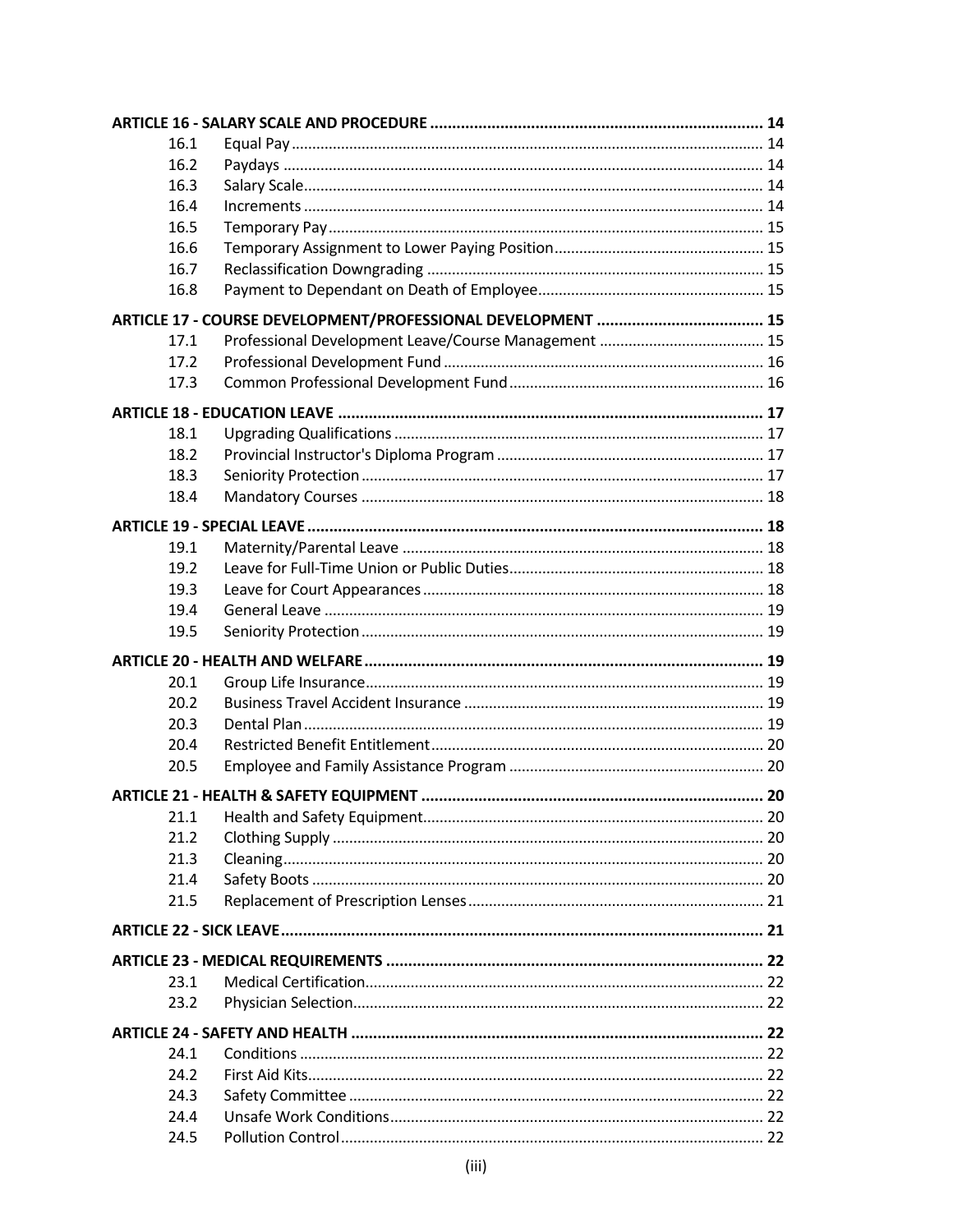| 24.6  |                                                                                    |  |
|-------|------------------------------------------------------------------------------------|--|
| 24.7  |                                                                                    |  |
|       |                                                                                    |  |
| 25.1  |                                                                                    |  |
| 25.2  |                                                                                    |  |
| 25.3  |                                                                                    |  |
| 25.4  |                                                                                    |  |
|       | ARTICLE 26 - REGULAR FULL-TIME AND REGULAR PART-TIME EMPLOYEES LAYOFF AND RECALL24 |  |
| 26.1  |                                                                                    |  |
| 26.2  |                                                                                    |  |
| 26.3  |                                                                                    |  |
| 26.4  |                                                                                    |  |
| 26.5  |                                                                                    |  |
|       |                                                                                    |  |
|       |                                                                                    |  |
| 27.1  |                                                                                    |  |
| 27.2  |                                                                                    |  |
|       |                                                                                    |  |
| 28.1  |                                                                                    |  |
| 28.2  |                                                                                    |  |
| 28.3  |                                                                                    |  |
| 28.4  |                                                                                    |  |
| 28.5  |                                                                                    |  |
|       |                                                                                    |  |
|       |                                                                                    |  |
| 29.1  |                                                                                    |  |
| 29.2  |                                                                                    |  |
| 29.3  |                                                                                    |  |
| 29.4  |                                                                                    |  |
| 29.5  |                                                                                    |  |
| 29.6  |                                                                                    |  |
| 29.7  |                                                                                    |  |
| 29.8  |                                                                                    |  |
| 29.9  |                                                                                    |  |
| 29.10 |                                                                                    |  |
| 29.11 |                                                                                    |  |
| 29.12 |                                                                                    |  |
| 29.13 |                                                                                    |  |
| 29.14 |                                                                                    |  |
| 29.15 |                                                                                    |  |
| 29.16 |                                                                                    |  |
| 29.17 |                                                                                    |  |
|       |                                                                                    |  |
| 30.1  |                                                                                    |  |
| 30.2  |                                                                                    |  |
| 30.3  |                                                                                    |  |
| 30.4  |                                                                                    |  |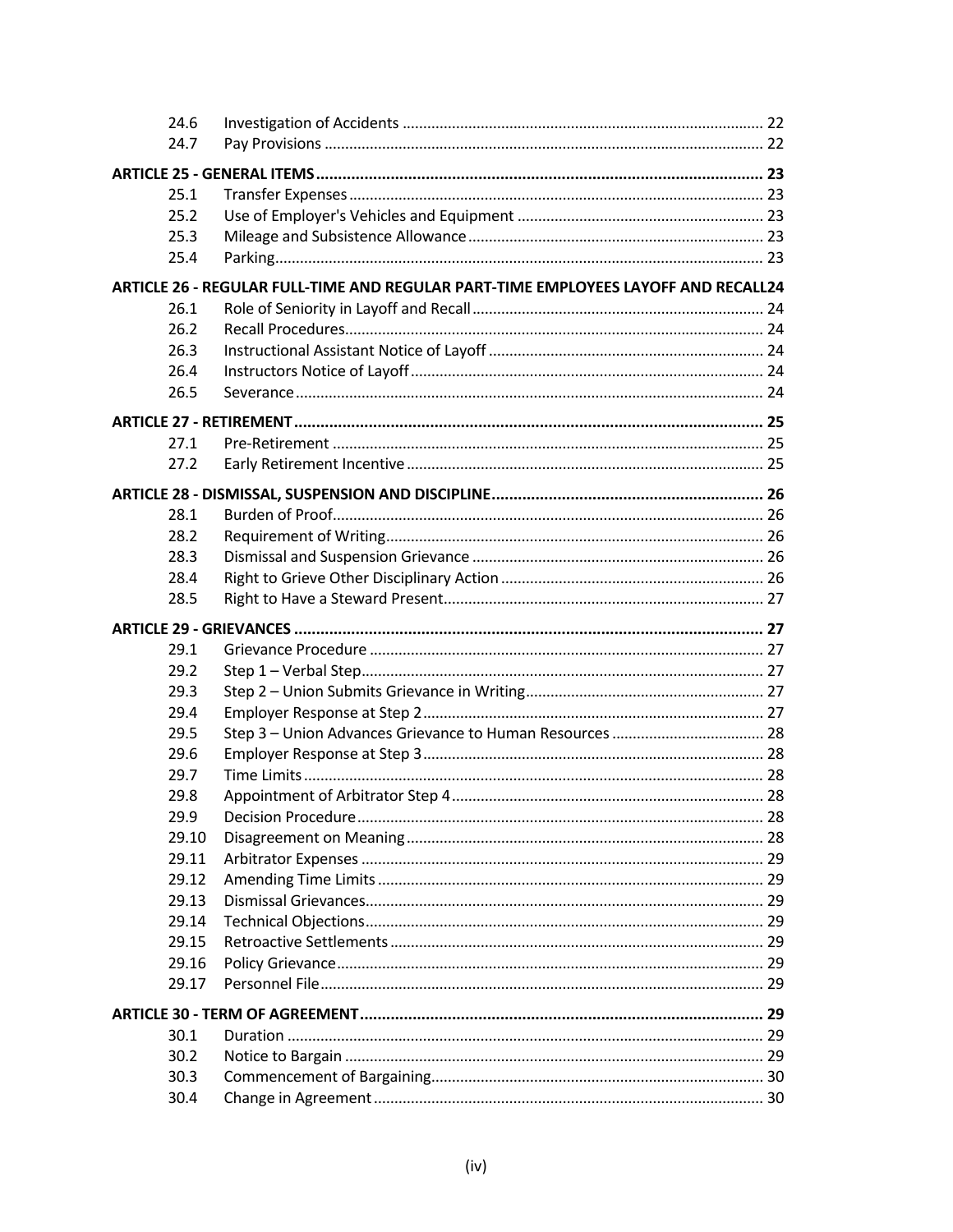| Re: Article 17.2(c) *Instructors' Professional Development Stipend  35              |  |
|-------------------------------------------------------------------------------------|--|
|                                                                                     |  |
|                                                                                     |  |
|                                                                                     |  |
| RE: Article 17.2(c) *Instructional Assistants' Professional Development Stipend  37 |  |
|                                                                                     |  |
|                                                                                     |  |
|                                                                                     |  |
|                                                                                     |  |
|                                                                                     |  |
|                                                                                     |  |
|                                                                                     |  |
|                                                                                     |  |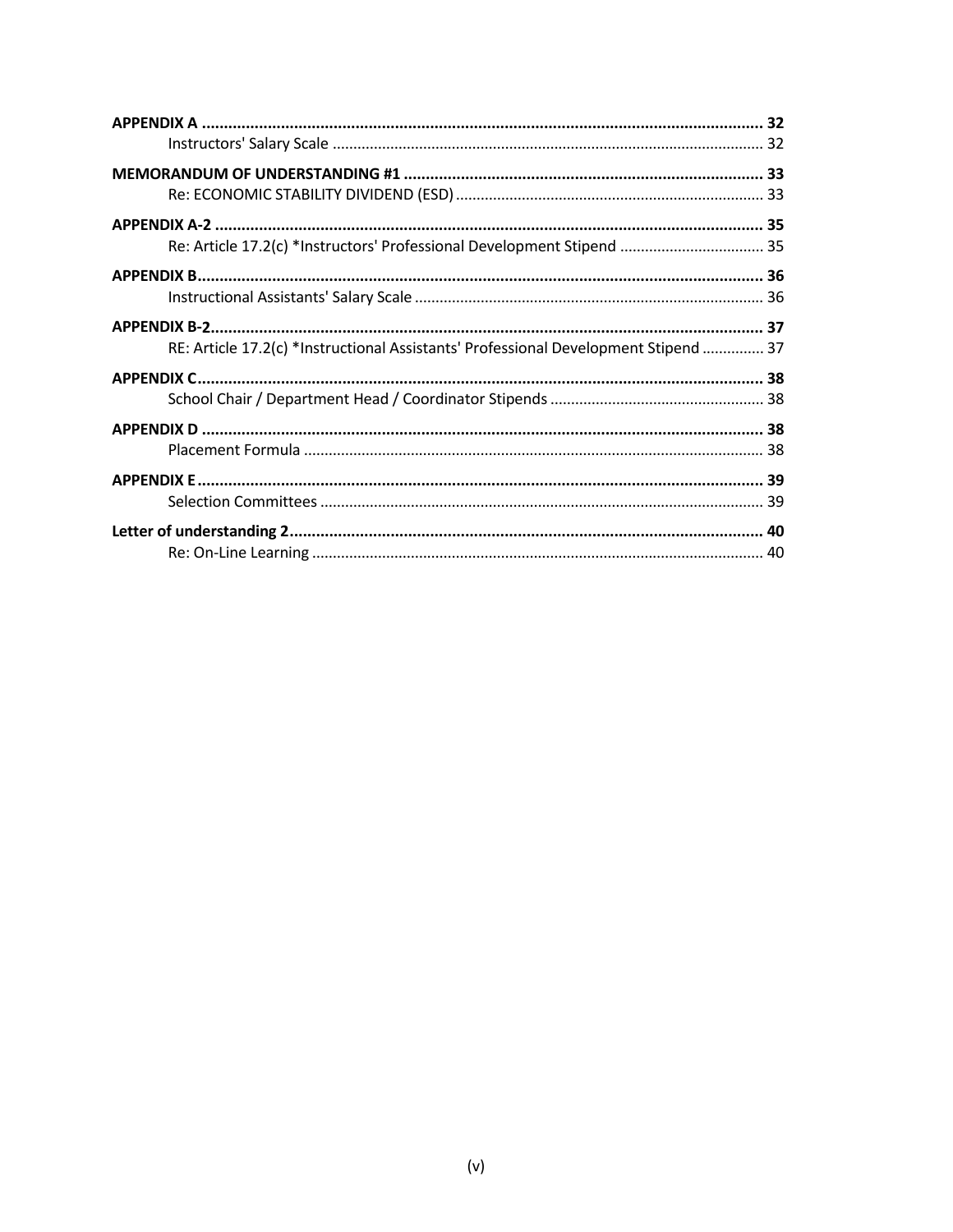### **ARTICLE 1 ‐ PREAMBLE**

### **1.1 No Other Agreement**

No employee covered by this Agreement shall be required or permitted to make a written or oral agreement with the College or its representatives which may conflict with the terms of this Agreement.

### **1.2 Union Security**

All employees in the bargaining unit shall within thirty (30) days of commencing employment, as a condition of continued employment, become and remain members of the Union.

# **1.3 College and Union shall acquaint New Employees**

(a) The College agrees to acquaint new employees with the fact that a collective agreement is in effect and with the conditions of employment set out in the articles dealing with Union Security and Dues Check‐off.

(b) A new employee shall be advised in writing of the name and location of his steward.

(c) Whenever the steward is employed in the same work areas as the new employee, the employee's immediate supervisor will introduce him to his steward, who will provide the employee with a copy of the Collective Agreement.

(d) Where operational requirements permit the College agrees that a union steward will be given an opportunity to interview each new employee within regular working hours, without loss of pay, for fifteen (15) minutes sometime during the first thirty (30) days of employment for the purpose of acquainting the new employee with the benefits and duties of union membership and the employee's responsibilities and obligations to the Employer and the Union.

### **1.4 Copies of Agreement**

The Union and the College desire every employee to be familiar with the provisions of this Agreement and his rights and obligations under it. For this reason the College shall print sufficient copies of the Agreement for distribution to the employees.

# **1.5 Bulletin Boards**

The College shall provide bulletin board facilities for the exclusive use of the Union, the sites to be determined by mutual agreement. The use of such bulletin board facilities shall be restricted to the business affairs of the Union.

### **ARTICLE 2 ‐ REGULATIONS & RIGHTS**

### **2.1 Future Legislation**

In the event that any future legislation renders null and void or materially alters any provision of this Agreement, the parties hereto shall negotiate a mutually agreeable provision to be substituted for the provision so rendered null and void or materially altered.

### **2.2 Conflict with Regulations**

In the event that there is a conflict between the contents of this Agreement and any regulations made by the College, or on behalf of the College, this Agreement shall take precedence over the said regulation.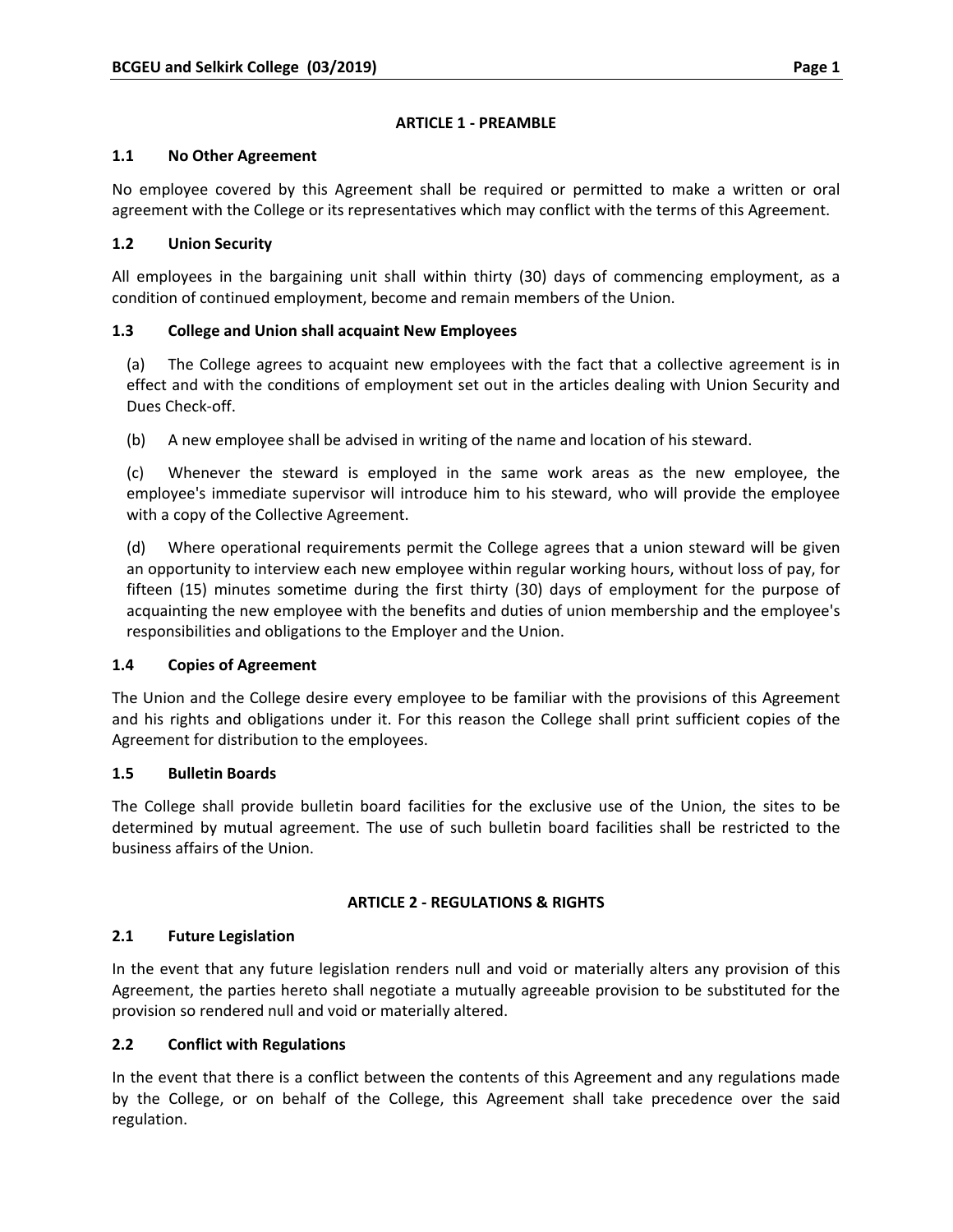# **2.3 Use of Singular or Masculine/Feminine**

Wherever the singular or masculine/feminine is used in this Agreement, it shall be construed as meaning the plural or feminine/masculine, if the context requires, unless otherwise specifically stated.

# **2.4 Human Rights Code**

The parties hereto subscribe to the principles of the *Human Rights Code* of British Columbia.

# **2.5 Reduction in Salary or Benefits**

No employee shall suffer reduction in salary or any benefit as a result of this Agreement.

# **2.6 College's Rights**

The Union acknowledges that the management and directing of employees in the bargaining unit is retained by the College, except as this Agreement otherwise specifies.

# **2.7 Sexual Harassment**

The Union and the College recognize the right of employees to work in an environment free from sexual harassment, and the College undertakes to discipline any person engaging in sexual harassment.

# **ARTICLE 3 ‐ COLLEGE‐UNION RELATIONS**

# **3.1 Union and College Representation**

No employee or group of employees shall undertake to represent the Union at meetings with the College without the proper authorization of the Union. To implement this the Union shall supply the College with the names of its officers and similarly, the College shall supply the Union with a list of its supervisory or other personnel with whom the Union may be required to transact business.

### **3.2 Union Bargaining Committees**

A bargaining committee shall be appointed by the Union and shall consist of up to three (3) people representing the Union. The Union reserves the right to use up to three (3) additional persons at any one time for technical information or advice. The Union acknowledges that the normal operations of the College shall not be impaired. The Union shall advise the College of its appointees to this Committee.

### **3.3 Union Representatives**

The College agrees that access to its premises will be granted to representatives of the Union when dealing or negotiating with the College, as well as for the purpose of investigating and assisting in the settlement of a grievance.

Members of the union staff shall notify the designated supervisory official in advance of their intention and their purpose for entering and shall not interfere with the operation of the department or section concerned.

In order to facilitate the orderly, as well as the confidential, investigation of grievances, the College will make available to union representatives or stewards temporary use of an office or similar facility.

# **3.4 Technical Information**

The College agrees to provide to the Union such information that is available relating to employees in the bargaining unit, as may be required by the Union for collective bargaining purposes.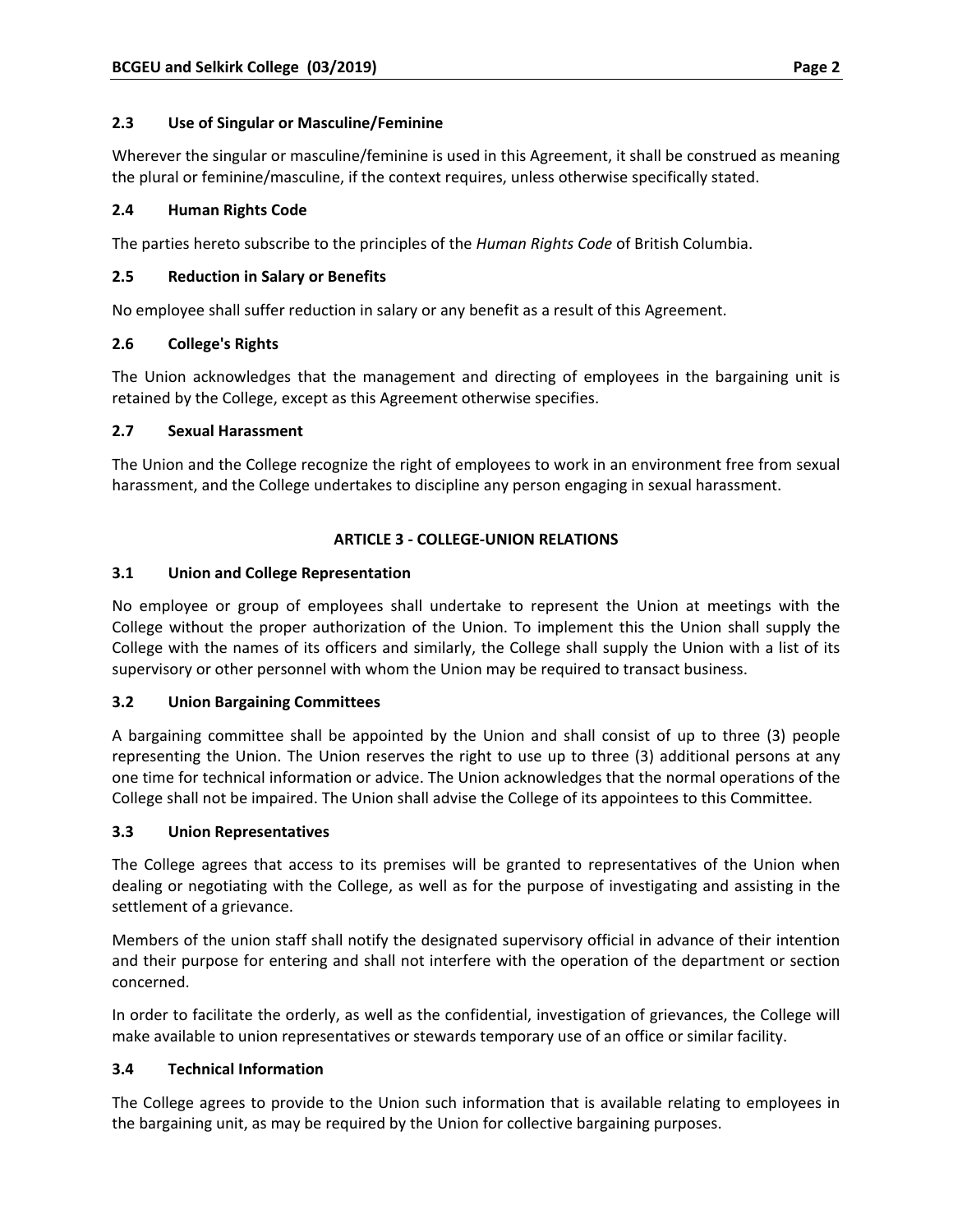### **3.5 Continued Relations**

(a) The Union and the College recognize the mutual value of ongoing joint discussions and negotiations in matters pertaining to working conditions, employment, services, and Labour‐Management Relations. To this end the union negotiating committee and College representatives agree that in the event either party wishes to call a meeting under this clause, the meeting shall be held at a time and place fixed by mutual agreement. However, such meeting must be held not later than fourteen (14) days after the request has been submitted.

(b) Notwithstanding the above, both parties agree to meet at least once a year, during the term of this Agreement. Employees shall not suffer any loss of salary for time spent on the Committee.

### **3.6 Present Practices**

The College agrees that present practices regarding benefits and conditions of employment not substantially changed by this Agreement shall not be changed during the life of the Agreement except by mutual agreement between the parties.

### **3.7 Personnel File**

An employee or union representative with the written authority of the employee, shall be permitted to review his personnel file in the presence of the Director, Human Resources or his designate, upon written request, with two (2) working days' notice.

# **ARTICLE 4 ‐ UNION RECOGNITION AND RIGHTS**

# **4.1 Bargaining Unit Defined**

The bargaining unit shall comprise all employees covered by the certification as issued or varied under the *Labour Relations Code* of BC*.*

### **4.2 Bargaining Agent Recognition**

The College recognizes the B.C. Government & Service Employees' Union as the exclusive bargaining agent for all employees covered by the certification as issued or varied under the *Labour Relations Code* of BC*.*

### **4.3 Correspondence**

The College agrees that all correspondence between the College and the Union related to matters covered in this Agreement shall be sent to the President of the Union or his designate with a copy to the Chairperson of Local 709 Selkirk College bargaining unit.

The College agrees that a copy of any correspondence between the College or department official and any employee in the bargaining unit covered by this Agreement, pertaining to the interpretation or application of any clause in this Agreement, shall be forwarded to the President of the Union or his designate, with a copy to the Chairperson of Local 709 Selkirk College bargaining unit.

### **4.4 No Discrimination for Union Activity**

The College and the Union agree that there shall be no discrimination, interference, restriction or coercion exercised or practised with respect to any employee for reason of membership or activity in the Union. A union member shall have the right to wear or display the recognized insignia of the Union.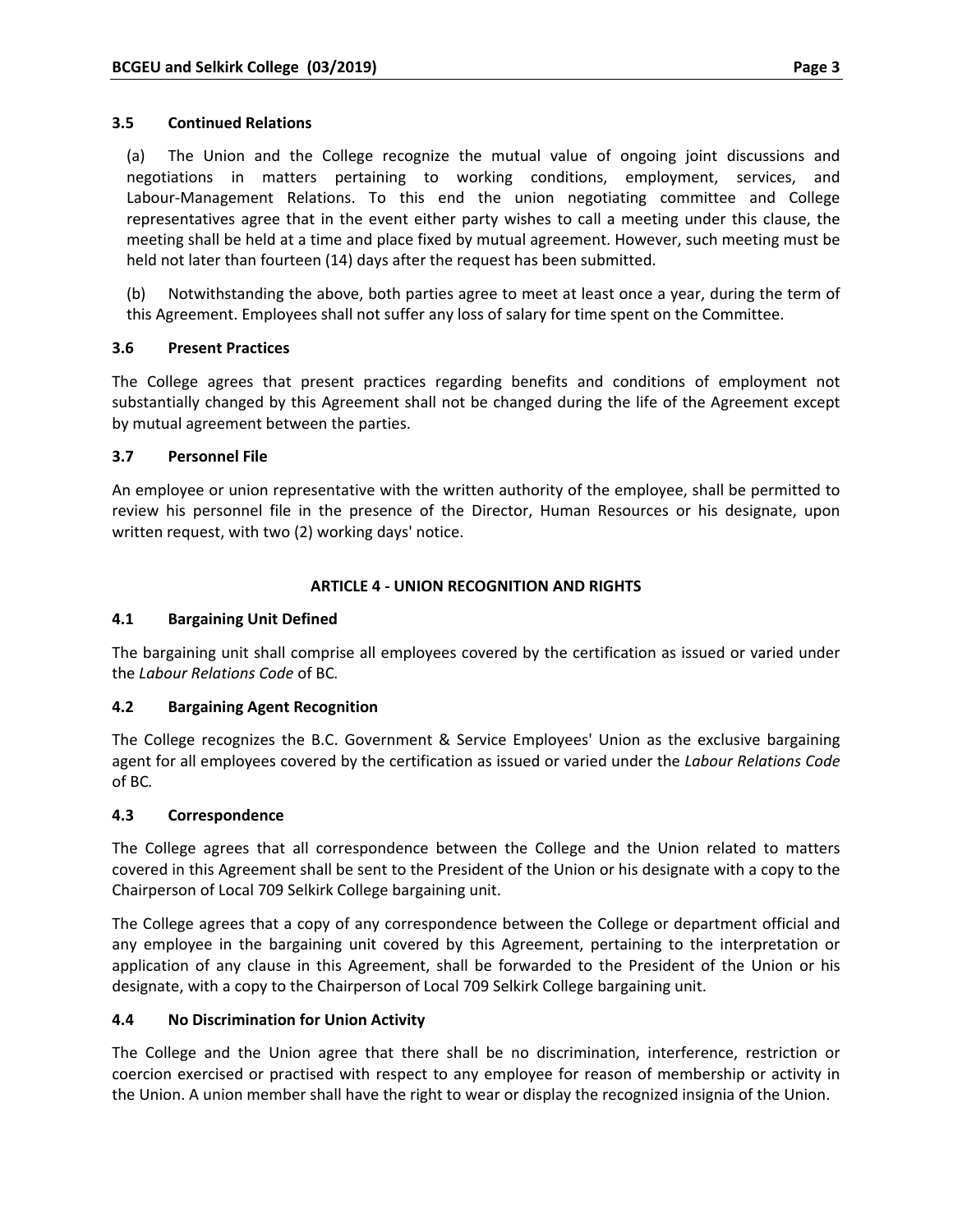### **4.5 Recognition and Rights of Stewards**

The College recognizes the Union's right to select stewards to represent employees.

The College and the Union will agree on the number of stewards, taking into account both operational and geographical considerations.

The Union agrees to provide the College with a list of the employees designated as stewards for each work unit.

A steward, or his alternative, shall obtain the permission of his immediate supervisor before leaving his work to perform his duties as a steward. Such permission shall not be unreasonably withheld.

The duties of stewards shall include:

(a) investigation of complaints of an urgent nature;

(b) investigation of grievances and assisting any employee which the steward represents in preparing and presenting a grievance in accordance with the grievance procedure;

- (c) supervision of ballot boxes and other related functions during ratification votes;
- (d) carrying out duties within the realm of safety responsibilities;
- (e) attending meetings called by management.

On resuming his normal duties, the steward shall notify his supervisor.

### **4.6 Right to Refuse to Cross Picket Lines**

(a) All employees covered by this Agreement shall have the right to refuse to cross a picket line arising out of a dispute as defined in the *Labour Relations Code* of BC. Any employee failing to report for duty shall be considered to be absent without pay.

(b) Failure to cross a picket line encountered in carrying out the College's business shall not be considered a violation of this Agreement nor shall it be grounds for disciplinary action.

### **4.7 Hot Products**

(a) No employee covered by this Agreement shall be required to handle any product declared by the Canadian Labour Congress or the BC Federation of Labour, to be a "*Hot Product*".

(b) No employee covered by this Agreement will be required to do any work that would normally be done by another employee of the College who is engaged in strike action.

### **4.8 Time Off for Union Business**

### (a) *Without Pay*

Leave of absence without pay and without loss of seniority will be granted:

(1) to an elected or appointed representative of the Union to attend conventions of the Union and bodies to which the Union is affiliated;

(2) for elected or appointed representatives of the Union to attend to union business which requires them to leave the premises of their employment;

(3) for employees who are representatives of the Union on a bargaining committee to attend meetings of the Bargaining Committee.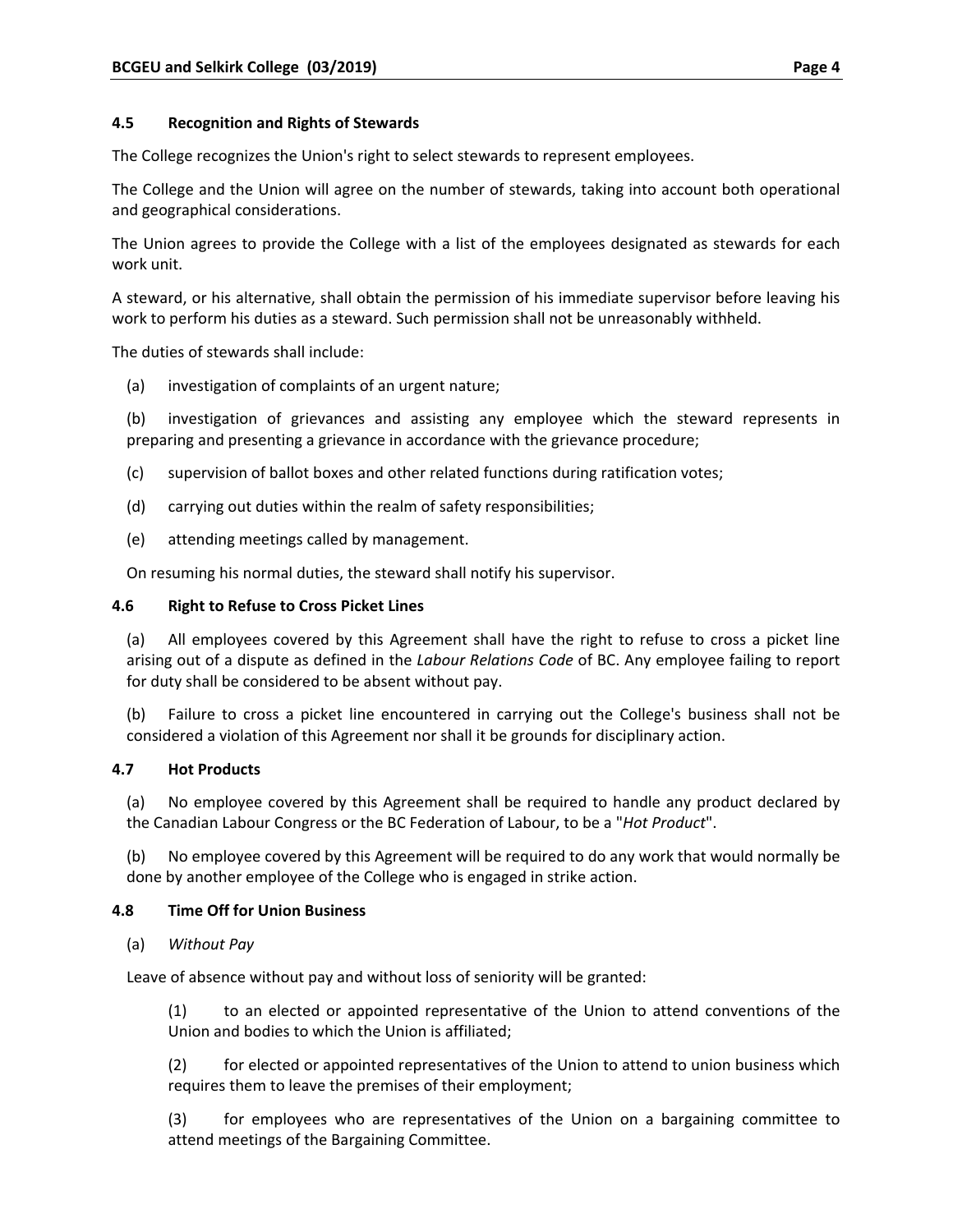Leave of absence with pay and without loss of seniority will be granted:

- (1) to employees who are representatives of the Union to leave their employment to carry on negotiations with the Employer;
- (2) to stewards, or their alternates, to perform their duties pursuant to Article 4.5;
- (3) to employees called to appear as witnesses before an arbitration board.

It is understood that employees granted leave of absence pursuant to this article shall receive their current rate of pay while on leave of absence with pay. Leave of absence granted under this article shall include sufficient travel time. The College agrees that any of the above leaves of absence shall not unreasonably be withheld. To facilitate the administration of paragraph (a) of this section, when leave without pay is granted, the leave shall be given with pay and the Union shall reimburse the College for the appropriate salary costs, including travel time incurred. Requests for time off for union business should be directed as per Article 4.9.

# **4.9 Union Leave**

The Union agrees where possible a minimum of fourteen (14) days' notice shall be given in writing to the College to enable provision of replacement Instructors.

# **4.10 Union Representation**

Upon written request and where operational requirements permit, the College shall:

(a) allow reasonable time on the agenda of any course, seminar or workshop held by the College for the employees for a speaker from the Union;

(b) allow the President of the Union or his designate to meet with the employees at their place of work;

(c) time spent during the regular workday in such activity shall be considered as time worked at the straight‐time rate.

### **ARTICLE 5 ‐ CHECK‐OFF OF UNION DUES**

(a) The College shall, as a condition of employment, deduct from the monthly wages or salary of each employee in the bargaining unit, the amount of the regular monthly dues payable to the Union by a member of the Union.

(b) The College shall deduct from any employee who is a member of the Union any assessments levied in accordance with the Union Constitution and/or Bylaws and owing by the employees to the Union.

(c) Deductions shall be made monthly in the second payroll period of each month and membership dues or payments in lieu thereof shall be considered as owing in the month for which they are so deducted.

(d) All deductions shall be remitted to the Union not later than twenty‐eight (28) days after the date of deduction and the College shall also provide a list of names of those employees from whose salaries such deductions have been made, together with the amounts deducted from each employee. The College will provide the Union with a current mailing list once per year.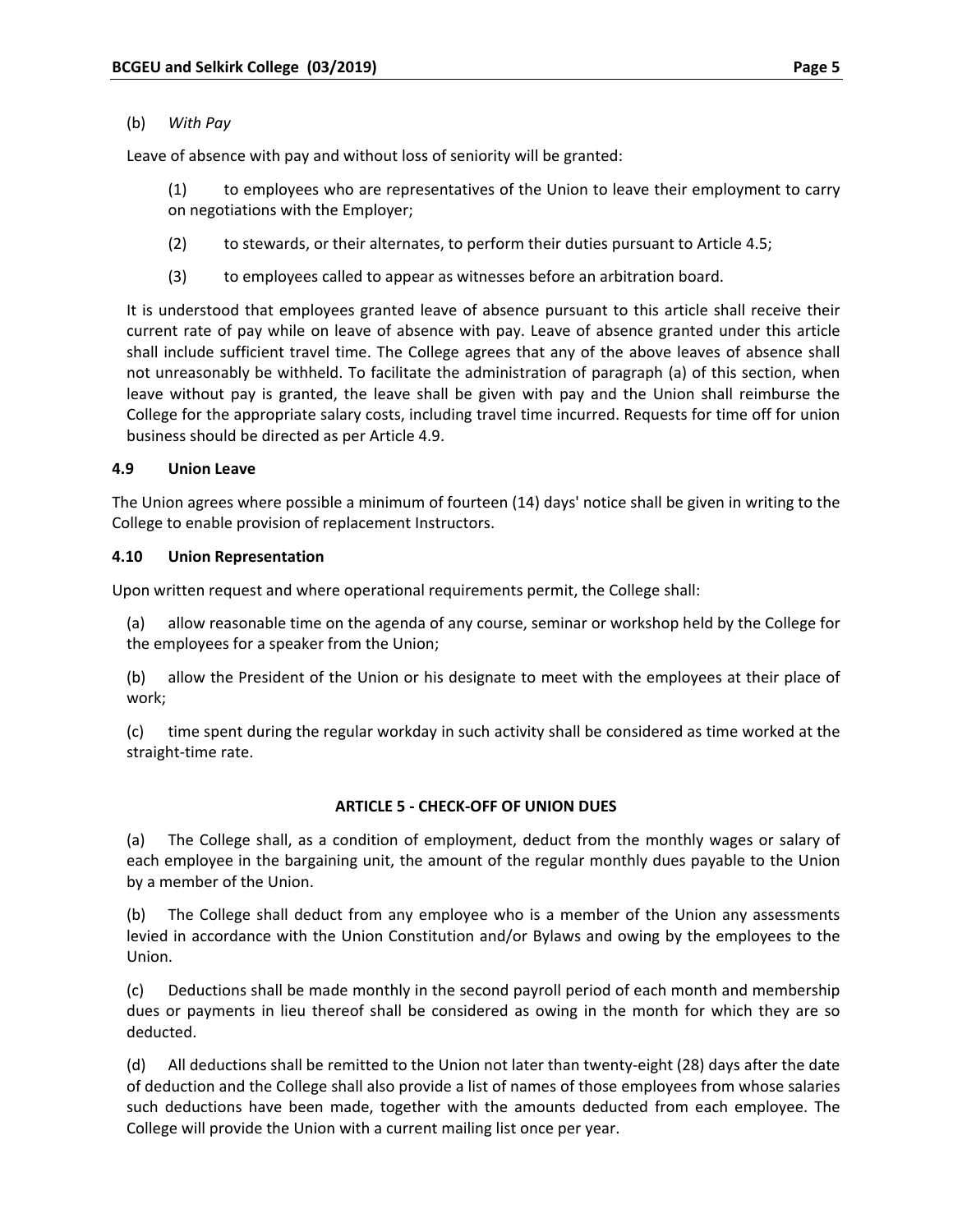(e) Before the College is obliged to deduct any amount under Section (a) of this article, the Union must advise the College in writing of the amount of its regular monthly dues. The amount so advised shall continue to be the amount to be deducted until changed by further written notice to the College signed by the President of the Union. Upon receipt of such notice, such changed amount shall be the amount deducted.

(f) The Employer shall supply each employee, without charge, a receipt for income tax purposes in the amount of the deductions paid to the Union by the employee in the previous year. Such receipts shall be provided to the employees prior to March 1st of the succeeding year.

### **ARTICLE 6 ‐ TECHNOLOGICAL CHANGE**

The procedures to be followed by the College and the Union concerning technological change shall be in accordance with the *Labour Relations Code* of BC*.*

# **ARTICLE 7 ‐ CLASSIFICATION**

### **7.1 Introduction of New Classification**

In the event the College establishes a new classification which the Labour Relations Board determines falls within the bargaining unit, the College agrees to negotiate the conditions of employment with the Union. The College agrees that the new position shall be posted on the union bulletin boards for a period of fourteen (14) days prior to selection.

# **7.2 Definition**

(a) *Instructor* – an employee whose training, professional or academic qualifications, meets the minimum requirements necessary to assume full responsibility to provide the appropriate level of instruction.

(b) *Instructional Assistant* – an Instructional Assistant plays an instructional support role providing services related to shops, salons, laboratories, practical experience sessions or other similar areas.

(c) *Department Head/School Chair* – an employee who performs, in addition to his instructional duties, the administrative duties for a number of interrelated programs. The College shall provide the time necessary to perform the assigned administrative duties. The appointment will be reviewed every three (3) years.

(d) *Coordinator* – an employee who performs, in addition to his instructional duties, the administrative duties of a specific program area. The appointment will be reviewed every three (3) years.

(e) *Term of Placement* – all Department Head/School Chair appointments will be reposted every three (3) years after initial date of hire.

### **ARTICLE 8 ‐ DEFINITION OF EMPLOYEES**

# **8.1 Appointments**

The College shall appoint and promote employees on the recommendation of the President.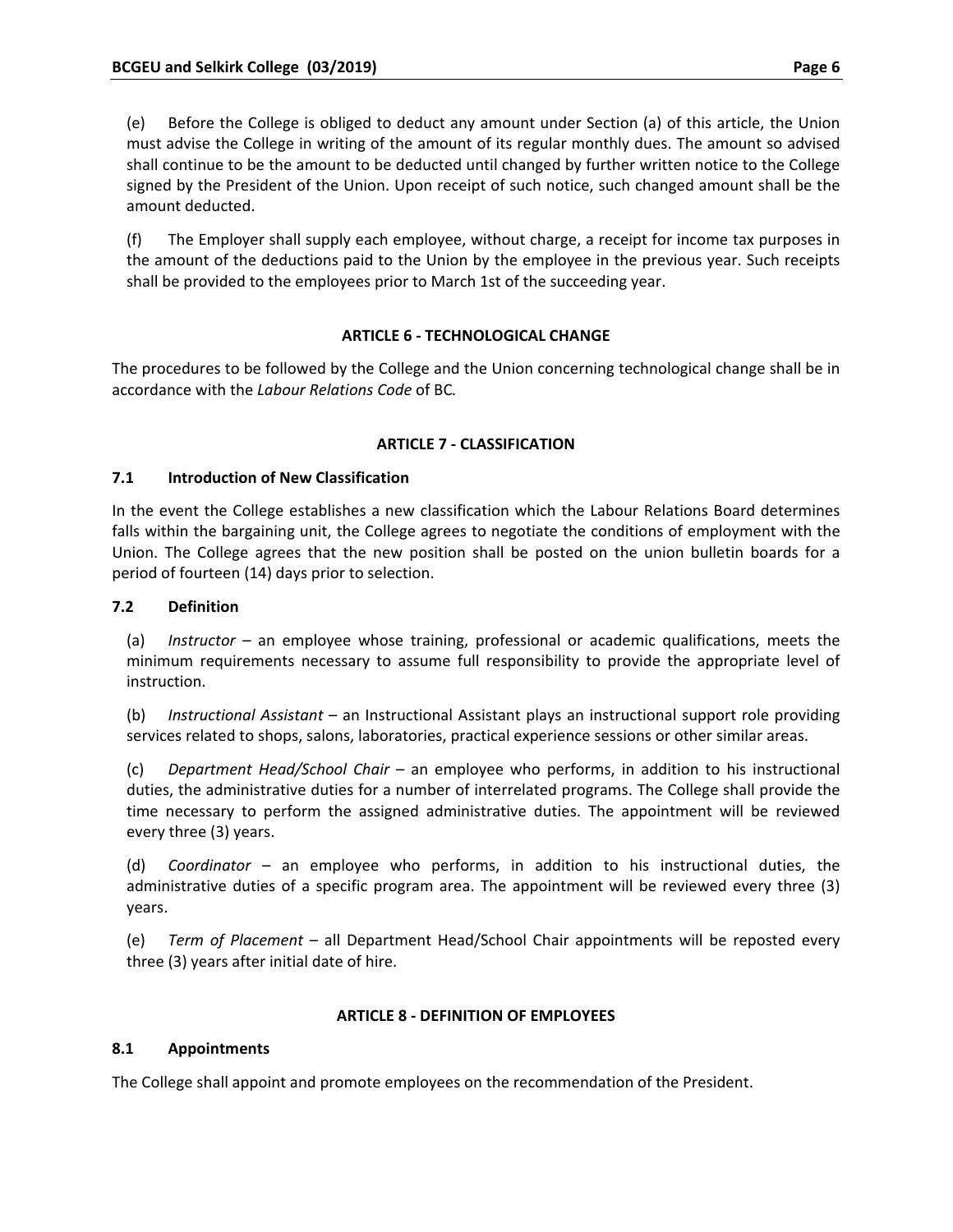# **8.2 Letters of Appointment**

The College shall provide each new employee with a contract letter. Each new employee shall confirm their acceptance of employment in writing. Such conditions of appointment shall not be contrary to the provisions of this Agreement.

# **8.3 Orientation**

All new employees will receive an orientation.

# **8.4 Definitions**

Employees' appointments shall be categorized as regular full‐time, regular part‐time or non‐regular.

(a) *Regular full‐time* shall be defined as an employee who is employed on a full‐time ongoing, 12 month per academic year basis.

(b) *Regular part‐time* shall be defined as an employee who is employed on an ongoing basis per academic year with an annual workload of less than regular full time.

(c) *Non‐regular* shall be defined as an employee who is employed on any basis other than regular full-time or regular part-time.

(d) *Academic year* shall be defined as the period July 1st to June 30th of the following year.

# **8.5 Conversion to Regular**

Non‐regular employees who have been in the same profile base funded position for two (2) consecutive years shall receive a regular part‐time contract which will state the total number of months of employment, the percentage of appointment, and the approximate start and end dates. The appointment letter will include only the eligible base funded activities. Any modification to the terms of the appointment letter would be communicated with a replacement appointment letter, four (4) months prior to the change.

# **Effective the date of ratification, at the discretion of the employer, the appointment may be a regular full‐time contract for eligible base funded activities.**

### **8.6 Non‐Regular Employees**

Non-regular employees will receive a contract which will contain their start date, terms of appointment, and appointment end date. The contract will serve as their notice of layoff.

### **8.7 Maximization to Regular Positions**

The Employer agrees to offer additional work opportunities to regular part‐time or non‐regular employees who are qualified to perform the work available provided there are no qualified employees on layoff. The additional opportunities shall be posted as per Article 11.1 and offered to the senior qualified applicant.

### **8.8 Probation**

All employees shall be regarded as probationary during the first one thousand and eighty (1080) hours of instruction in the respective program area. Employees who change program areas will be subject to a further probationary period if the change is requested/applied for by the employee.

During the probationary period the employee will be evaluated to determine whether employment will be continued.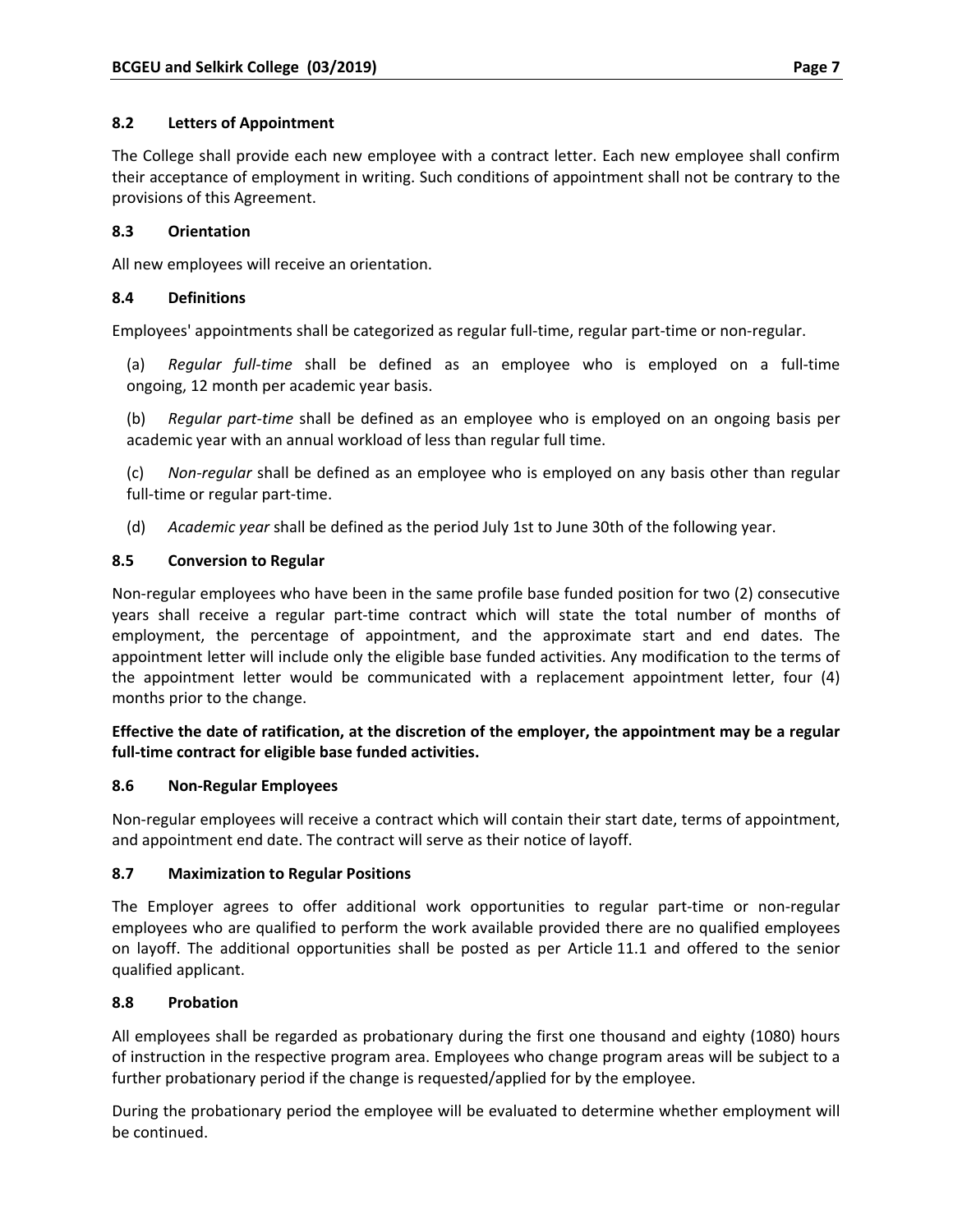Employees are encouraged to complete the instructional portion of their contract. If impossible to do so, they are required to provide at least two (2) months notice of resignation.

# **ARTICLE 9 ‐ EVALUATIONS**

# **9.1 Formal Evaluations**

Where a formal appraisal of an employee's performance is carried out, the employee concerned shall be given the opportunity to read and review the appraisal. The form shall provide for the employee's signature in two (2) places; one indicating that the employee has read and accepts the appraisal, and the other indicating that the employee disagrees with the appraisal. The employee shall sign in only one of the places provided. No employee may initiate a grievance regarding the contents of an evaluation report unless the signature indicates disagreement with the appraisal. An employee shall, upon request, receive a copy of his evaluation report.

# **9.2 Action Plan**

Wherever a Department Head/School Chair or Dean discerns a problem either by direct observation or through information received from other sources, he will meet with the employee to clarify the situation.

Action plans will be developed to overcome the identified problem. An action plan will be documented in writing in the departmental files and a copy given to the employee. Such documents will not be considered part of an Employee's Personnel Record. However, the formal appraisal may refer back to the discussion, the action plan and the change, if any, in performance.

### **ARTICLE 10 ‐ SENIORITY**

### **10.1 Definitions**

Seniority is defined as the length of service with the College within the bargaining unit and all employees shall have their seniority accumulated on an hourly basis and is subject to Article 10.2 below.

For the purpose of determining years of service, one thousand eighty (1080) hours of instructional time or one thousand three hundred seventy‐four (1374) hours of instructional assistant time will constitute one (1) year of service.

### **10.2 Loss of Seniority**

Seniority can only be lost if:

- (a) an employee is discharged for just cause and is not reinstated;
- (b) an employee resigns or abandons his position;
- (c) an employee is on layoff for more than two (2) years.

### **10.3 Seniority List**

The College shall provide the Union with an employee seniority list by July  $1<sup>st</sup>$  annually.

### **10.4 Re‐Employment**

A regular full‐time employee who resigns his position, and within sixty (60) days is re‐employed as a regular full-time employee, shall be granted leave of absence without pay for those days absent and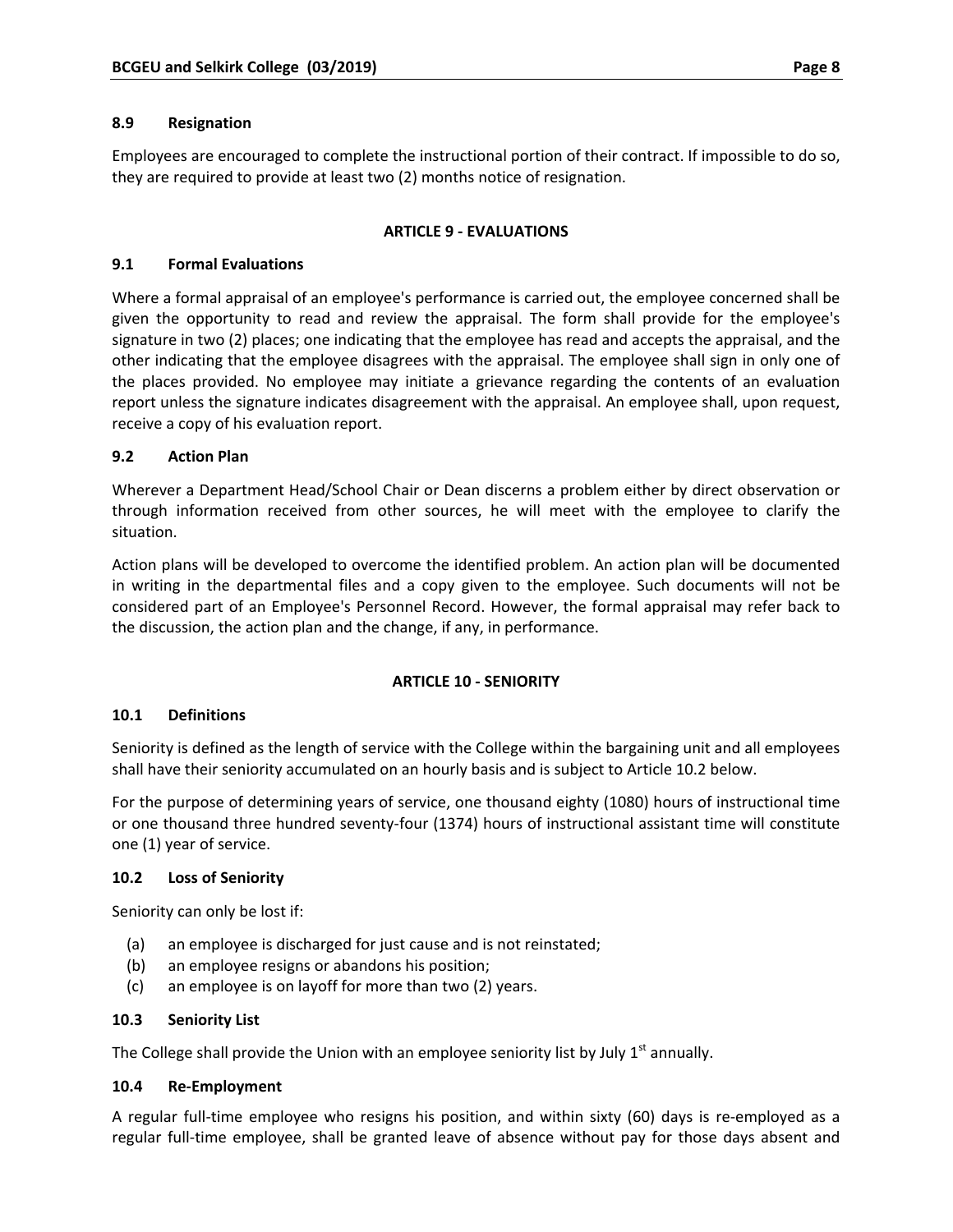shall retain all provisions and rights in relation to seniority and other fringe benefits provided he has not withdrawn his College Pension Plan contributions.

# **ARTICLE 11 ‐ POSTINGS & VACANCIES**

# **11.1 Posting Period**

All vacancies in the bargaining unit will be posted internally on the appropriate bulletin boards and College Website for a minimum seven (7) day period provided that there are no qualified employees on layoff. The vacancy may be posted externally, however external candidates will only be considered if there are no qualified internal candidates.

# **11.2 Role of Seniority**

Where applicants have skills and qualifications which are relatively equal, the applicant with the greater seniority shall be selected.

# **11.3 Selection Committees**

(a) When an opening occurs for a position of Department Head/School Chair, notice of the vacancy shall be posted on the appropriate union bulletin board. Applications for the position shall be accepted from departmental employees. A selection committee comprising of two (2) appropriate College representatives and two (2) departmental employees elected by and from the department shall be convened. This Committee shall review the applications and make a recommendation to the President for his decision. In making the recommendation, the Committee shall strive to select the best candidate by examining the candidate's qualifications and experience, as required to fulfill the administrative duties of the assignment and to meet the educational needs of the department.

### (b) *Representation on Selection Committee*

Vacancies for the positions of senior administrators (for example, Deans, Directors, Vice‐Presidents, Presidents) shall be posted on the union bulletin boards in accordance with the terms of this Agreement. Local 709, Selkirk College bargaining unit shall be entitled to select one (1) representative to serve on the selection panel established to select an individual to fill either of these positions. The Local 709 representation shall be at minimum equal in number to that allocated to the Faculty Association.

(c) Selection Committees for instructor vacancies shall be in accordance with the procedures set out at Appendix E.

### **11.4 Interview Expenses**

An internal candidate for a posted position who has been called for a panel interview shall have his authorized expenses paid by the College.

### **ARTICLE 12 ‐ HOURS OF WORK**

### **12.1 Instructional Hours Defined**

For the purpose of this article, "*instructional hour*" means a scheduled student‐contact hour in a classroom, laboratory, shop or any other related instructional area.

### **12.2 Workday Defined**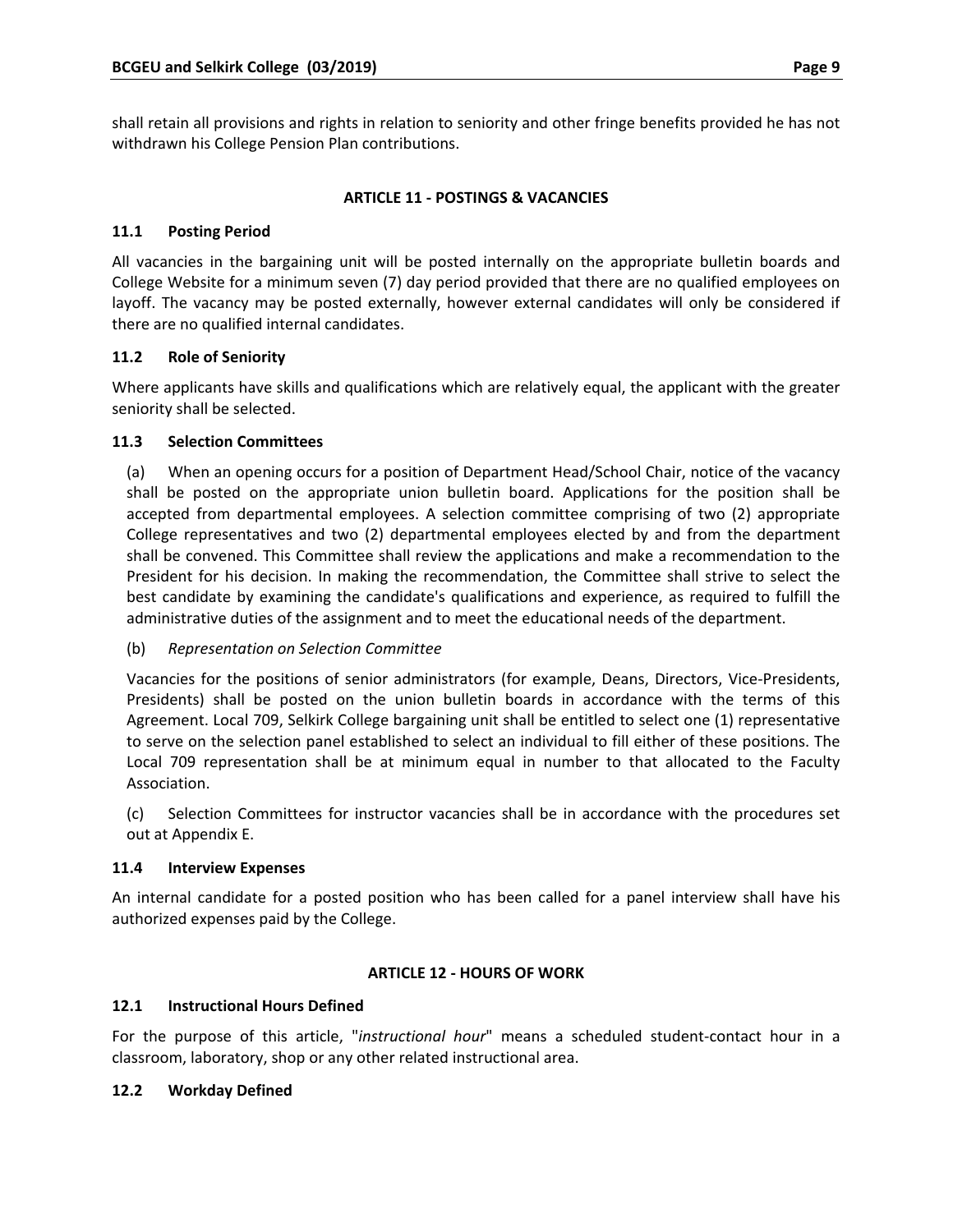(a) The normal workday shall be six (6) hours of assigned duty for instructors and instructional assistants. By mutual agreement between the College and the employee hours may be extended to a maximum of twelve (12) hours per day.

(b) Arrangements will be made for one (1) meal period, and two (2) fifteen (15) minute rest periods during each normal working day. An additional meal period will be provided when the scheduled workday is eleven (11) hours or longer. Meal periods and rest periods shall be scheduled by mutual agreement between the College and the employee. Rest periods shall be taken without loss of pay to the employee.

(c) There shall be no split shifts unless by mutual agreement between the College and the employee.

(d) The Union shall be advised of any agreements made under the above articles.

# **12.3 Work Schedules**

(a) Instructors will normally be assigned twenty seven and one‐half (27½) hours of instruction per week by the College. Instructors will be required to schedule two and one‐half (2½) office hours per week to meet with students.

Annual instructional hours as outlined in the instructional plans will total 1080 hours. The instructional hours will include those duties noted at Article 12.9 of this Agreement except for the following:

- Non-Instructional Duty Days (Article 12.6)
- Overtime (Article 13)
- Paid Holidays (Article 14)
- Annual Vacation (Article 15)
- Course Development, Professional Development (Article 17)

(b) Instructors will provide an instructional plan to the Employer as early as possible prior to the commencement of the instructional program. If an employee opts for flextime, the Dean will file a copy of the plan with the Human Resources Department. If there is no agreement between the instructor and the College, the College will provide an instructional plan for the instructor within fourteen (14) days of the original submission on an interim basis and the dispute will be submitted to the Joint Labour/ Management Committee for review.

(c) The Instructional Plan shall cover a complete Academic year.

### **12.4 Normal Workweek**

The normal workweek shall be Monday to Friday, except that this arrangement may be changed by mutual agreement between the College and the employee.

### **12.5 Flextime**

For the purpose of this Agreement flextime means the hours worked by an employee other than those defined by the normal workday (Article 12.2) or normal workweek (Article 12.4).

### **12.6 Non‐Instructional Duty Days**

The workdays falling between Christmas and New Year's shall be non‐instructional duty days.

# **12.7 Class Scheduling**

(a) *Classes*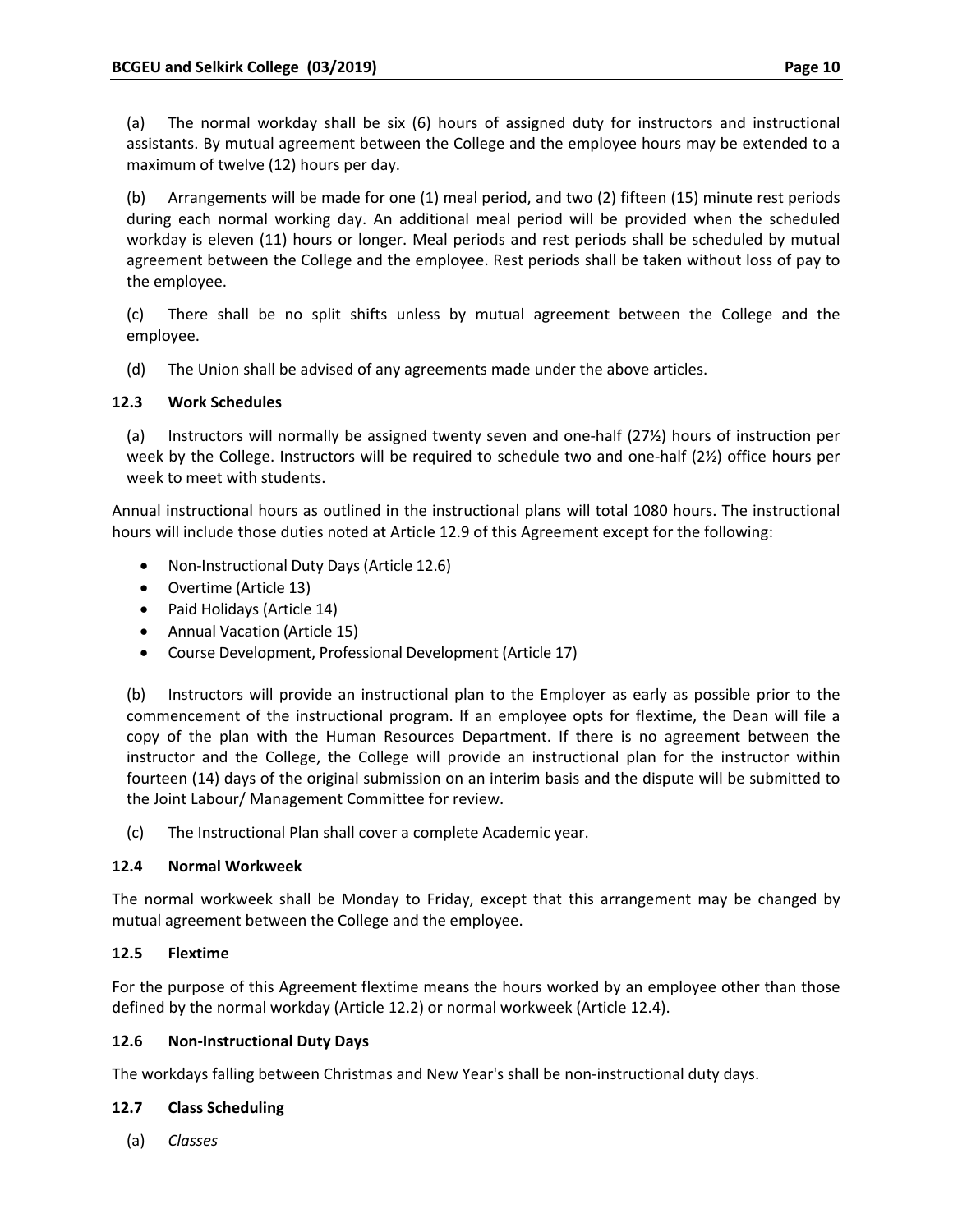To meet the needs of the College's training commitments, classes may be scheduled by the College as follows:

| First Shift  | classes start between 7:00 a.m. and 9:00 a.m. and terminate appropriately; |
|--------------|----------------------------------------------------------------------------|
| Second Shift | classes start after 12:00 noon and terminate appropriately;                |
| Third Shift  | classes start after 6:00 p.m. and terminate appropriately.                 |

Employees initially hired to work first shifts only shall not be assigned second and third shifts except by mutual agreement.

Employees working a second shift shall be paid one dollar (\$1.00) per hour premium and employees working the third shift shall be paid one dollar and fifty cents (\$1.50) per hour premium.

### (b) *Night School and Related Duties*

In addition, the College may also schedule "*night school*" classes of two (2), two and one‐half (2½) or three (3) hours duration. Such classes may normally be held on weekday evenings or at other times convenient to instructors and students by mutual agreement between the College and the employee provided there is no additional cost to the College.

### **12.8 Exchange of Shifts**

Employees may exchange shifts with the approval of the College, provided sufficient advance notice is given, and there is no increase in cost to the College.

### **12.9 Workload**

(a) The parties recognize that an instructor's workload includes classroom instruction, course preparation, student contact, marking and other functions and responsibilities ancillary to instruction.

(b) When an employee considers his workload to be excessive, he should discuss the issue with the assistance of a union steward, with his Department Head/School Chair. If appropriate revisions to the instructional plan are not forthcoming within a reasonable period, the dispute may be referred in writing to the Joint Labour‐Management Committee. Failing resolve at the Joint Labour Management Committee within thirty (30) days of referral, the Union may refer the matter to an arbitrator listed in Article 29.8.

(c) The Employer confirms that education technologies incorporation is recognized as workload in the current language.

### **12.10 Class Size**

Class sizes for instructors in shops will not normally exceed sixteen (16) and in no case exceed eighteen (18). Where an instructor's class size is to be increased due to extraordinary circumstances, the maximum class size will be determined through consultation between the instructor and the appropriate administrator.

### **ARTICLE 13 ‐ OVERTIME**

### **13.1 Definitions**

(a) "*Overtime*" means work performed by an employee in excess or outside of his regularly assigned hours of work.

- (b) "*Straight‐time rate*" means the hourly rate of remuneration.
- (c) "*Time and one‐half*" means one and one‐half (1½) times the straight‐time rate.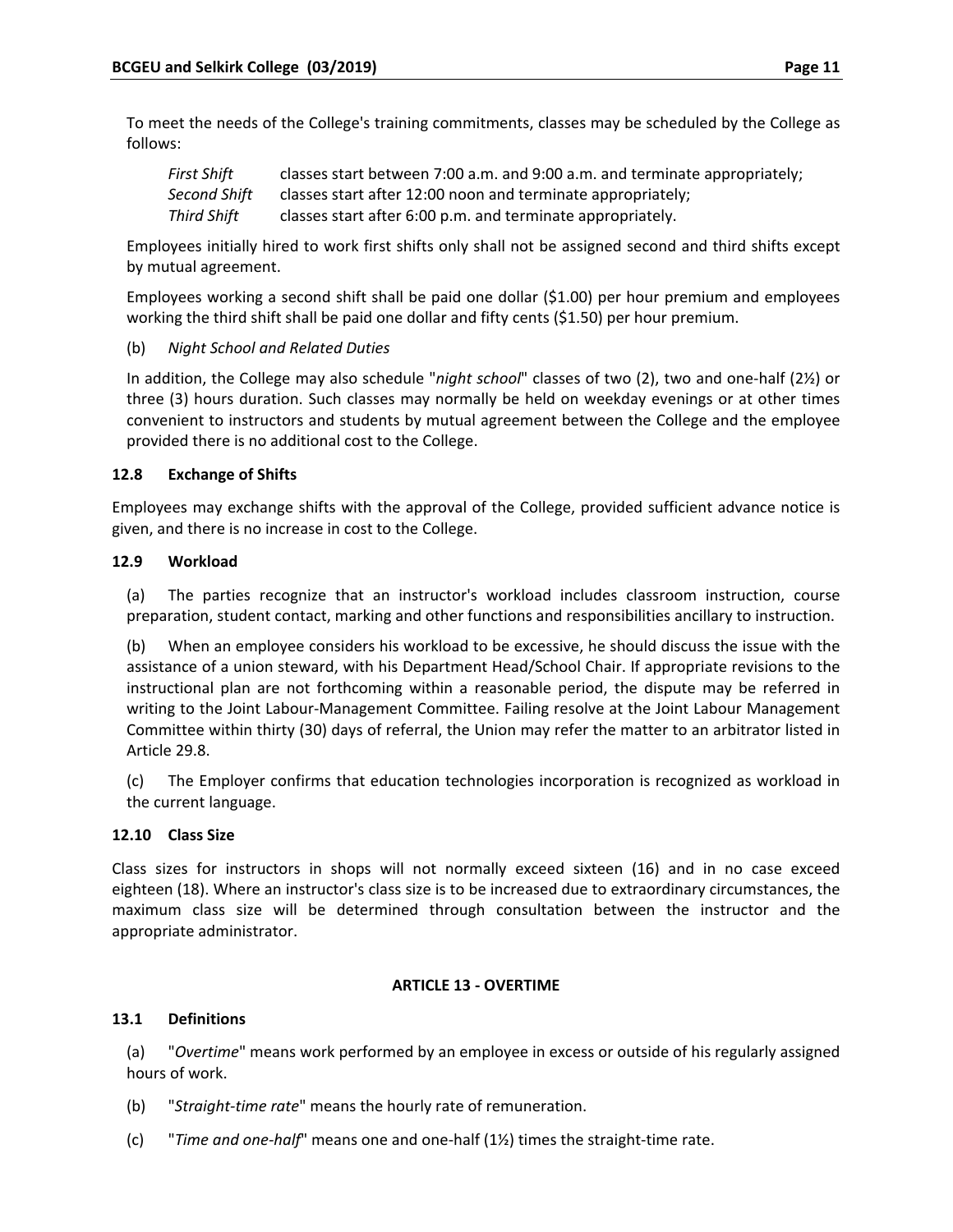- (d) "*Double‐time*" means twice the straight‐time rate.
- (e) An employee will be entitled to compensation for overtime in excess of
	- (1) the scheduled daily hours, or
	- (2) the maximum daily hours for those employees on flextime, or

(3) the annual instructional hours. (Interpretation = one thousand eighty [1080] for instructors and one thousand three hundred seventy‐four [1374] for instructional assistants.)

### **13.2 Authorization and Application of Overtime**

An employee who is required to work overtime shall be entitled to overtime compensation when the overtime worked is authorized in advance by the College.

### **13.3 Right to Refuse Overtime**

All employees shall have the right to refuse to work overtime, except when required to do so in emergency situations without being subject to disciplinary action for so refusing.

### **13.4 Overtime Entitlement**

An employee will be entitled to compensation for authorized overtime after six (6) hours of work on a regular scheduled workday, and for all work on a scheduled day of rest.

### **13.5 Overtime Compensation**

(a) *Election of Time Off*

If the employee elects to take compensating time off for overtime compensation, he shall be entitled, within sixty (60) days, to schedule such earned time off on the same basis as the vacation schedule or by mutual agreement.

(b) *No Carryover of Overtim*e

Any overtime due at the fiscal year end for that year, or prior to termination, shall be paid in cash.

(c) *Minimum Overtime Increment*

Overtime shall be calculated in thirty (30) minute increments. However, the employee shall not be entitled to any compensation for periods of overtime of less than five (5) minutes per day.

### **13.6 Calculation of Overtime Rates**

For the purpose of calculating the hourly rate, an employee's monthly rate shall be divided by one hundred thirty (130) and multiplied by the applicable overtime rate.

### **13.7 Overtime Rates**

Overtime worked shall be compensated at the following rates:

- (a) time and one‐half (1½) for the first four (4) hours of overtime on a regularly scheduled workday; and
- (b) double‐time for hours worked in excess of (a);
- (c) double‐time for all hours worked on a day of rest.

The compensation of overtime in (a) and (b) is to be on a daily basis and not cumulative.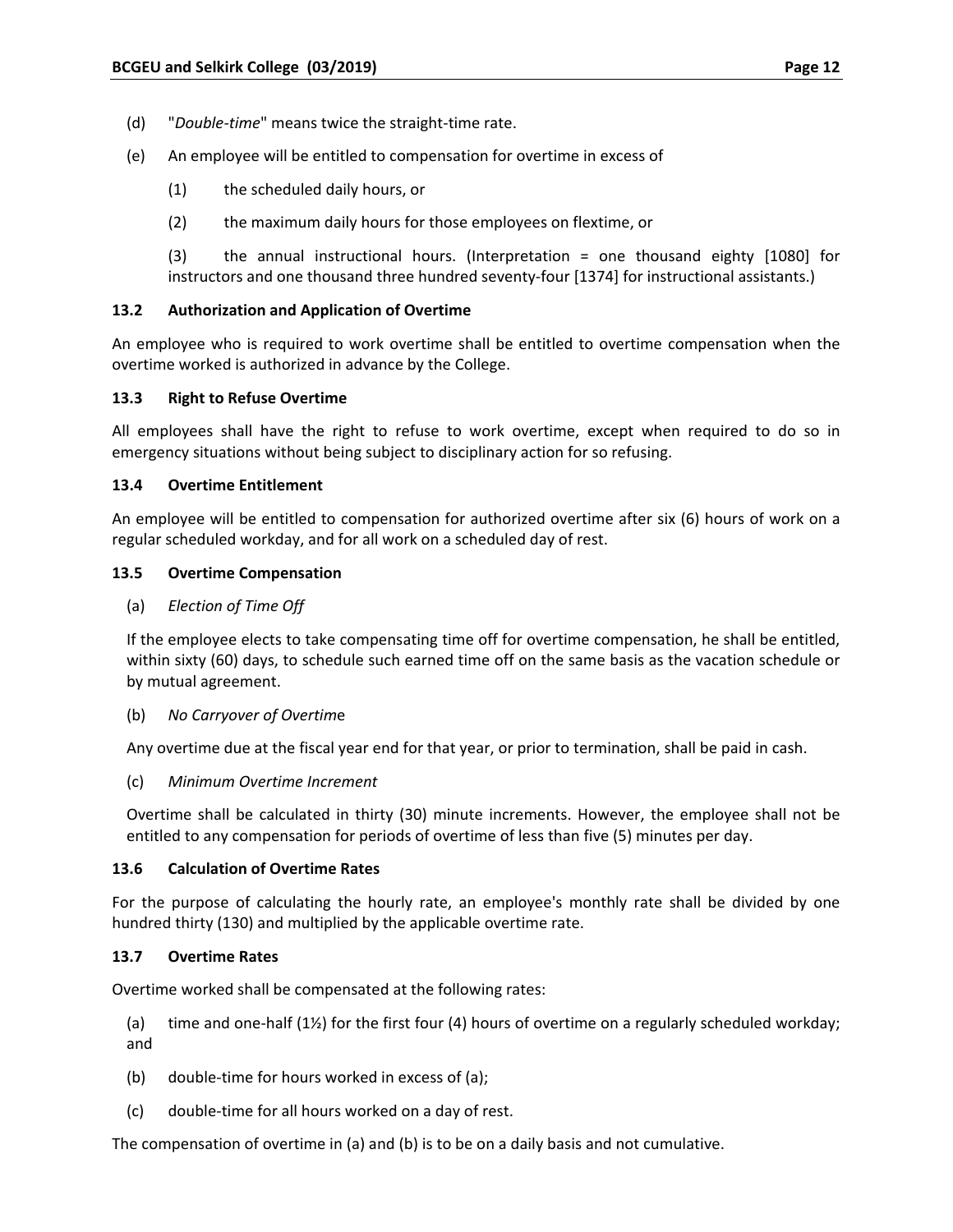### **ARTICLE 14 ‐ PAID HOLIDAYS**

### **14.1 Paid Holidays**

The following have been designated as paid holidays:

| New Year's Day    | British Columbia Day    |
|-------------------|-------------------------|
| <b>Family Day</b> | Labour Day              |
| Good Friday       | <b>Thanksgiving Day</b> |
| Easter Monday     | Remembrance Day         |
| Victoria Day      | Christmas Day           |
| Canada Day        | <b>Boxing Day</b>       |

Any other holiday proclaimed as a holiday by the federal, provincial or municipal government for the locality in which the employee is working shall also be a paid holiday.

### **14.2 Holiday Falling on Saturday or Sunday**

For an employee whose work week is from Monday to Friday and when any of the above noted holidays fall on a Saturday and is not proclaimed as being observed on some other day, the following Monday shall be deemed to be the holiday for the purpose of this Agreement; and when a holiday falls on a Sunday and it is not proclaimed as being observed on some other day, the following Monday (or Tuesday, where the preceding section already applies to the Monday) shall be deemed to be the holiday for the purpose of this Agreement.

### **14.3 Holiday Falling on a Day of Rest**

When a paid holiday falls on an employee's day of rest, the College shall make every reasonable effort to give the employee a lieu day off, with pay, on the first regularly scheduled workday following the day of rest so affected. Where this is not possible, the lieu day shall be taken at a mutually agreeable time.

### **14.4 Holiday Coinciding with a Day of Vacation**

Where an employee is on vacation leave and a day of paid holiday falls within that period, the paid holiday shall not count as a day of vacation.

### **ARTICLE 15 ‐ ANNUAL VACATION**

### **15.1 Entitlement**

- (a) Instructors will have an annual vacation entitlement of forty (40) working days.
- (b) Instructional Assistants will have an annual vacation entitlement of twenty (20) working days.

(c) Instructors working an appointment of two (2) months or less shall be paid eight percent (8%) of gross earnings for vacation pay. Instructors working an appointment of more than two (2) months but less than a full year shall be paid sixteen percent (16%) of gross earnings for vacation pay.

(d) Vacation entitlement for partial months will be prorated and rounded off upwards to the nearest full or half day.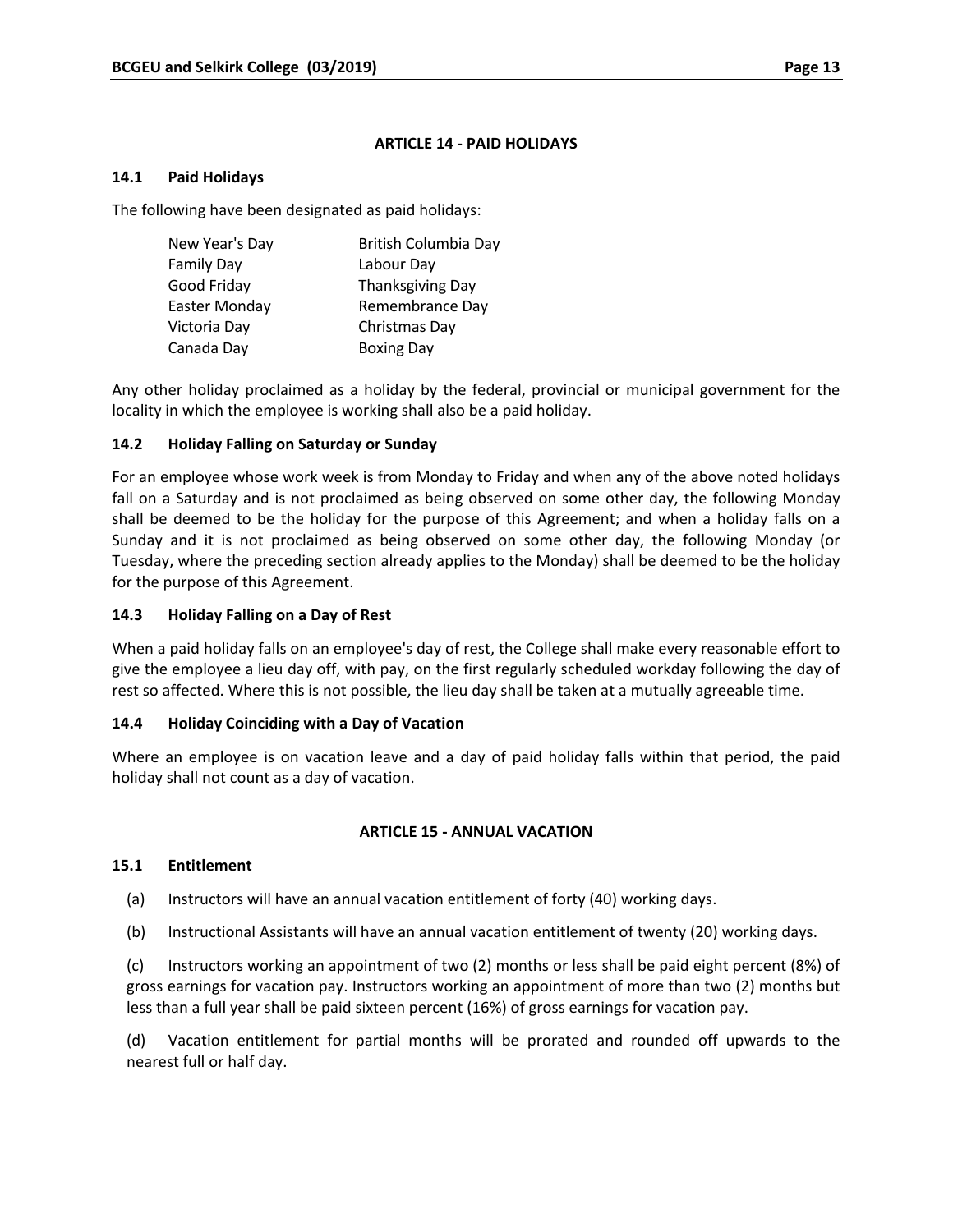### **15.2 Scheduling**

Vacations shall be scheduled by mutual agreement between the Department/School employees, the Department Head/School Chair and the Dean. The College agrees to make every effort to allow employees to take their vacation entitlement during the period June 1 to August 31, inclusive.

### **15.3 Carryover**

An Instructor may, with the approval of the College, carry over twenty (20) days vacation for one (1) year only.

### **15.4 Change of Schedule**

Vacation schedules shall be included in the approved Instructional Plan and may not be changed except by mutual agreement between the College and the employee.

### **15.5 Leave of Absence During Vacation**

If an employee qualifies for approved leave with pay during his vacation, there shall be no deduction from the vacation credits for such leave. The period of vacation so displaced shall be taken at a mutually agreeable time. Should the leave be sick leave, a doctor's certificate establishing sickness over a one (1) week period will be required before this article will be applied.

### **ARTICLE 16 ‐ SALARY SCALE AND PROCEDURE**

### **16.1 Equal Pay**

The Employer shall not discriminate between male and female employees by employing a person of one sex for any work at a rate of salary that is less than the rate of salary which a person of the other sex is employed for similar or substantially similar work.

### **16.2 Paydays**

Employees shall be paid biweekly. Paydays will be every second Friday.

### **16.3 Salary Scale**

(a) The salary scale for instructors covered by this Agreement shall be as set out in Appendix A of this Agreement.

(b) The salary scale for Instructional Assistants covered by this Agreement shall be as set out in Appendix B of this Agreement.

- (c) Stipends are set out in Appendix C of this Agreement.
- (d) The placement formula is set out in Appendix D of this Agreement.

### **16.4 Increments**

(a) Increments shall be awarded annually and will take effect on July 1. During his first year of employment an employee shall be entitled to an increment provided six hundred (600) hours of satisfactory service has been completed by July 1st. An instructor shall be entitled to an increment provided one thousand eighty (1080) hours of satisfactory service has been accumulated and an Instructional Assistant shall be entitled to an increment provided one thousand three hundred seventy-four (1374) hours of satisfactory service has been completed by July 1, 2004. Effective July 1, 2005, an instructor shall be entitled to an increment provided a minimum of two hundred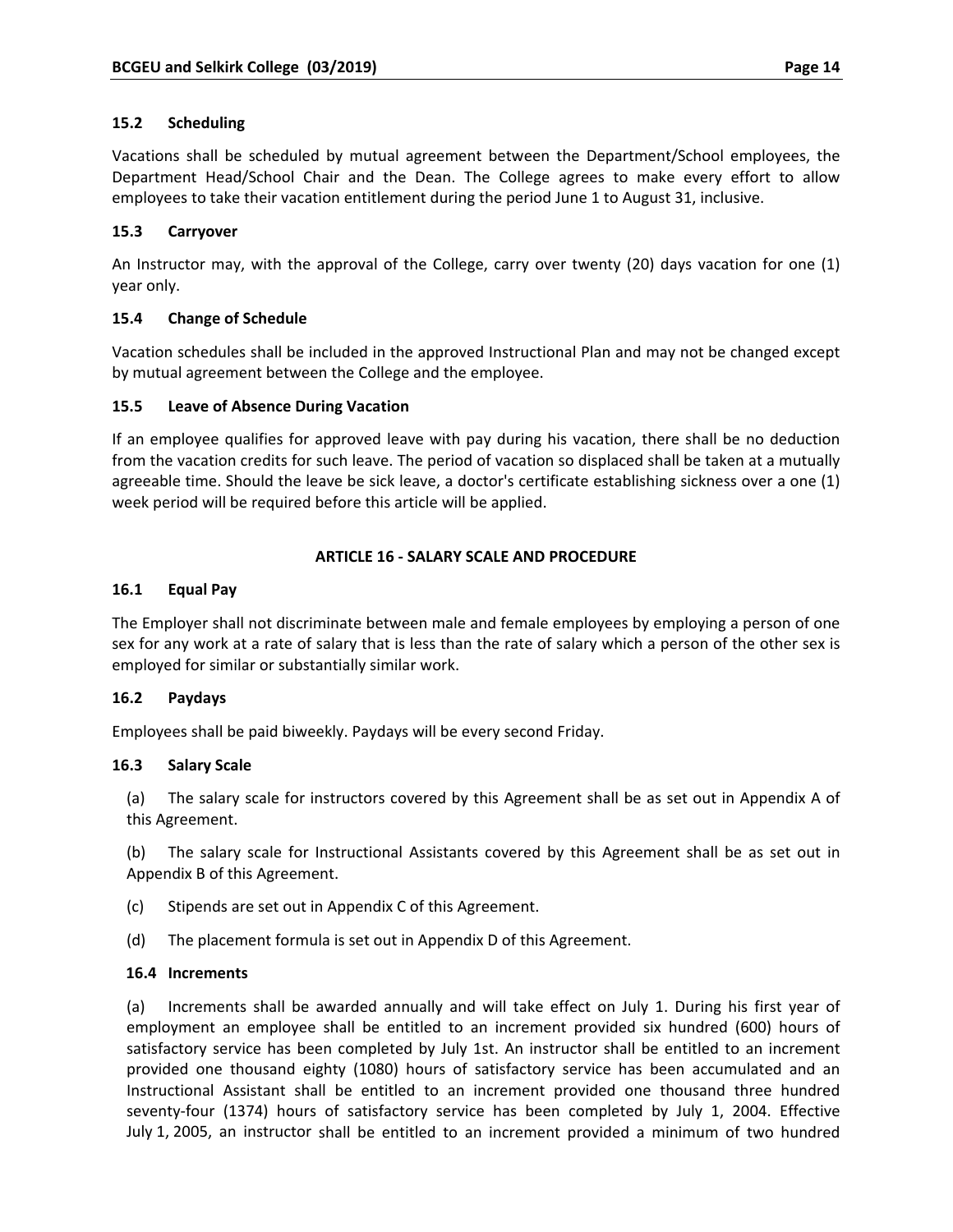sixteen (216) hours of satisfactory service (twenty percent [20%] of one thousand eighty [1080] contact hours) has been accumulated by July 1st. An Instructional Assistant shall be entitled to an increment provided a minimum of two hundred seventy-four (274) hours of satisfactory service (twenty percent [20%] of one thousand three hundred seventy‐four [1374] contact hours) has been accumulated by July 1st . Increments may be withheld for just cause. Instructors who do not have a BC Provincial Instructor Diploma or a Teacher Certification or a Bachelor of Education degree and who fail to enrol in the Provincial ID program shall not receive increments.

(b) Employees shall progress through all increments except as otherwise specified in (c) below.

(c) Instructors enrolled in the Provincial Instructor's Diploma Program shall receive an increment upon successful completion of the program.

(d) An employee will not have an annual increment withheld if requested by the College to forego attendance at courses leading to the Instructor's Diploma due to extenuating or unusual circumstances.

(e) Any employee may request that his placement on scale be reviewed. Such a request will be submitted in writing to the appropriate administrator with a copy to the Union and the Director of Human Resources. Upon receipt of the request, a written acknowledgement will be issued by the Director of Human Resources. Further, within ten (10) days of receipt of the original request, the appropriate administrator and Director of Human Resources will review the placement and advise the employee and the Union of their decision.

### **16.5 Temporary Pay**

An employee assigned to substitute in or who performs the principal duties of, a higher paying position, shall receive the higher rate of salary for the period of substitution.

### **16.6 Temporary Assignment to Lower Paying Position**

An employee temporarily assigned to a position with a lower salary rate than his regular salary rate, shall maintain his regular salary rate for the period of his temporary assignment.

### **16.7 Reclassification Downgrading**

An employee shall not have his salary rate reduced by reason of a change in the classification of his position that is caused other than by the employee himself.

### **16.8 Payment to Dependant on Death of Employee**

The College agrees that on the death of an employee, the employee's beneficiaries shall receive:

(a) payment of the employee's full month's salary irrespective of the day of the month on which death occurred;

(b) payment of all accrued vacation leave.

### **ARTICLE 17 ‐ COURSE DEVELOPMENT/PROFESSIONAL DEVELOPMENT**

### **17.1 Professional Development Leave/Course Management**

(a) A regular full‐time appointment Instructor will be entitled to twenty‐two (22) days Course Management or Professional Development Leave annually with full pay for the following purposes:

(1) course management;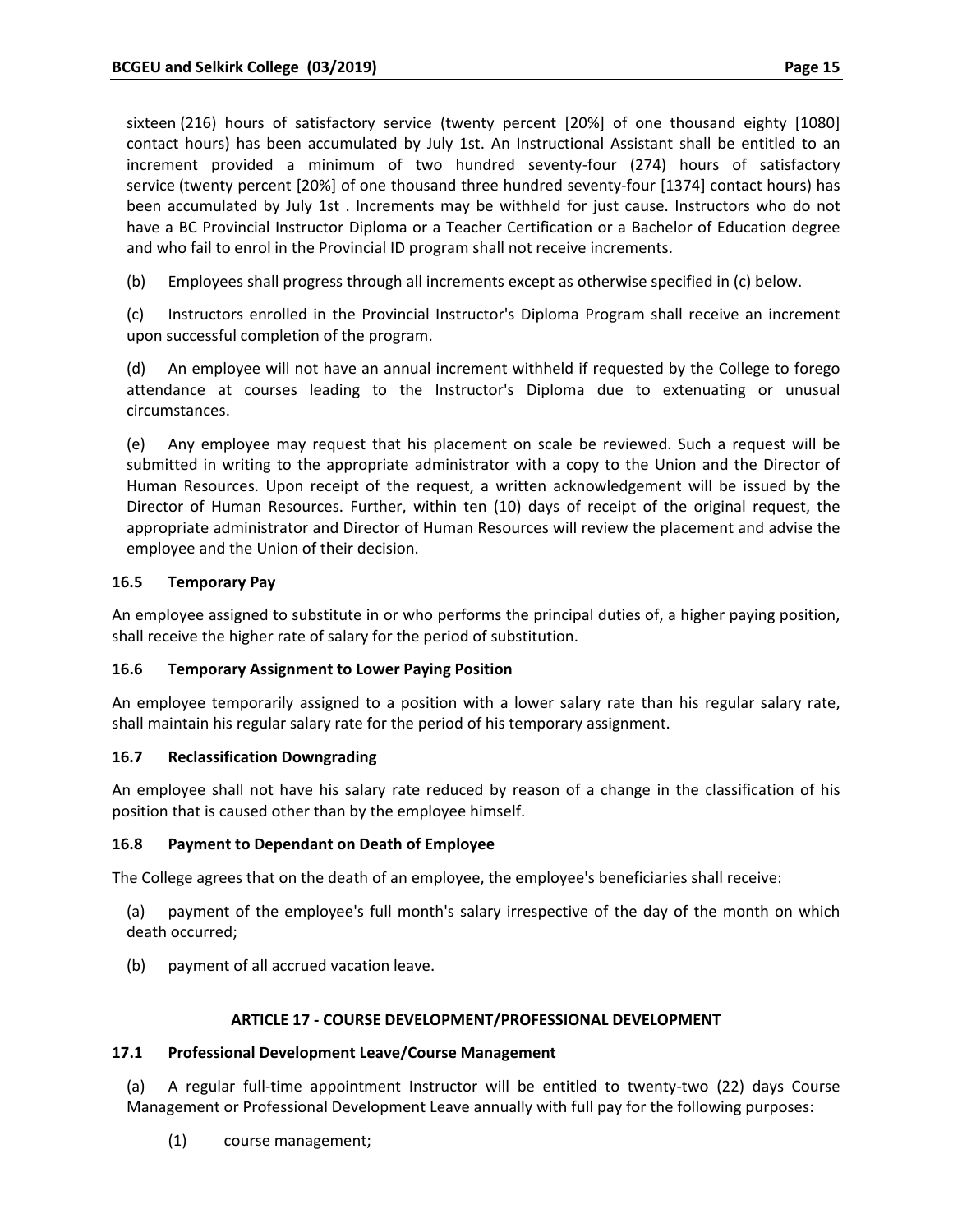(2) on campus seminars or courses;

(3) conferences or conventions related to the employee's field or specialization;

(4) visiting business and/or industrial establishments to keep abreast of technological changes;

(5) for research or development designed to enhance the professional or educational status of the College and the individual.

The time for these activities will be mutually agreed to by the instructor and the appropriate administrator.

The leave contained in this article will be prorated for regular part-time and non-regular instructors.

(b) Applications for such leave shall be in writing to the Professional Development Committee with a copy to the appropriate administrator. This Committee will be comprised of three (3) members representative of the Union and three (3) members representative of the College. A majority decision of the Committee shall be binding. The Committee will direct the College in the allocation of professional development funds.

(c) The employee shall file with the Committee a comprehensive written report of the substance studied during the leave.

#### **17.2 Professional Development Fund**

(a) Effective April 1, 1995 the College will establish a fund in the amount of two percent (2%) of the annual BCGEU instructional salary budget. The fund will be for approved activities as stated in Article 17.2. Balances incurred in this fund will be carried forward from year to year.

(b) The Professional Development Committee referred to in Article 17.1(b) shall administer the fund pursuant to the terms of reference set by the Joint Labour/Management Committee. The primary purpose of this fund will be to support activities which lead to a direct benefit to students. The majority of funds in any one (1) year will be directed towards short‐term professional development. The actual allocation of monies of this fund shall be at the direction of this Committee.

(c) Effective April 1, 2005 a two percent (2%) Annual Professional Development Stipend will be paid to all employees as per Appendices A‐2 & B‐2. This stipend will be deducted from Article 17.2(a) and will be paid to all employees on a monthly basis.

#### **17.3 Common Professional Development Fund**

(a) Effective April 1, 2005 a common faculty professional development fund will be set at a point six of one percent (0.6%) of the annual BCGEU salary.

Effective February 1, 2017 a common faculty professional development fund will be set at a point seven of one percent (0.7%) of the annual BCGEU salary.

(b) *Purpose:* The BCGEU Common Professional Development Fund is in support of various types of professional development activities. Such professional development is for the maintenance and development of the employee's professional competence and effectiveness. The purpose is to assist employees to remain current and active in their discipline and program. The fund is not meant to replace any existing development or educational funds.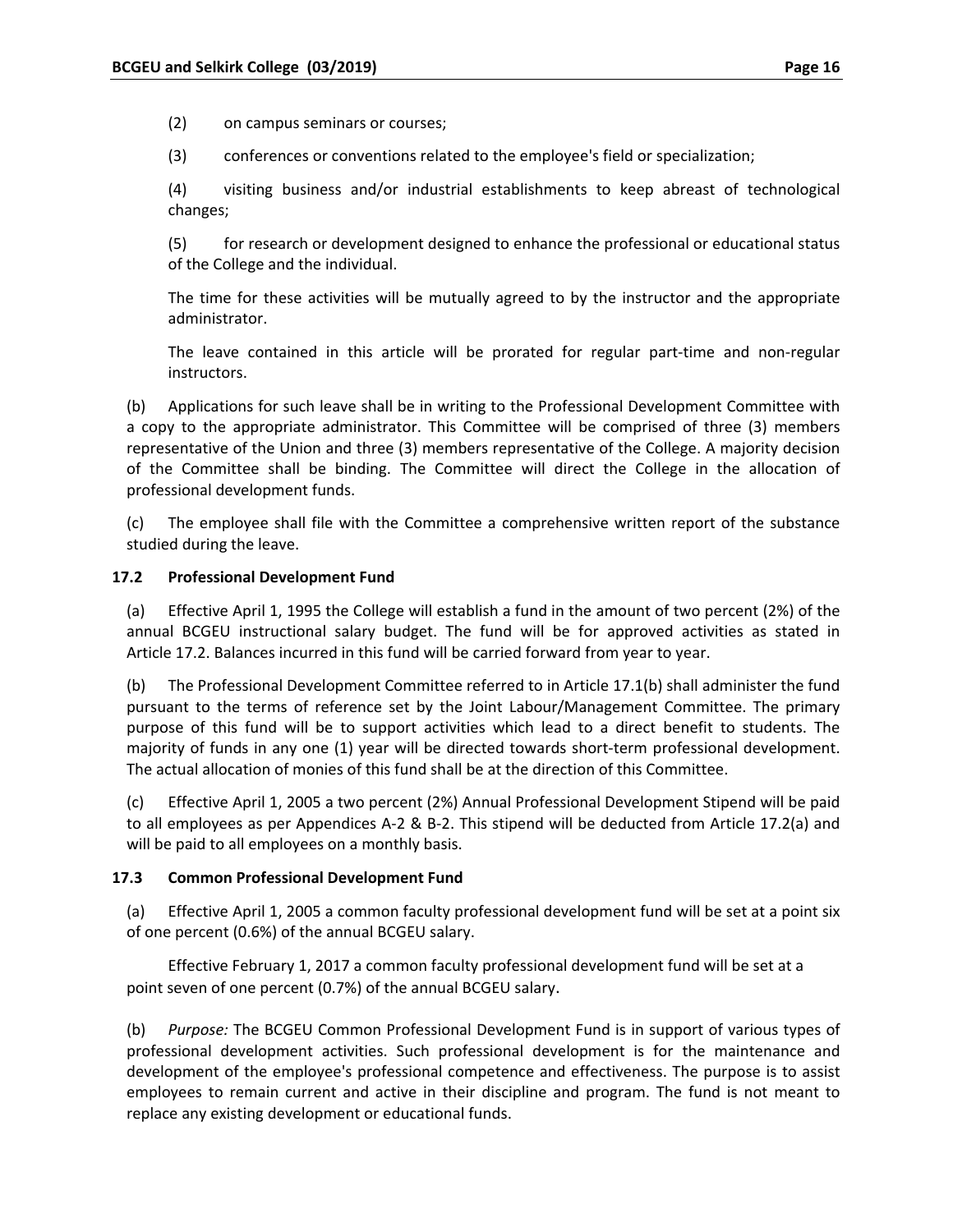(c) *Process:* The parties will mutually agree on a process and criteria for the review and adjudication of employee applications to the fund. The process will include the recommendation of adjudicated applications to the applicable senior administrator or designate. The senior administrator is responsible for the final approval of applications.

# **ARTICLE 18 ‐ EDUCATION LEAVE**

### **18.1 Upgrading Qualifications**

The College agrees to pay the full cost of any courses of instruction, required by the College, for an employee to better qualify that employee to perform his job. Full cost shall include travel expenses, accommodation and subsistence, and the employee shall suffer no loss of salary.

# **18.2 Provincial Instructor's Diploma Program**

(a) If an instructor is to be employed for a period greater than six hundred (600) hours in an academic year, the instructor will be required to complete the Provincial Instructor's Diploma Program or be in possession of a valid Teaching Certificate and to provide proof of completion to the College upon request.

Time spent by an instructor in taking the Provincial Instructor's Diploma Program will be considered a part of the entitlement provided for course management or professional development in Article 17.1.

(b) The College agrees to pay the following costs for Regular full‐time, regular part‐time and non‐regular instructors who work for a period greater than six hundred (600) hours per academic year:

(1) the full tuition fees for the Provincial ID Program;

(2) one economy return airfare to Vancouver or closer location if the instructor is unable to obtain ID Courses within the College region;

(3) approved accommodation for the program duration.

(c) An employee is required to return to the College upon completion of training for a period to that for which assistance was given or refund all assistance subsidies received during the period for which assistance was given.

(d) Normally, all regular full‐time and regular part‐time appointment instructors, upon commencement of employment by the College will be given a two (2) week orientation period prior to classroom instruction during which time the instructor will complete Instructional Skills Workshop or equivalent, receive an orientation of the campus and observe instruction taking place.

(e) If the instructor is given a further appointment of any kind, the instructor will be allowed to complete the remainder of the ID Certification Program.

(f) Instructors who are employed shall be entitled to leave with full pay during the period required to complete Instructor's Diploma training.

(g) The College agrees to pay tuition fees for non‐regular employees on a prorated basis.

### **18.3 Seniority Protection**

An employee shall accrue seniority during periods of educational leave under this article.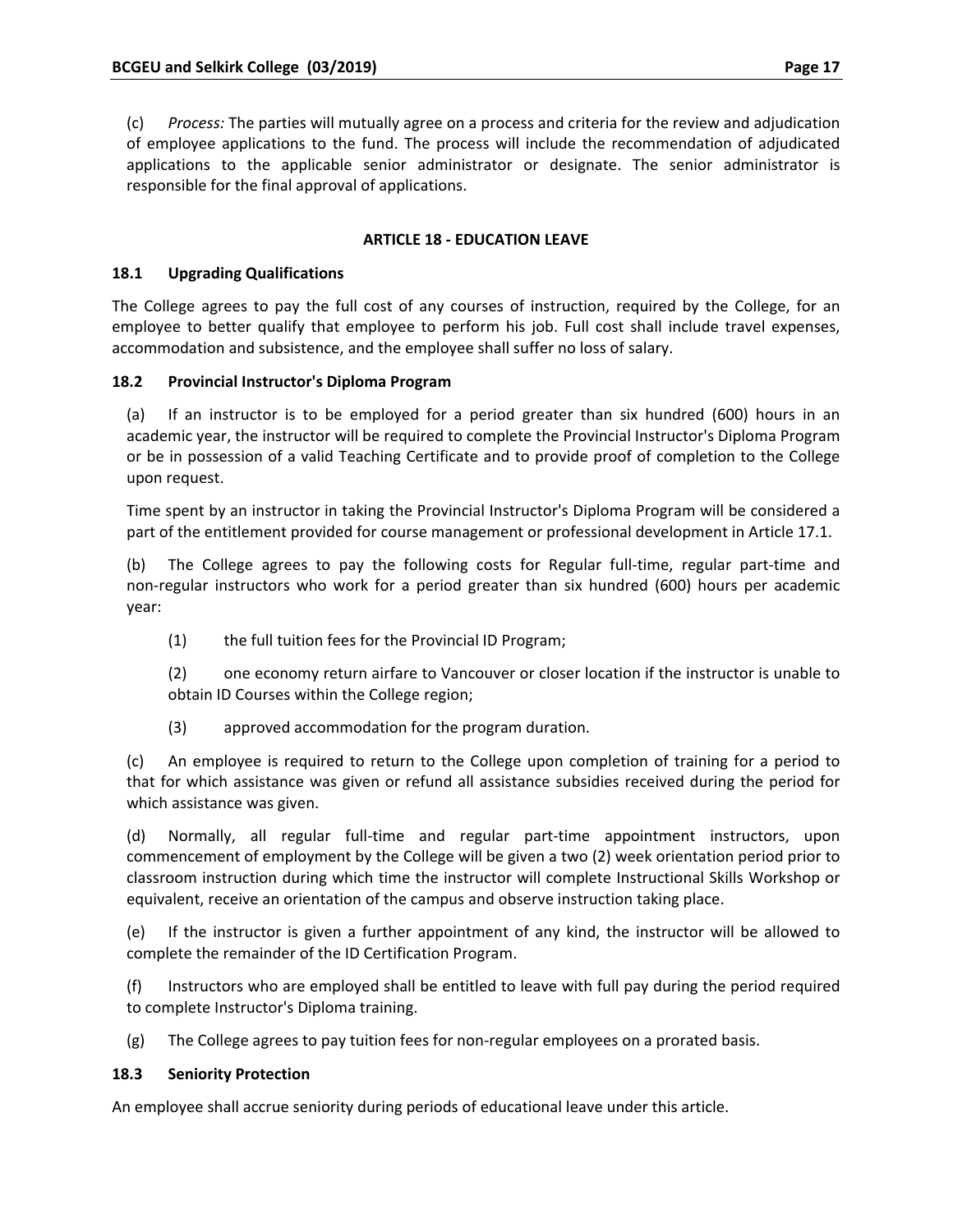### **18.4 Mandatory Courses**

An employee on course at the request of the College shall be considered as working and not on leave.

### **ARTICLE 19 ‐ SPECIAL LEAVE**

### **19.1 Maternity/Parental Leave**

(a) An employee will be granted pregnancy or parental leave as specified in the *Employment Standards Act*. The length of leave may be extended by mutual agreement with consideration of the needs of the employee. Extensions shall not be unreasonably withheld.

(b) Where both parents are employees of the College, the employees shall determine how the parental leave shall be divided between them.

(c) A written request must be made at least six (6) weeks prior to the proposed leave commencement date for leave under either 19.1(a) or (b).

(d) The College agrees to maintain the employee's health and welfare coverage and to pay the College's share of the premiums, to a maximum of eighteen (18) weeks. The employee shall pay his share of the premiums to the College for transmission to the Carrier.

(e) An employee who is on maternity or parental leave shall accrue seniority.

#### **19.2 Leave for Full‐Time Union or Public Duties**

- (a) The College shall grant, on written request, leave of absence without pay for employees:
	- (1) to seek election in a municipal, provincial or federal election.

(2) for a period to a maximum of five (5) years for employees elected to union or public office.

(b) An employee who is on leave for full‐time union or public duties shall accrue seniority to a maximum of two (2) years regardless of length of leave

(c) Upon return after a period of two (2) years or more the employee shall be subject to a further probationary period of six hundred (600) hours.

(d) Increments as per Article 16.4 will not be awarded for leave under this article.

#### **19.3 Leave for Court Appearances**

(a) The College shall grant paid leave to employees, other than employees on leave without pay, who serve as jurors or witnesses in a court action, provided such court action is not occasioned by the employee's private affairs.

(b) In cases where an employee's private affairs have occasioned a court appearance, such leave to attend court shall be without pay.

(c) An employee in receipt of his regular earnings while serving at court shall remit to the College all monies paid to him by the court, except travelling and meal allowances not reimbursed by the College.

(d) Time spent at court by an employee in his official capacity shall be at his regular rate of pay.

(e) Court actions arising from employment, requiring attendance at court, shall be with pay.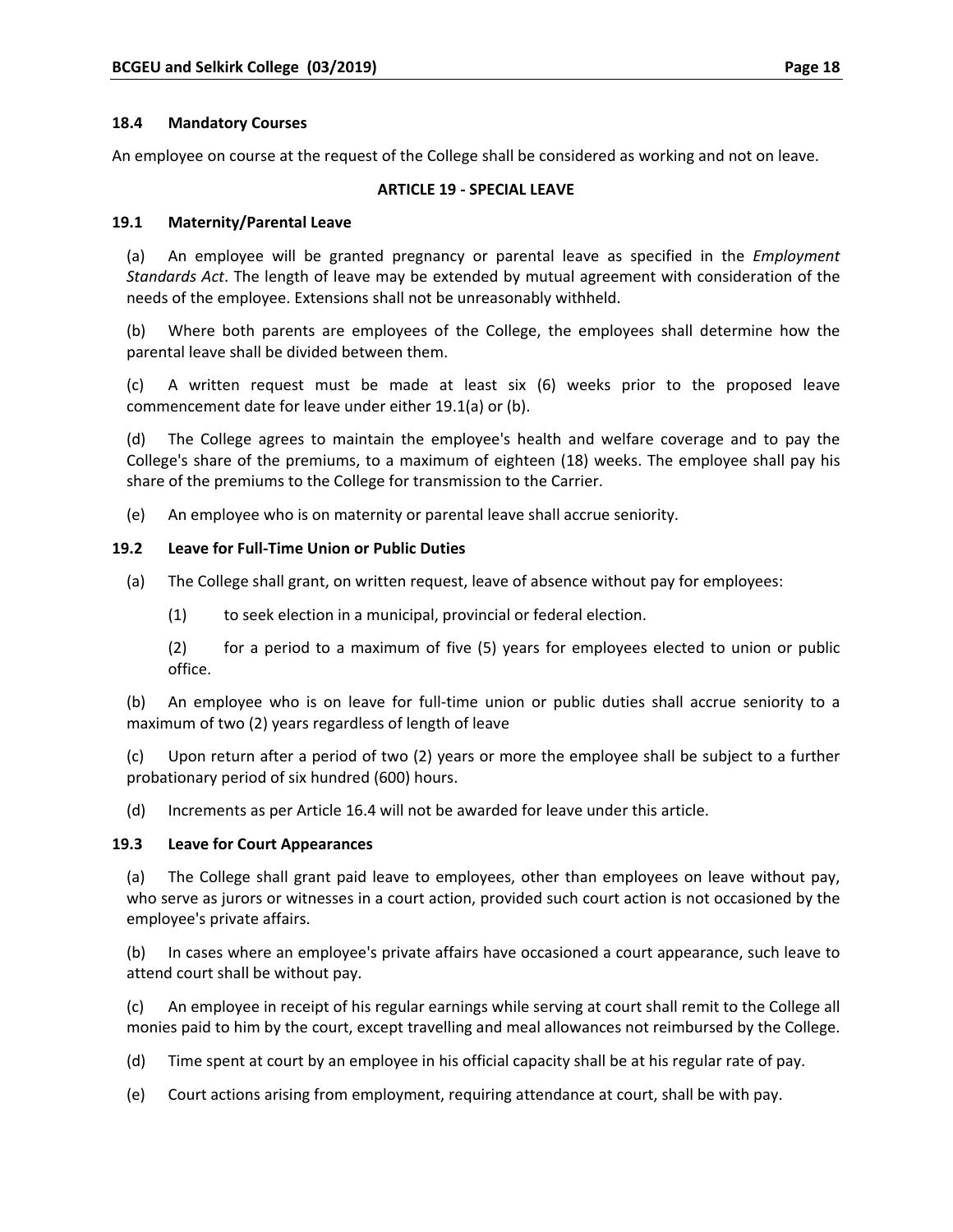(f) In the event an accused employee is jailed pending a court appearance, such leave of absence shall be without pay.

### **19.4 General Leave**

Notwithstanding any provision for leave in this Agreement, the College may grant leave of absence with or without pay to an employee based on emergency, compassionate or personal circumstances. Such leaves shall not be unreasonably withheld.

# **19.5 Seniority Protection**

(a) For general leave granted to allow for international instruction arranged through Selkirk College, seniority shall accrue for up to two (2) years.

(b) An employee shall accrue seniority for general leaves of sixty (60) days or less.

(c) Additional seniority for general leaves may be recognized upon mutual agreement between the College and the Union.

(d) Seniority entitlement shall be based on the seniority accrued in the academic year preceding the request of the leave.

# **ARTICLE 20 ‐ HEALTH AND WELFARE**

### **20.1 Group Life Insurance**

All employees are eligible on the first day of the month coincident with or next following employment day. Benefits are as per conditions existing in the contract with the carrier. The Employer agrees to give a copy of an information brochure to each employee. The College agrees to advise the Union of any program changes and further that all proposed program changes will be discussed with the Union prior to initiating the change.

(a) The Employer shall provide a mutually acceptable Group Life Plan with benefits as follows:

| Under age 35    | 400% of Annual Salary |
|-----------------|-----------------------|
| Age 35-40       | 375% of Annual Salary |
| Age 41-45       | 350% of Annual Salary |
| Age 46-50       | 325% of Annual Salary |
| Age 51 and over | 300% of Annual Salary |

### **20.2 Business Travel Accident Insurance**

Insurance coverage while travelling on the business of the College will be afforded to all employees at the rate of fifty thousand dollars (\$50,000). (This does not include travel to and from your normal place of work.)

# **20.3 Dental Plan**

All regular full-time employees are eligible for participation in the dental plan as provided by Manulife Financial. The cost of the plan will be borne entirely by the College. Regular part‐time and non‐regular employees shall receive prorated College contributions.

| 100% | - Plan A                                              |
|------|-------------------------------------------------------|
| 60%  | - Plan B                                              |
| 50%  | - Plan C, to a lifetime maximum of \$2000 per patient |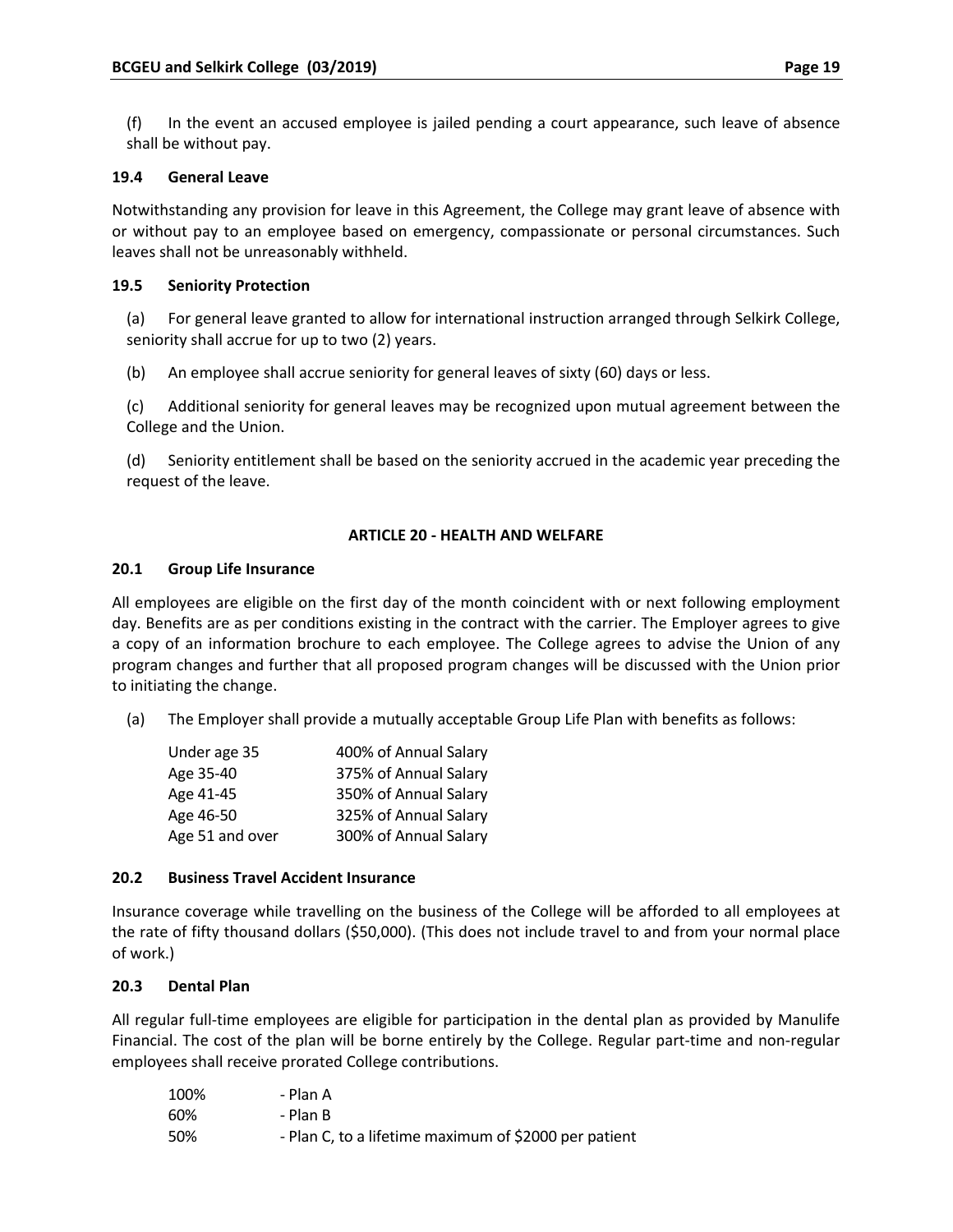### **20.4 Restricted Benefit Entitlement**

- (a) (1) Employees on an appointment of two (2) months (forty [40] consecutive working days) or less shall not be entitled to the following benefits for the duration of such appointment:
	- (i) medical;
	- (ii) extended health;
	- (iii) group life;
	- (iv) long‐term disability.

(2) Should such appointment result in a term of longer than two (2) months, the College shall provide the above benefits from the first day of the month following the month in which it is determined that such longer term will take place.

(b) (1) Dental plan benefits shall not be provided to employees on a regular part‐time appointment or to non-regular employees on appointments of three (3) months or less.

(2) Should such appointment result in a term of longer than three (3) months, the College shall provide the above benefit from the first day of the month following the month in which it is determined that such longer term will take place.

The College agrees not to lay off regular part-time or non-regular employees just to replace that employee or same employee with another so as to avoid paying the above listed benefits or holiday pay.

# **20.5 Employee and Family Assistance Program**

An employee and Family Assistance Program (EFAP) was implemented effective September 1, 1996.

The parties agreed to a joint committee of representatives from all bargaining units and College members be formed to implement and operate an Employee and Family Assistance Program (EFAP).

The Committee shall consist of two (2) appointees from each bargaining unit and two (2) appointees from the College.

### **ARTICLE 21 ‐ HEALTH & SAFETY EQUIPMENT**

### **21.1 Health and Safety Equipment**

The Employer agrees to supply at no cost to the employee all pieces of health and safety apparel and equipment required by Workers' Compensation.

# **21.2 Clothing Supply**

If a particular type of work clothing, or special apparel, is required by the nature of the employee's job, such clothing or apparel shall be provided by the College. Employees will be allowed a reasonable choice of style.

# **21.3 Cleaning**

The College shall be responsible for laundering, dry cleaning, maintenance and replacement of all clothing and/or apparel supplied by the College.

# **21.4 Safety Boots**

In areas designated by the Workers' Compensation Board or the College where safety‐toed boots are required to be worn, the College shall provide these boots at no cost to the employee. This clause is not applicable to relief instructors.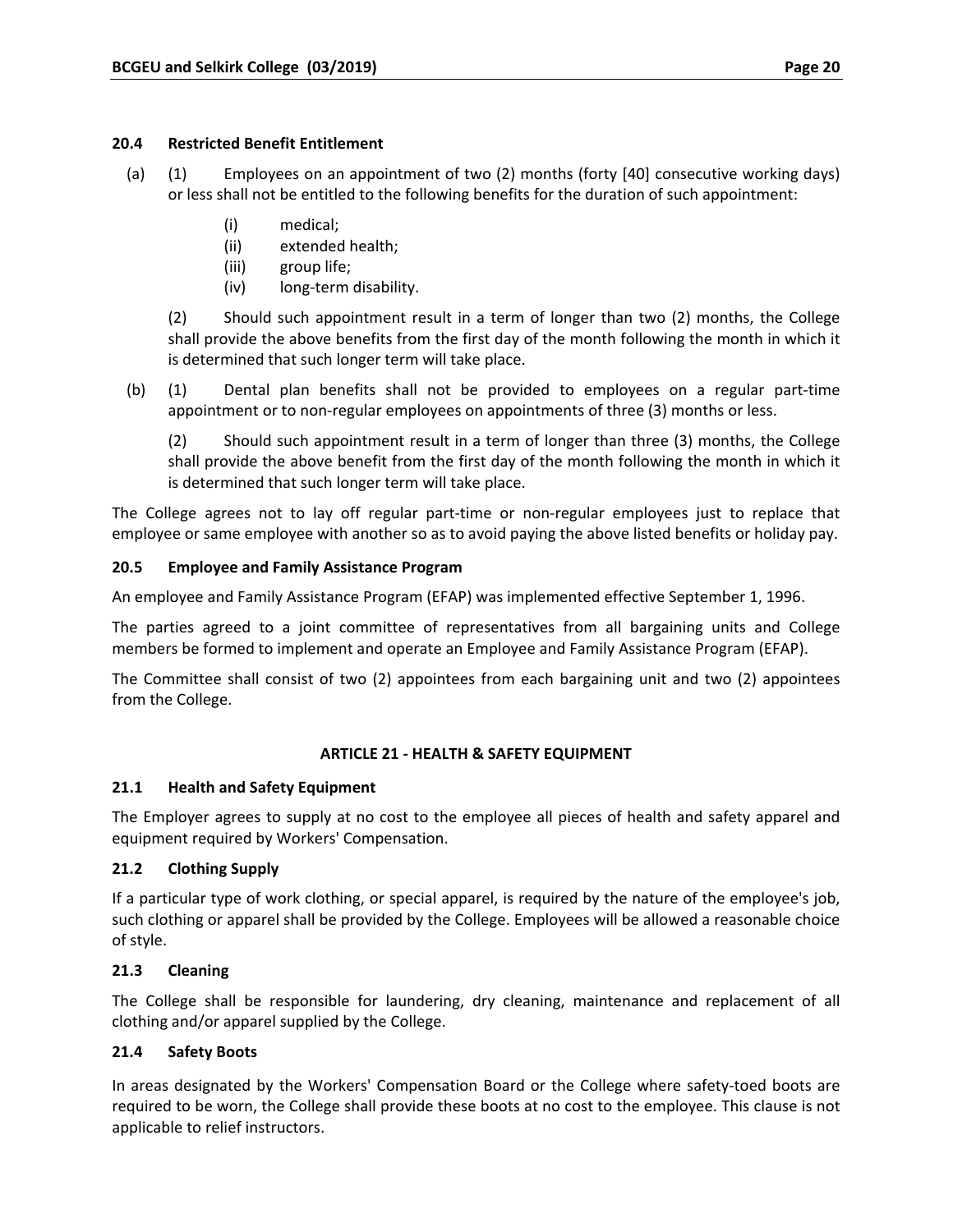### **21.5 Replacement of Prescription Lenses**

Prescription lens shall be replaced at no cost to the employee in the trades department. The College agrees to replace prescription lens upon reasonable proof that such damage occurred on the job.

### **ARTICLE 22 ‐ SICK LEAVE**

# **22.1**

The Employers shall continue a single disability plan for the provision of disability benefits, pursuant to Article 9.3.3 in the 2001‐2004 Common Agreement.

### **22.2**

The disability benefits plan will be as set out in the findings of the Joint Committee on Benefits Administration (JCBA) entitled Long‐Term Disability Benefit Initiative, but will include the following elements:

(a) Benefit level of sick leave at one hundred percent (100%) for the first thirty (30) calendar days, short-term disability at seventy percent (70%) weekly indemnity for the next twenty-one (21) weeks, and long-term disability leave of seventy percent (70%) thereafter;

(b) Long‐term disability as defined on the basis of two‐year own occupation and any other occupation thereafter as described by the JCBA plan;

(c) Health and welfare benefit premiums will be paid by the Employer or the Plan for employees on sick leave, short-term disability and long-term disability;

(d) Employer payment of premiums for both short‐term and long‐term disability benefits;

(e) Claims Review Committee made up of three (3) medical doctors (one designated by the claimant, one by the Employer and the third agreed to by the first two (2) doctors);

(f) Mandatory rehabilitation as described in the JCBA plan;

(g) Subject to provisions of the Plan, enrolment is mandatory for all active regular employees and for active non-regular employees employed on a continuing basis for at least a four (4) month period with fifty percent (50%) or more of a full-time workload as defined by local provisions.

### **22.3**

Current employees, as of March 31, 2002, in the local bargaining unit will be entitled to a non‐recurring sick leave top up of thirty percent (30%) of salary to a maximum of one hundred (100) days of sick leave top up to be added to their short‐term disability benefits.

# **22.4**

Employees not eligible for enrolment in the Plan shall be entitled to accumulate sick leave at the rate of one point five (1.5) days for every twenty (20) days worked. Minimum entitlement, based on percentage of employment, shall be twenty (20) working days to a maximum of thirty (30) days.

# **22.5**

The Joint Committee on Benefits Administration (JCBA) shall oversee the continuation of the plan as described in 9.3.2 of the Common Agreement. and shall address such matters pertaining to the plan as are included in the JCBA's mandate as set out in Article 9.1.2 of the Common Agreement.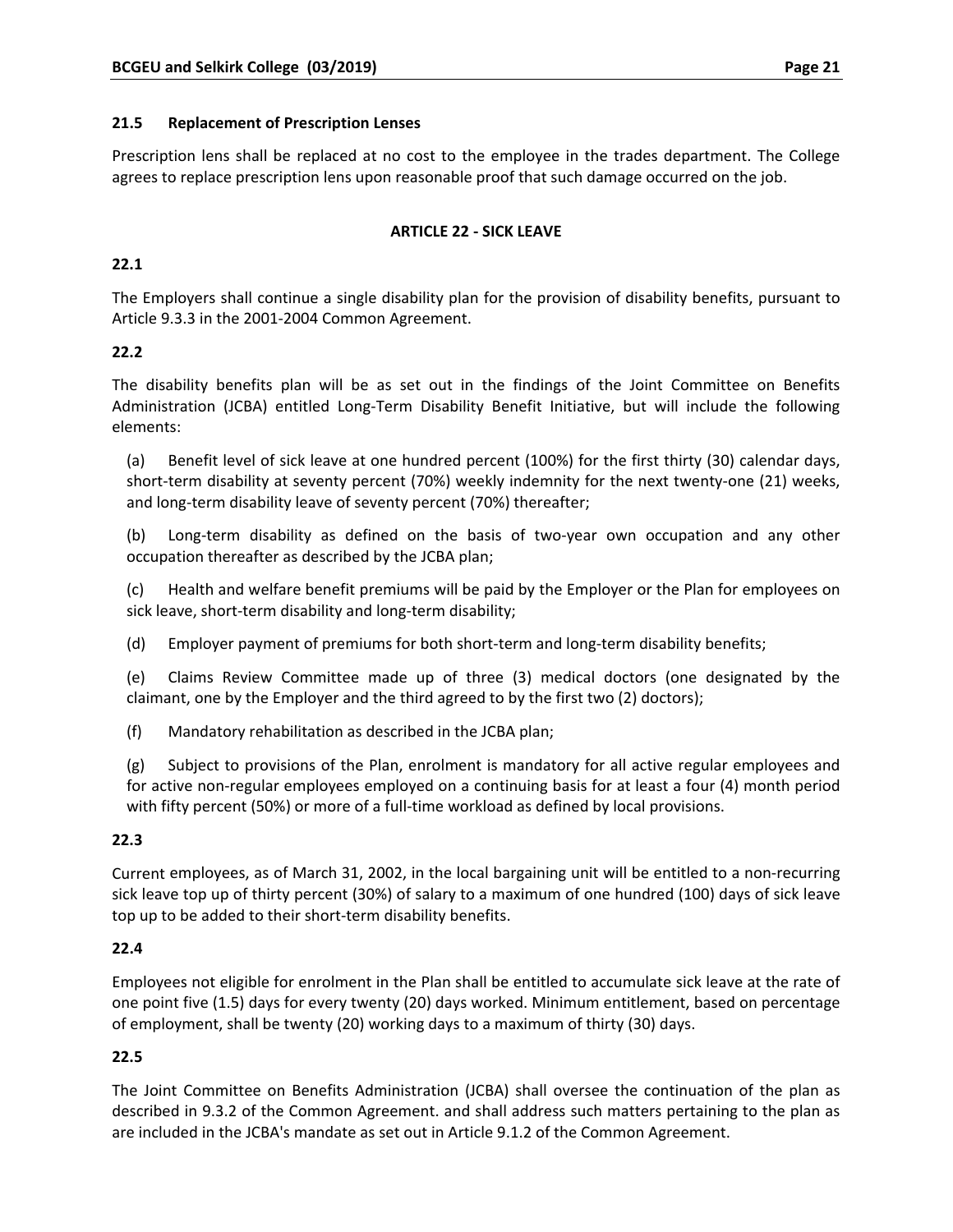### **ARTICLE 23 ‐ MEDICAL REQUIREMENTS**

### **23.1 Medical Certification**

The Employer may require additional medical certification to confirm an employee is unfit for work or fit to return to work.

### **23.2 Physician Selection**

In such circumstances the parties will agree to a suitable physician and any costs incurred by an employee in this regard will be borne by the College.

### **ARTICLE 24 ‐ SAFETY AND HEALTH**

### **24.1 Conditions**

The Union and the College agree that regulations made pursuant to the *Workers Compensation Act* or any other statute of the Province of British Columbia pertaining to the working environment, shall be fully complied with.

### **24.2 First Aid Kits**

First aid kits shall be supplied in accordance with Article 24.1.

### **24.3 Safety Committee**

The College and the Union agree to establish Safety and Health Committees. Safety and Health Committees shall be composed of personnel employed at the location. The composition will be determined locally through management and local union representatives. Where such committees are formed, they may encompass more than one component. These committees will meet, at regular intervals to be determined by the committees, to make recommendations on unsafe, hazardous or dangerous conditions with the aim of preventing and reducing risk of occupational injury and illness.

A copy of all minutes of the Safety and Health Committees shall be sent to the Union and the College.

### **24.4 Unsafe Work Conditions**

No employee shall be disciplined for refusal to work on a job which he deems unsafe until a decision has been rendered by the Safety Committee.

### **24.5 Pollution Control**

The College and the Union agree to limit all forms of environmental pollution.

### **24.6 Investigation of Accidents**

The Safety and Health Committee as provided in Article 24.3, shall be notified of each accident or injury and shall investigate and report to the Union and the College on the nature and cause of the accident or injury.

### **24.7 Pay Provisions**

An employee who serves on a safety and health committee shall receive his regular rate of pay for attending meetings of the Committee held during working hours and for investigations by the Safety Committee.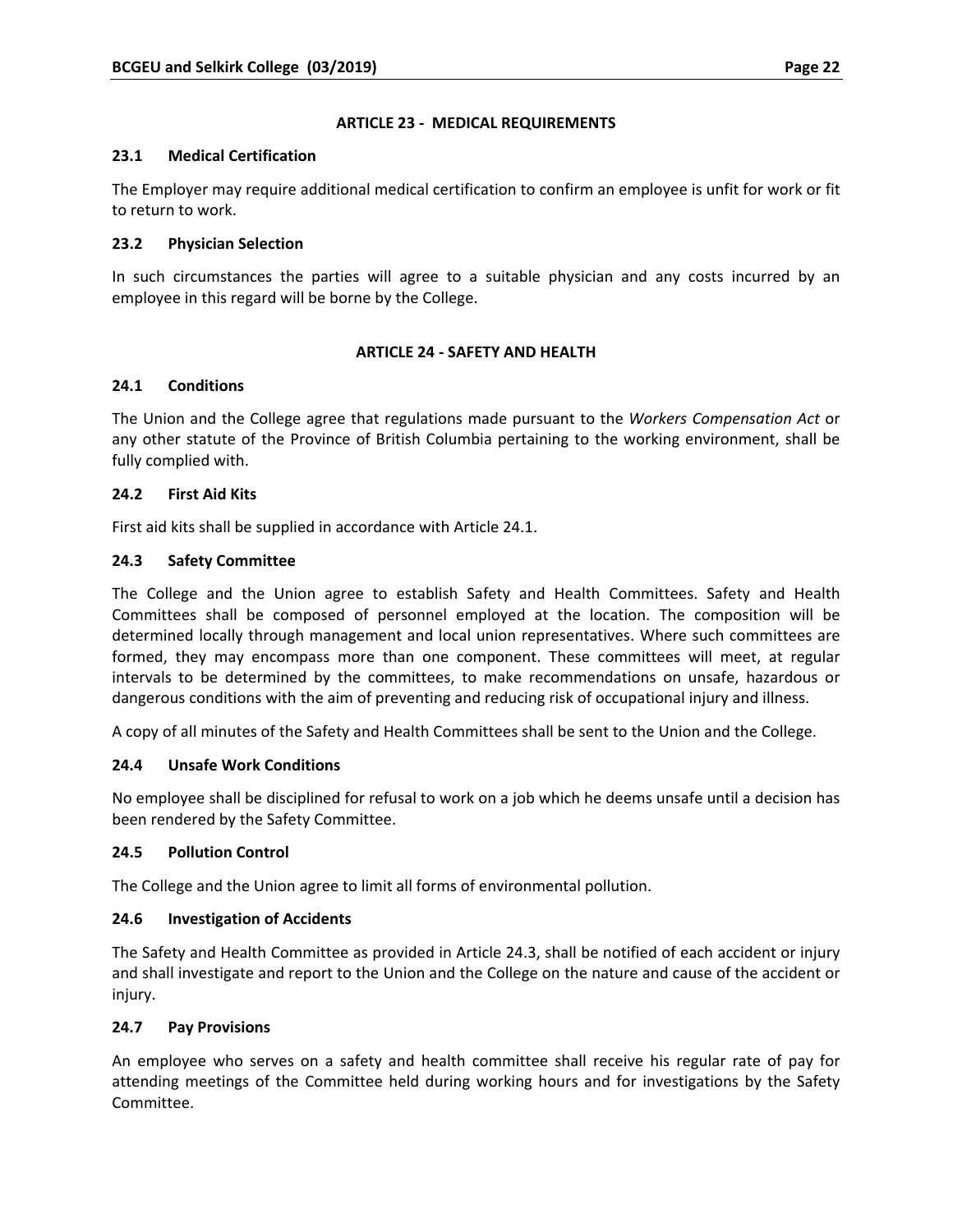### **ARTICLE 25 ‐ GENERAL ITEMS**

### **25.1 Transfer Expenses**

Selkirk is a multi-campus institution. An employee may be required to transfer from campus to campus where instructional needs demand.

(a) Transfer to a campus over sixty (60) kilometres from the one to which an employee was originally assigned will be assisted by the College in the form of moving expenses which shall include:

(1) the cost of moving and insuring the move of furniture and personal effects;

(2) temporary accommodation at the new location for one (1) month, and up to three (3) months where it can be established that suitable accommodation is not available;

(3) the cost of service disconnections and connections to a maximum of fifty dollars (\$50); and

(4) real estate fees incurred in the sale of previous residence and legal title search and transfer fees on the purchase of a new residence.

(b) Transfer shall not occur more frequently than every three (3) years except by mutual agreement where a lesser time may be acceptable.

(c) An employee shall not be subject to transfer if he has a viable program of instruction at the campus at which he was hired and if he is to be replaced at his original campus. Notice of transfer shall be consistent with notice given for renewal of appointments.

### **25.2 Use of Employer's Vehicles and Equipment**

(a) It is to the mutual advantage of both the College and the employee that employees shall not operate vehicles which are not in a safe operating condition. It shall be the duty of the employee to report in writing not later than the end of his shift all safety and/or mechanical defects on the equipment that he has operated during that shift.

(b) The College agrees to have the vehicle inspected and repaired, as necessary, to conform with the safe and efficient operation of that equipment. In the event that repairs cannot immediately be effected, the equipment will be correctly identified and kept out of service until repaired. It shall not be considered a violation of his employment when an employee refuses to operate such identified equipment.

### **25.3 Mileage and Subsistence Allowance**

Employees covered by this Agreement required to be away from their regular place of employment on authorized College business shall receive reimbursement for meals, lodging and travel expenses at rates as in effect by current College Board policy.

### **25.4 Parking**

The College shall provide, free of charge, parking space for the motor vehicle of each employee covered by this Agreement.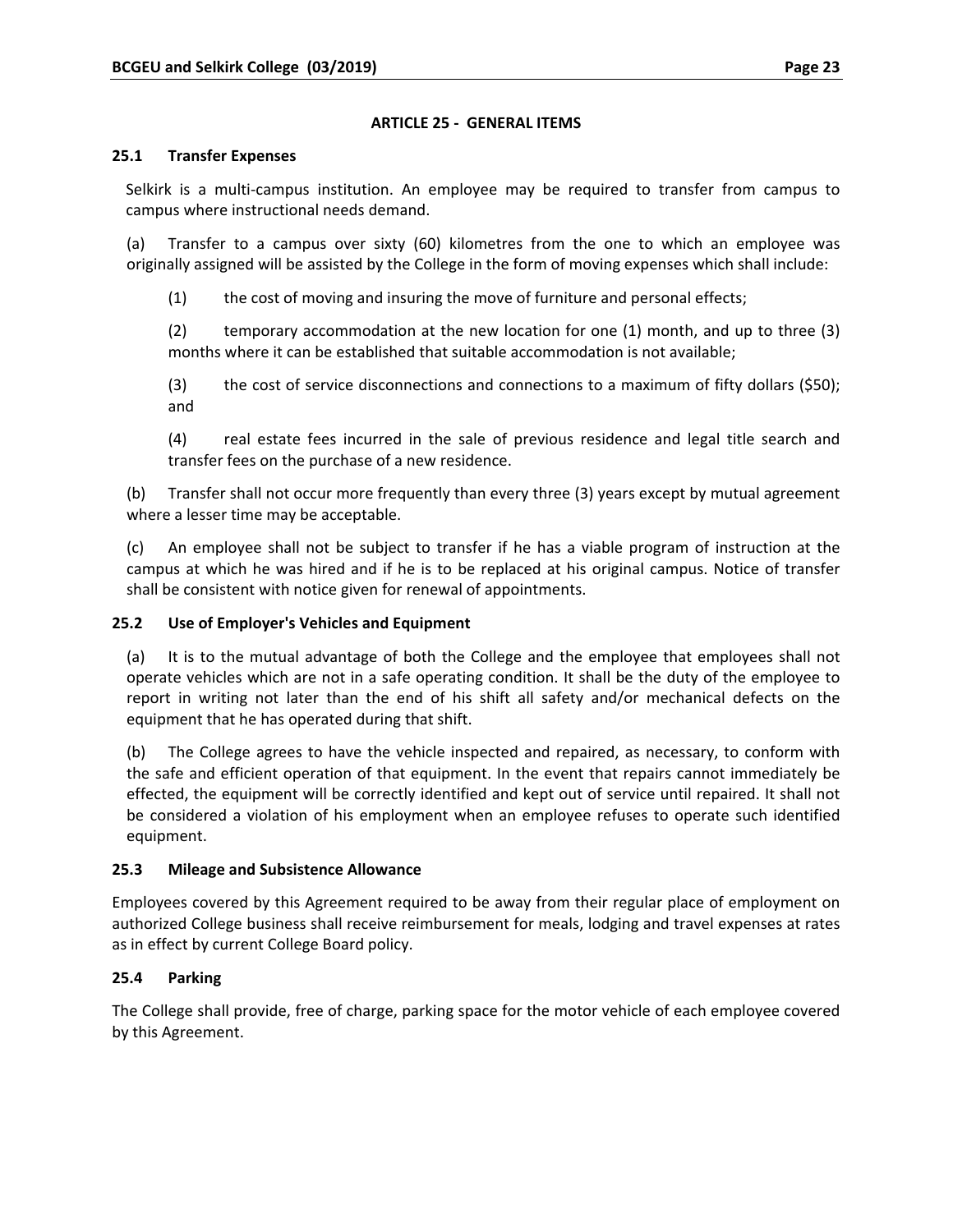### **ARTICLE 26 ‐ REGULAR FULL‐TIME AND REGULAR PART‐TIME EMPLOYEES LAYOFF AND RECALL**

### **26.1 Role of Seniority in Layoff and Recall**

(a) Layoff and recall shall occur subject to instructional needs.

(b) Employees shall be laid off in reverse order of seniority and recalled in order of seniority, provided that they are qualified to perform the work available, and hold the appropriate professional qualifications/certification.

(c) Employees on recall will have first right of refusal to work for which they are qualified, and this right supersedes the rights of other employees to maximize their workload in accordance with Article 8.7.

### **26.2 Recall Procedures**

(a) Laid off regular employees are eligible for recall for a period of two (2) years, commencing on the date of layoff.

(b) Laid off employees who are eligible for recall may accept non‐regular work. Non‐regular work will not extend the recall period. Should regular work become available, that employee would have first right of refusal for such regular work.

(c) Laid off employees will not realize an increase in their percentage of appointment by virtue of recall.

### **26.3 Instructional Assistant Notice of Layoff**

Instructional Assistants may exercise their seniority rights only within the Instructional Assistant seniority list. Instructional Assistants with less than one (1) year's seniority shall receive one (1) month's notice. Instructional Assistants with one (1) to three (3) years' seniority shall receive three (3) months' notice. Instructional Assistants with over three (3) years service shall receive four (4) months' notice. The notice given will be exclusive of accrued vacation credits.

### **26.4 Instructors Notice of Layoff**

(a) Instructors may exercise their seniority rights within the Instructional Assistant or Instructor's seniority lists.

(b) Instructors with less than one (1) year's seniority shall receive one (1) month's notice. Instructors with one (1) to three (3) years' seniority shall receive three (3) months' notice. Instructors with over three (3) years' seniority shall receive four (4) months' notice. The notice given will be exclusive of accrued vacation credits.

### **26.5 Severance**

(a) An employee who is to be laid off shall be entitled to severance pay calculated on the basis of one (1) month current salary for each year of service to a maximum of six (6) months' salary, which will be paid out on a monthly basis.

(b) If an employee who has received a severance payment is recalled, he will refund to the College, the portion of severance that exceeds one (1) month severance for each month of layoff.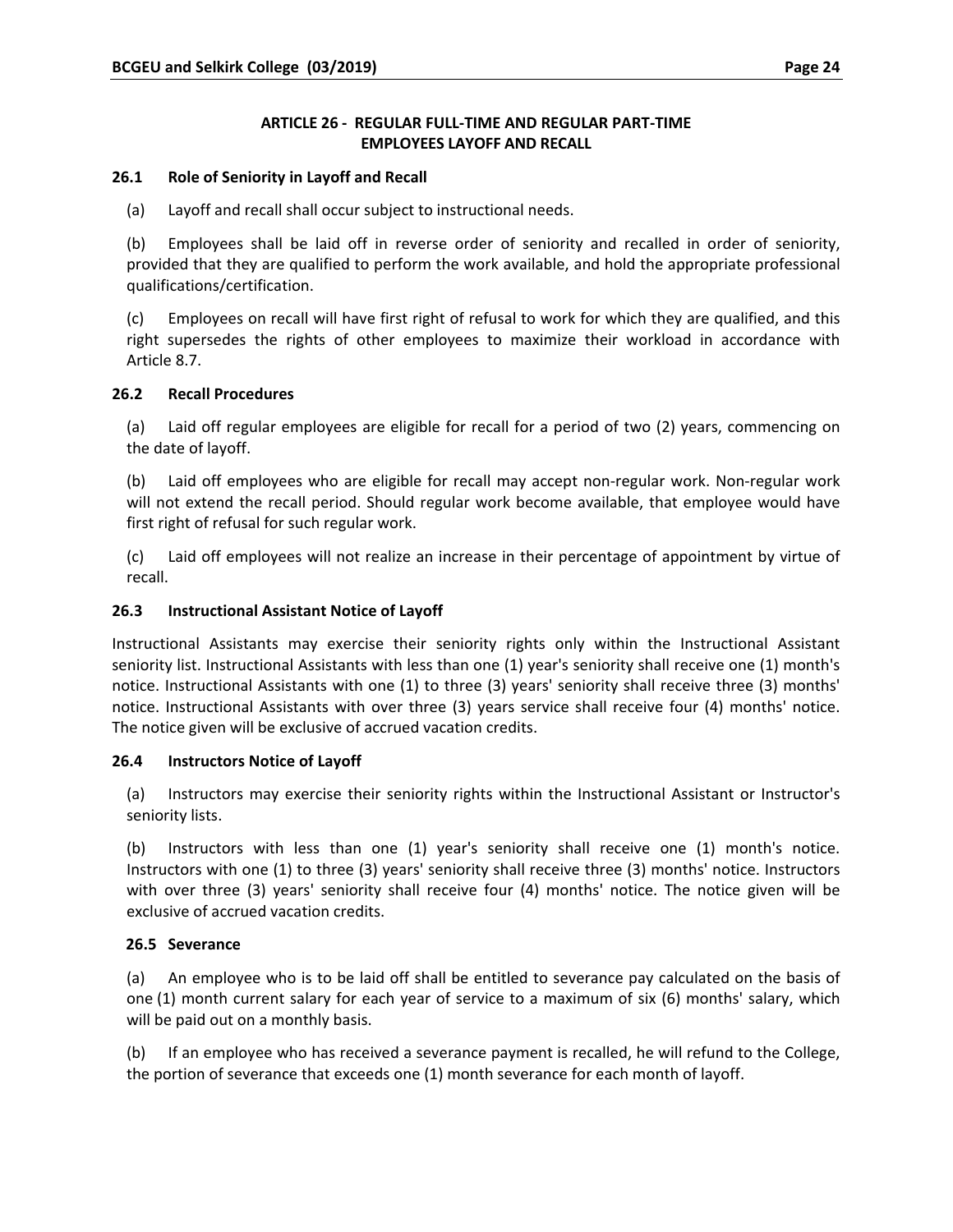(c) An employee who receives severance pay and who is recalled will have his years of service for the purpose of future severance payments recalculated beginning with the employee's start date for the position to which they were recalled.

# **ARTICLE 27 ‐ RETIREMENT**

### **27.1 Pre‐Retirement**

The College and the Union recognize a joint responsibility towards preparing employees for retirement upon acceptance of a mutually agreeable retirement program.

### **27.2 Early Retirement Incentive**

(a) For the purposes of this article, early retirement is defined as retirement after age fifty‐five (55) and before age sixty‐five (65).

The College will offer or accept at least one early retirement incentive each year. In the event no employee is eligible for an incentive, the funding for the incentive will be carried forward to a maximum of three (3) incentives.

# (b) *Qualification Criteria*

The College may offer or an employee may request an early retirement incentive provided the employee meets the following qualifications:

- $(1)$  is age fifty-five (55) years or over;
- (2) has a minimum of ten (10) years employment with the College;
- (3) is a regular full-time employee at the time of early retirement;
- (4) is on the maximum step of the salary scale;
- (5) resigns for purposes of retirement as a regular full‐time employee.
- (c) *Selection Criteria*

The allocation of retirement incentives will be decided based on the following priorities:

- (1) employees within program areas in which downsizing is planned;
- (2) employees with the greater seniority based on years of service or fraction thereof;
- (3) employees with the least time remaining prior to retirement;
- (d) *Application and Agreement*

(1) An employee who wishes to be considered for an early retirement incentive must make the necessary application by November  $1<sup>st</sup>$  the year prior to intended retirement. The College will consider all applications. Offers or rejections will be made to employees by the following March  $31<sup>st</sup>$ .

(2) An employee has the right to accept or decline an early retirement incentive offer made by the College within thirty (30) days of the offer being made.

(3) All applications for early retirement incentive which have not been granted by the College will not be considered standing applications for the following twelve (12) month period. Applicants will need to reapply on an annual basis.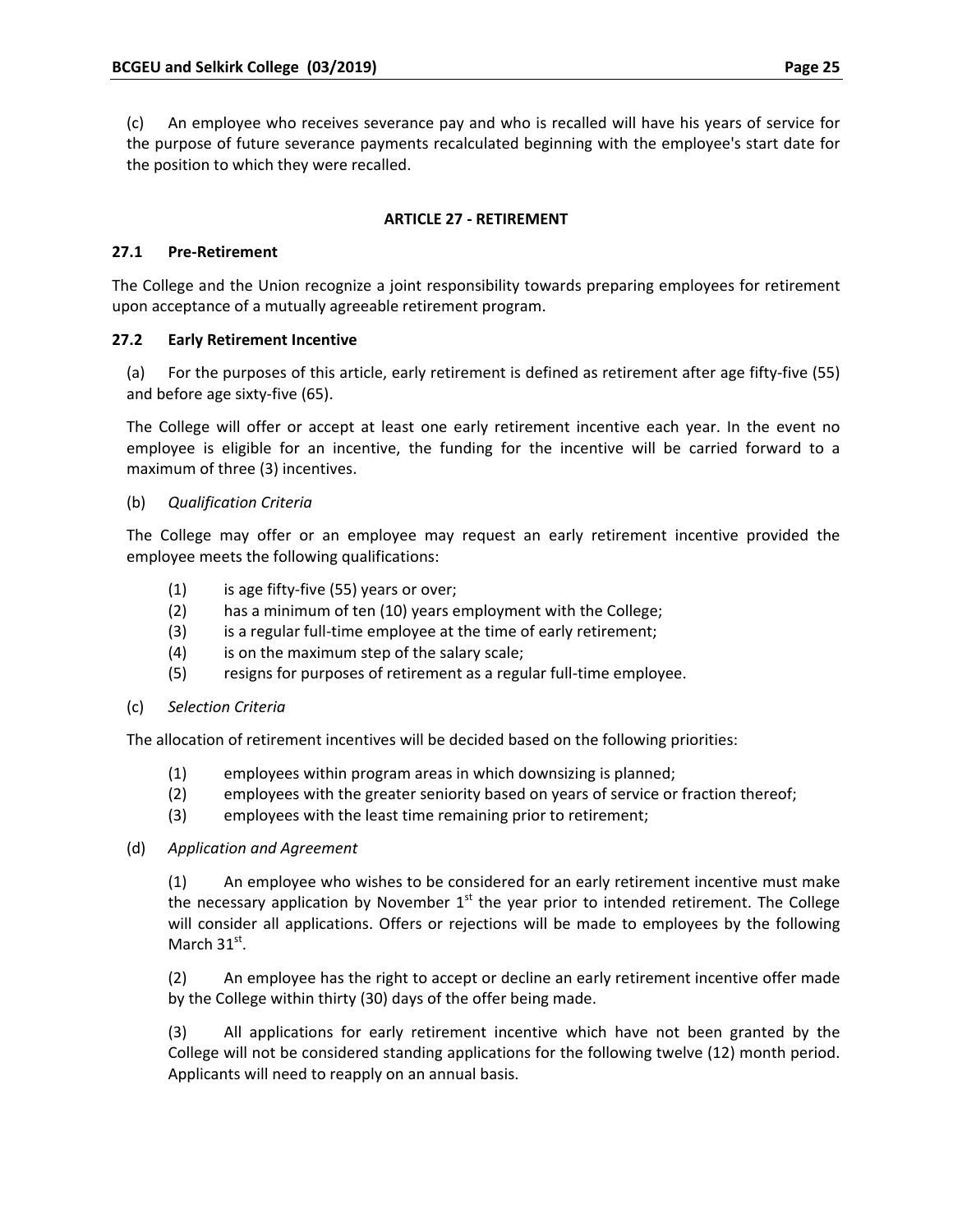(4) When an offer of an early retirement incentive is accepted, an employee's early retirement will be effective on a date mutually agreed upon between the employee and the College. All earned vacation entitlements shall be utilized prior to the date of retirement.

(5) The individual employee's early retirement incentive agreement will be in writing and will specify the early retirement date, the payment date or dates, and the specific dollar amount of the incentive.

(6) The College will provide the Union with copies of all early retirement incentive agreements.

(e) *Early Retirement Incentive Payment*

(1) The early retirement incentive will be based on the number of full years to retirement and will be paid in the following amounts:

| <b>Age at Retirement</b> | % of Annual Salary at Time<br>of Retirement |
|--------------------------|---------------------------------------------|
| 55 to 59                 | 100%                                        |
| 60                       | 80%                                         |
| 61                       | 60%                                         |
| 62                       | 40%                                         |
| 63                       | 20%                                         |
|                          |                                             |

(2) The early retirement incentive payment will be based on the employee's salary, exclusive of stipends, at the date of retirement.

(3) The early retirement incentive will be paid in equal yearly payments, based on full years to retirement, until the employee's normal retirement date has been reached or, three (3) yearly payments have been made.

(4) The yearly retirement incentive may be paid using any other mutually agreed upon payment plan which takes into account the individual employee's personal circumstances.

### **ARTICLE 28 ‐ DISMISSAL, SUSPENSION AND DISCIPLINE**

### **28.1 Burden of Proof**

In all cases of discipline, the burden of proof of just cause shall rest with the College.

### **28.2 Requirement of Writing**

Notice of dismissal shall be in writing and shall set forth the reason for dismissal.

### **28.3 Dismissal and Suspension Grievance**

All dismissals and suspensions will be subject to formal grievance procedure under Article 30 of this Agreement. A copy of the written notice of dismissal or suspension shall be forwarded to the President of the Union or his designate, with a copy to the Chairperson of local 709 Selkirk College bargaining unit within five (5) days of the action being taken.

### **28.4 Right to Grieve Other Disciplinary Action**

Disciplinary action grievable by the employee shall include written censures, letters of reprimand and adverse reports or performance evaluation. An employee shall be given a copy of any such document placed on the employee's file which might be the basis of disciplinary action. Should an employee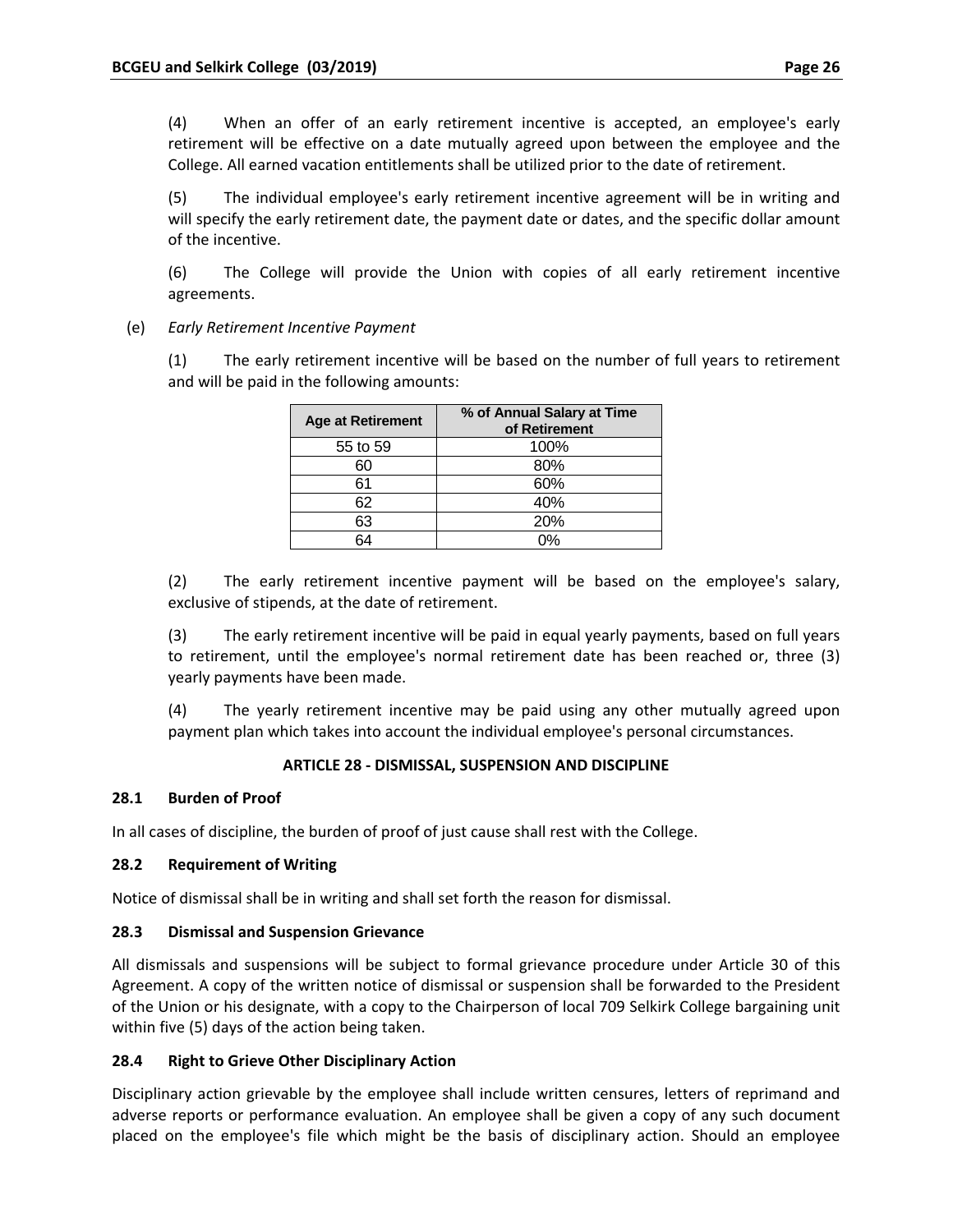dispute any such entry in his file, he shall be entitled to recourse through the grievance procedure and the eventual resolution thereof shall become part of his personnel record. Upon the employee's request any such document, other than official evaluation reports, shall be removed from the employee's file after the expiration of eighteen (18) months from the date it was issued provided there has not been a further infraction.

The College agrees not to introduce as evidence in any hearing any document from the file of an employee, the existence of which the employee was not aware at the time of filing.

# **28.5 Right to Have a Steward Present**

(a) Where the College intends to interview an employee for purposes which may be the basis of disciplinary action, the College shall notify the employee in advance of the purpose of the interview in order that a steward may be contacted.

(b) Where a steward is called to a meeting with the College which he believes may be the basis of personal disciplinary action, he will have the right to consult with and/or have union representation at such a meeting.

### **ARTICLE 29 ‐ GRIEVANCES**

### **29.1 Grievance Procedure**

The College and the Union agree that disputes arising from:

- (a) the interpretation, application or any alleged violation of the Agreement, or an arbitral award including the question of arbitrability; or
- (b) the dismissal, suspension or discipline of any employee in the bargaining unit; or
- (c) any act by the College alleged to be unfair or arbitrary, shall be resolved without stoppage of work in accordance with the following procedures:

# **29.2 Step 1 – Verbal Step**

In the first step of the grievance procedure every effort shall be made to settle the dispute verbally with the immediate excluded supervisor. The grievor shall have the right to have a steward present at this discussion. If the dispute is not resolved verbally, the grievor may proceed to Step 2 of the grievance procedure.

### **29.3 Step 2 – Union Submits Grievance in Writing**

At Step 2 the grievance shall be submitted in writing by the steward to the immediate excluded supervisor. The steward must do so no later than fifteen (15) working days after the date:

(a) on which the grievor was notified verbally or in writing of the action or circumstances giving rise to the grievance; or

(b) on which the grievor first became aware of the action or circumstance giving rise to the grievance.

### **29.4 Employer Response at Step 2**

(a) The parties shall meet and attempt to resolve the issue within five (5) working days of receipt of the written grievance.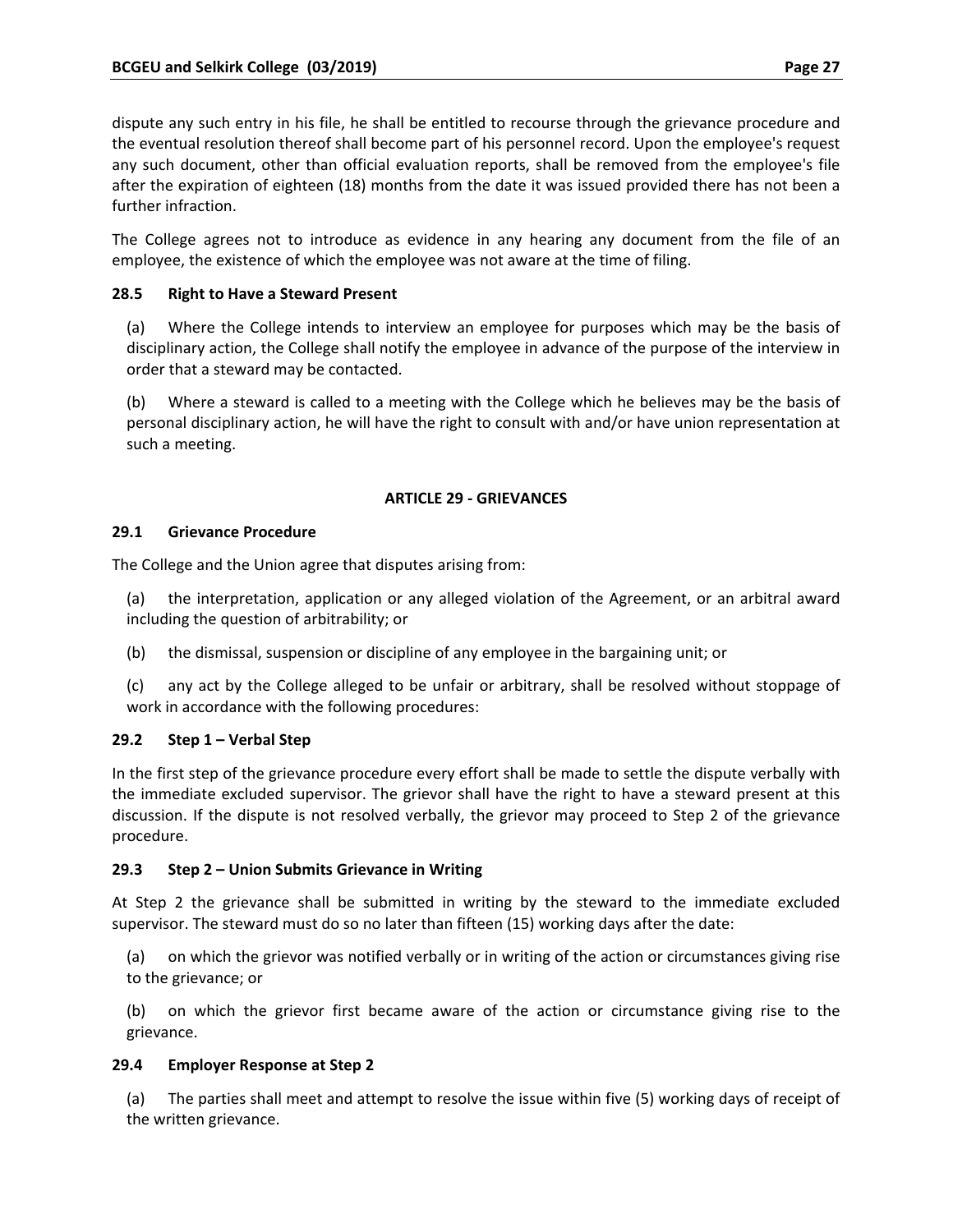(b) The College's designate at Step 2 shall reply in writing to the union steward within ten (10) working days of the meeting referred to in (a) above.

# **29.5 Step 3 – Union Advances Grievance to Human Resources**

The Union's area staff representative, or designate, may present a grievance at Step 3 by notification to the Director, Human Resources, or his designate, within fifteen (15) working days of the Employer's response at Step 2 or when that response was due, whichever occurs first.

# **29.6 Employer Response at Step 3**

(a) The employer and union designates at Step 3 shall meet and attempt to resolve the issue within five working days of the Union advancing the grievance to Step 3.

(b) The College's designate at Step 3 shall respond to the Union's area representative or designate within ten (10) working days of the meeting referred to in (a) above.

If the Union is not satisfied with the College's response at Step 3 the Union must indicate their decision to proceed to arbitration within ten (10) working days.

# **29.7 Time Limits**

If the Union fails to act within the time limits specified in Steps 1, 2 and 3 then the grievance shall be considered abandoned. If the College fails to act within the time limits specified in Steps 1, 2 and 3, then the grievance shall be considered denied. However, time limits may be extended by mutual agreement in writing between the parties.

# **29.8 Appointment of Arbitrator Step 4**

When a party has requested that a grievance be submitted to arbitration, the grievance shall be submitted to one of the following single arbitrators on a rotational basis, subject to their availability, within ninety (90) days. In the event that none of the following arbitrators are available within ninety (90) days, then the arbitrator who is available at the earliest date shall be appointed.

- (a) Joan Gordon
- (b) Rod Germaine
- (c) Chris Sullivan

### **29.9 Decision Procedure**

The Arbitrator may determine his own procedure in accordance with the *Labour Relations Code* of BC and shall give full opportunity to all parties to present evidence and make full representations. He shall hear and determine the difference or allegation and shall render a decision within thirty (30) days of the conclusion of the hearing. The decision of the Arbitrator shall be final, binding and enforceable on the parties. The Arbitrator shall have the power to dispose of a discharge or discipline grievance by any arrangement which he deems just and equitable. However, the Arbitrator shall not have the power to change this Agreement.

### **29.10 Disagreement on Meaning**

Should the parties disagree as to the meaning of the Arbitrator's decision, either party may apply to the Arbitrator to clarify the decision, which he shall make every effort to do within seven (7) days of receipt of such application.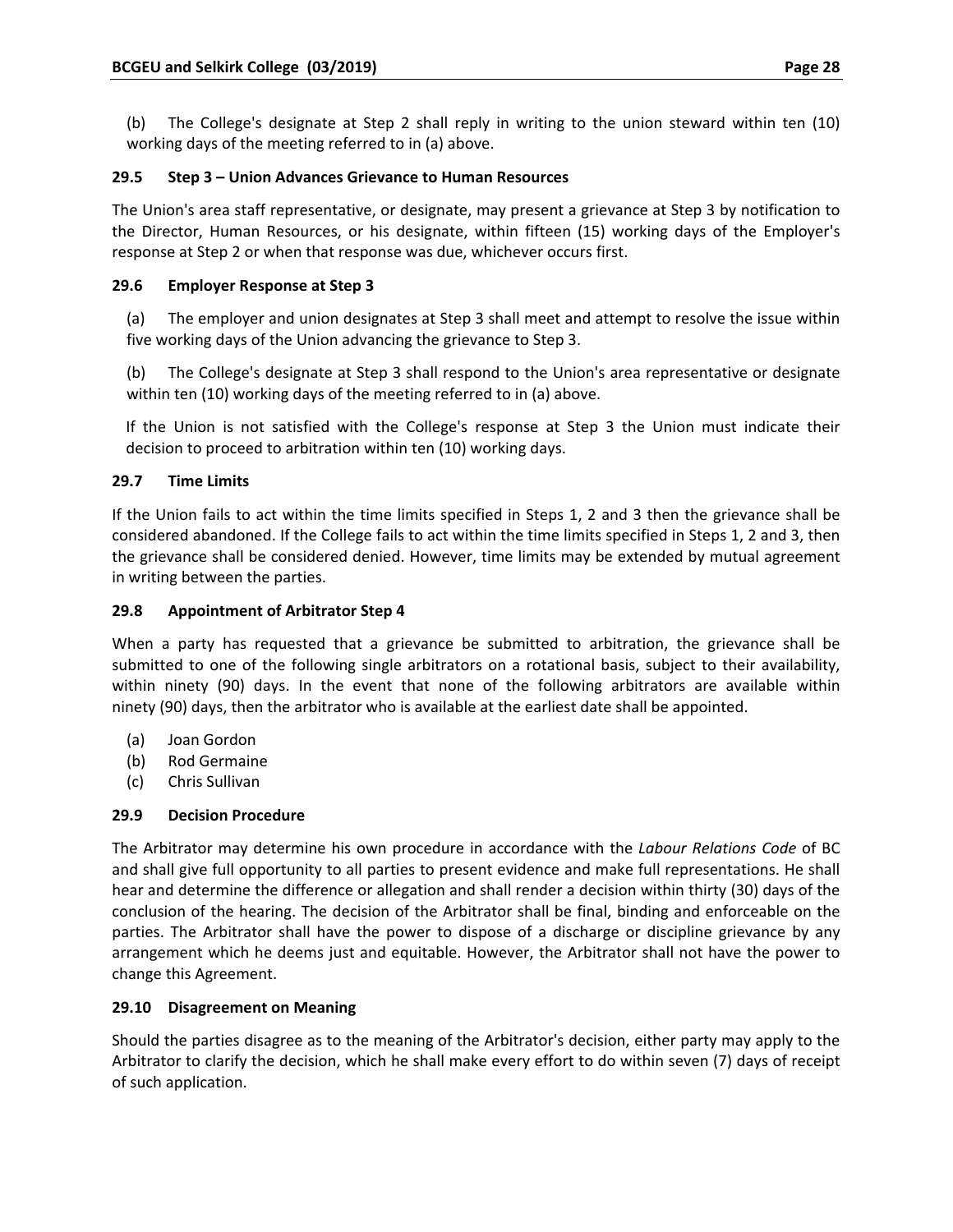### **29.11 Arbitrator Expenses**

Each party shall pay one-half  $(\frac{1}{2})$  of the fees and expenses of the Arbitrator.

### **29.12 Amending Time Limits**

The time limits fixed in the arbitration procedure may be altered by mutual consent of the parties. All requests for time limit extensions and all responses must be in writing.

### **29.13 Dismissal Grievances**

In the event of a dispute arising from an employee's dismissal, the grievance shall commence at Step 3 within fifteen (15) working days of the employee receiving written notice of dismissal.

### **29.14 Technical Objections**

No grievance shall be dismissed because a technical error has been inadvertently made by either party. Both parties shall have the right to make representation to the Arbitrator. The Arbitrator shall have the right to determine whether a technical error has been made and to make the necessary corrections in the interest of arriving at a decision according to equitable principles and the justice of the case.

### **29.15 Retroactive Settlements**

Settlements reached at any stage of the grievance procedure shall be applied retroactively to the date of the occurrence of the action or situation which gave rise to the grievance or the date set by the Arbitrator.

### **29.16 Policy Grievance**

Where either party disputes a general application of this Agreement, the dispute will be discussed initially at Step 3. Where no satisfactory agreement is reached, either party may submit the matter to arbitration in accordance with Article 29.8 of this Agreement.

### **29.17 Personnel File**

In order to facilitate the investigation of a grievance or appeal, an employee shall be entitled upon reasonable notice to review his personnel file. The employee may authorize, in writing, the Union's President or designate to review the file on his behalf. The Union shall give reasonable written notice of its intention to review the file in question.

### **ARTICLE 30 ‐ TERM OF AGREEMENT**

### **30.1 Duration**

This Agreement shall be binding and remain in effect from April 1, 2014 to March 31, 2019.

### **30.2 Notice to Bargain**

(a) This Agreement shall be open for collective bargaining by either party giving written notice to the other party on or after January 1, 2019, but in any event, no later than midnight January 31, 2019.

(b) Where no notice is given by either party prior to January 31, 2019, both parties shall be deemed to have been given notice under this clause on January 31, 2019 and thereupon Article 30.3 of this Agreement applies.

(c) All notices on behalf of the Union shall be given by the President of the Union and similar notices on behalf of the Employer shall be given by the Board.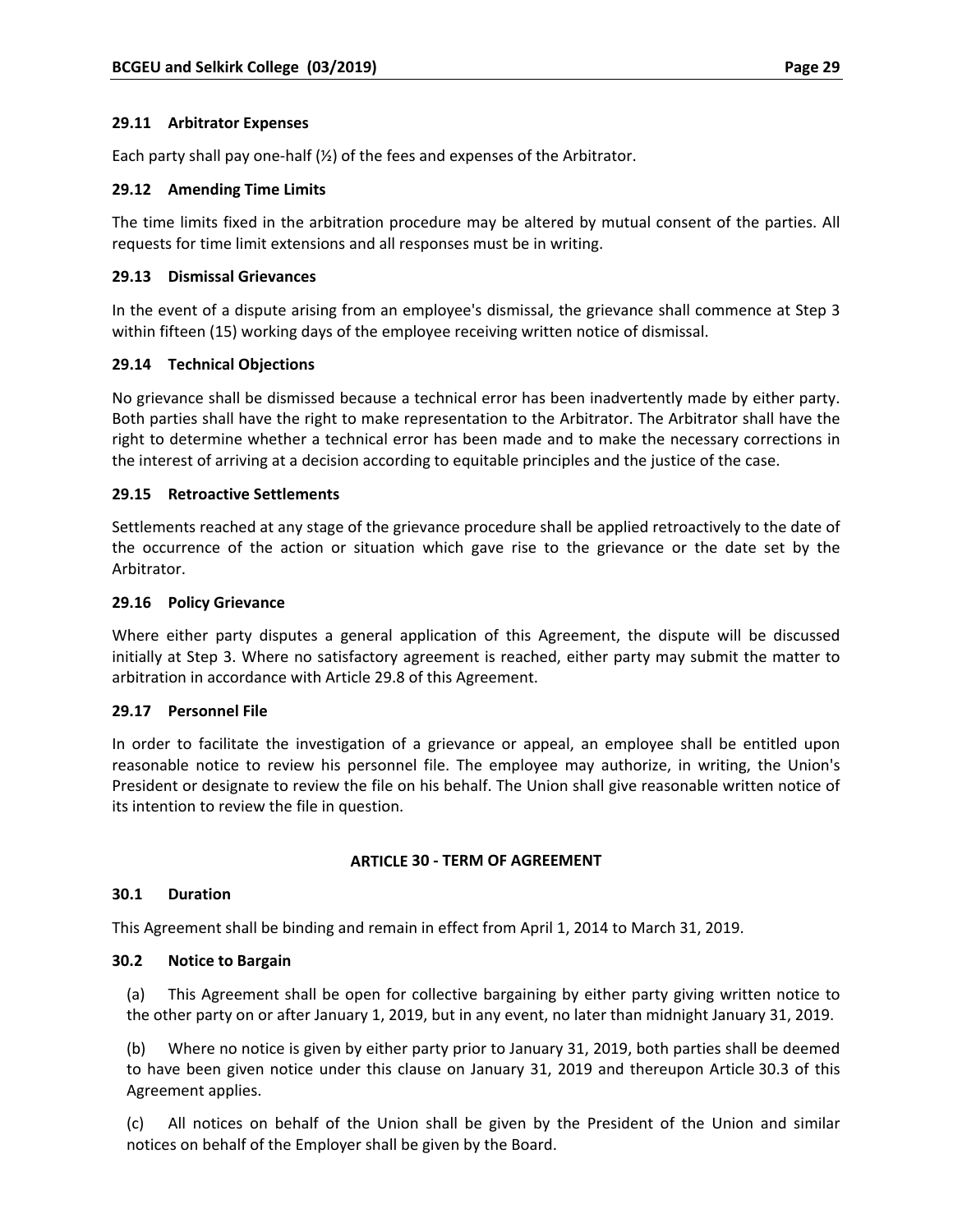# **30.3 Commencement of Bargaining**

Where a party of this Agreement has given written notice under Article 30.2 of this Agreement the parties shall, within fourteen (14) days after the notice was given, commence collective bargaining.

### **30.4 Change in Agreement**

Any change deemed necessary in this Agreement may be made by mutual agreement at any time during the life of this Agreement.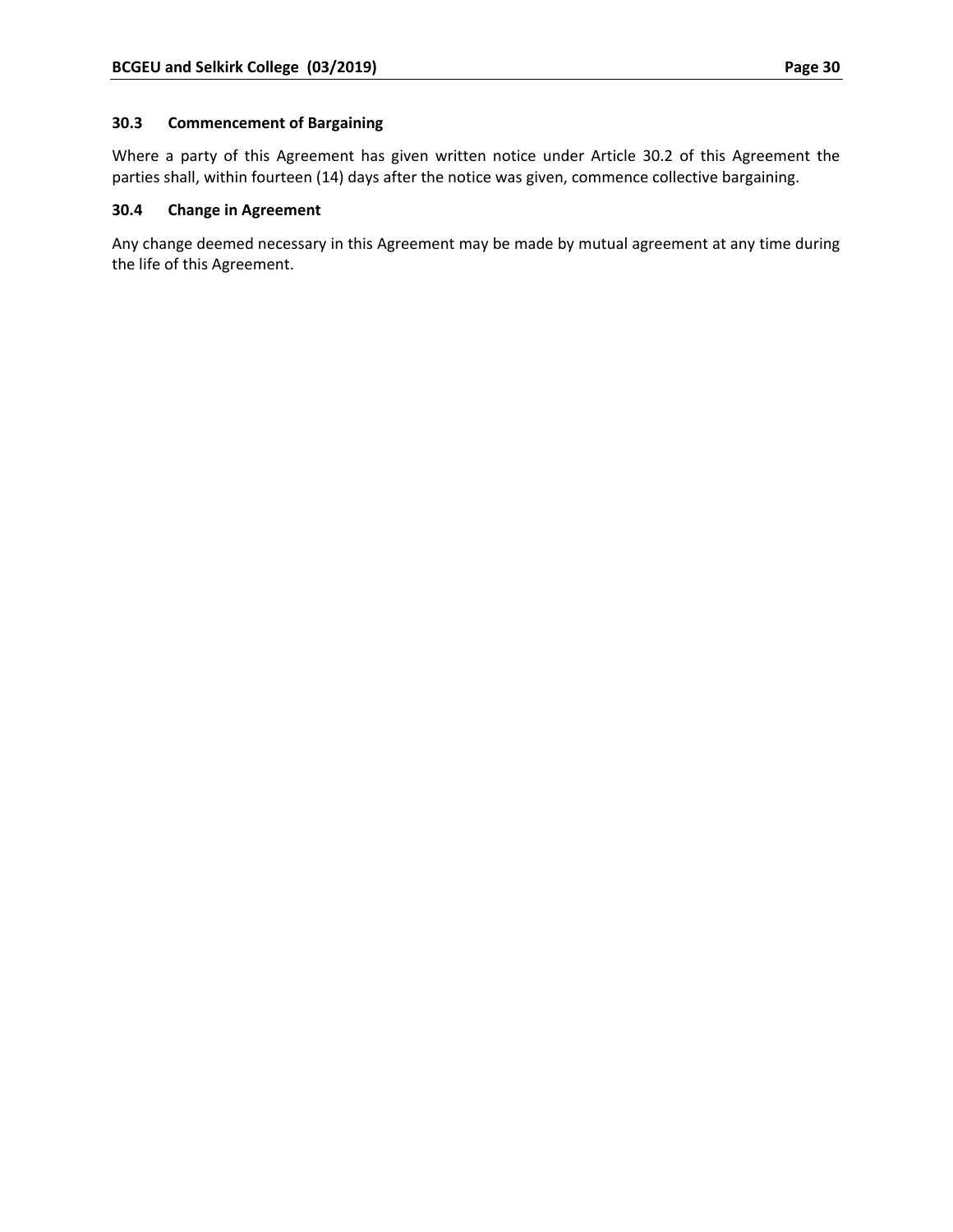IN WITNESS WHEREOF the parties hereto have executed this Agreement under seal.

| <b>SIGNED ON BEHALF OF THE</b>    | <b>SIGNED ON BEHALF OF THE</b>        |
|-----------------------------------|---------------------------------------|
| <b>UNION:</b>                     | <b>EMPLOYER:</b>                      |
| Stephanie Smith                   | <b>Bruce Morrison</b>                 |
| President                         | Chairperson of the Board              |
| <b>Bill Winegarden</b>            | Angus Graeme                          |
| <b>Bargaining Committee Chair</b> | President                             |
| Rob Schwarzer                     | Gary Leier                            |
| <b>Bargaining Committee</b>       | <b>Bargaining Committee</b>           |
| Dan Obradovic                     | Neil Coburn                           |
| <b>Bargaining Committee</b>       | <b>Bargaining Committee</b>           |
| <b>Brad McVittie</b>              | Arleen Gallo                          |
| <b>Bargaining Committee</b>       | <b>Bargaining Committee</b>           |
| Henny Hanegraaf                   | Kate Pelletier                        |
| <b>Staff Representative</b>       | <b>Bargaining Committee</b>           |
|                                   | Roy Daykin<br><b>PSEA Board Chair</b> |

Dated this \_\_\_\_\_\_\_\_\_\_ day of \_\_\_\_\_\_\_\_\_\_\_\_\_\_\_\_\_\_\_, 20\_\_\_\_\_.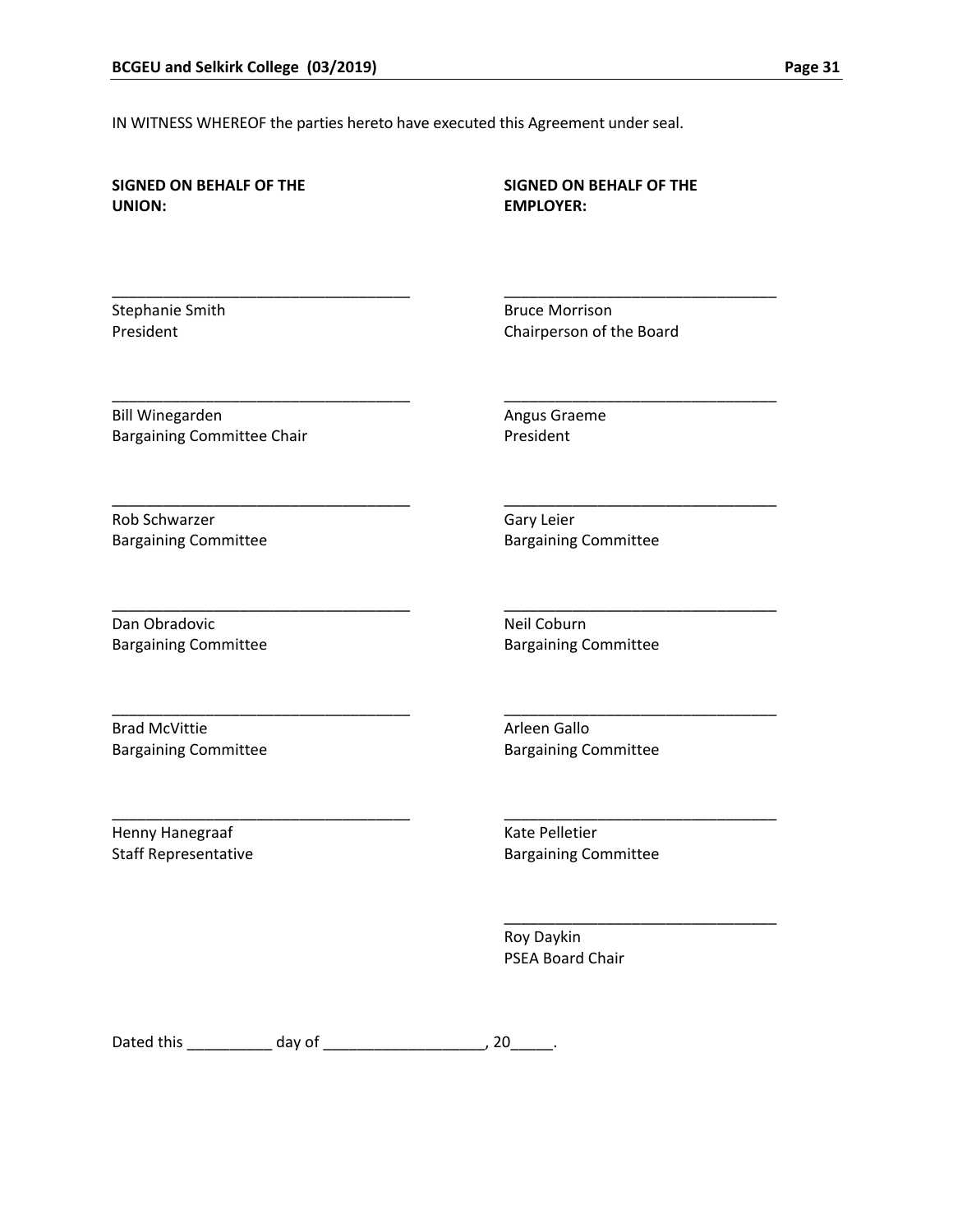|                |        | April 1/14 |        | April 1/15 <sup>1</sup> | Feb<br>$1/16^{1,2,3}$ |        | April 1/16 <sup>1,3</sup> |        | Feb 1/17 <sup>1,2,3</sup> |
|----------------|--------|------------|--------|-------------------------|-----------------------|--------|---------------------------|--------|---------------------------|
| <b>STEP</b>    | Annual | Monthly    | Annual | Monthly                 |                       | Annual | Monthly                   | Annual | Monthly                   |
| 1              | 86,611 | 7,217.58   | 87,477 | 7,289.75                | TBD <sup>3</sup>      | 87,914 | 7,326.17                  | 88,793 | 7,399.42                  |
| 2              | 81,136 | 6,761.33   | 81,947 | 6,828.92                | TBD                   | 82,357 | 6,863.08                  | 83,181 | 6,931.75                  |
| 3              | 75,577 | 6,298.08   | 76,333 | 6,361.08                | TBD                   | 76,715 | 6,392.92                  | 77,482 | 6,456.83                  |
| 4              | 72,485 | 6,040.42   | 73,210 | 6,100.83                | TBD                   | 73,576 | 6,131.33                  | 74,312 | 6,192.67                  |
| 5              | 69,829 | 5,819.08   | 70,527 | 5,877.25                | TBD                   | 70,880 | 5,906.67                  | 71,589 | 5,965.75                  |
| 6              | 67,175 | 5,597.92   | 67,847 | 5,653.92                | TBD                   | 68,186 | 5,682.17                  | 68,868 | 5,739.00                  |
| $\overline{7}$ | 64,519 | 5,376.58   | 65,164 | 5,430.33                | TBD                   | 65,490 | 5,457.50                  | 66,145 | 5,512.08                  |
| 8              | 61,864 | 5,155.33   | 62,483 | 5,206.92                | TBD                   | 62,795 | 5,232.92                  | 63,423 | 5,285.25                  |
| 9              | 59,209 | 4,934.08   | 59,801 | 4,983.42                | TBD                   | 60,100 | 5,008.33                  | 60,701 | 5,058.42                  |
| 10             | 56,554 | 4,712.83   | 57,120 | 4,760.00                | TBD                   | 57,406 | 4,783.83                  | 57,980 | 4,831.67                  |
| 11             | 53,900 | 4,491.67   | 54,439 | 4,536.58                | TBD                   | 54,711 | 4,559.25                  | 55,258 | 4,604.83                  |

**APPENDIX A Instructors' Salary Scale**

|             |        | April 1/17 <sup>1,3</sup> |        | Feb 1/18 <sup>1,2,3</sup> |        | April 1/18 <sup>1,3</sup> |        | Feb 1/19 <sup>1,2,3</sup> |
|-------------|--------|---------------------------|--------|---------------------------|--------|---------------------------|--------|---------------------------|
| <b>STEP</b> | Annual | Monthly                   | Annual | <b>Monthly</b>            | Annual | Monthly                   | Annual | <b>Monthly</b>            |
| 1           | 89,237 | 7,436.42                  | 90,129 | 7,510.75                  | 90,580 | 7,548.33                  | 91,486 | 7,623.83                  |
| 2           | 83,597 | 6,966.42                  | 84,433 | 7,036.08                  | 84,855 | 7,071.25                  | 85,704 | 7,142.00                  |
| 3           | 77,869 | 6,489.08                  | 78,648 | 6,554.00                  | 79,041 | 6,586.75                  | 79,831 | 6,652.58                  |
| 4           | 74,684 | 6,223.67                  | 75,431 | 6,285.92                  | 75,808 | 6,317.33                  | 76,566 | 6,380.50                  |
| 5           | 71,947 | 5,995.58                  | 72,666 | 6,055.50                  | 73,029 | 6,085.75                  | 73,759 | 6,146.58                  |
| 6           | 69,212 | 5,767.67                  | 69,904 | 5,825.33                  | 70,254 | 5,854.50                  | 70,957 | 5,913.08                  |
| 7           | 66,476 | 5,539.67                  | 67,141 | 5,595.08                  | 67,477 | 5,623.08                  | 68,152 | 5,679.33                  |
| 8           | 63,740 | 5,311.67                  | 64,377 | 5,364.75                  | 64,699 | 5,391.58                  | 65,346 | 5,445.50                  |
| 9           | 61,005 | 5,083.75                  | 61,615 | 5.134.58                  | 61,923 | 5,160.25                  | 62,542 | 5,211.83                  |
| 10          | 58,270 | 4,855.83                  | 58,853 | 4,904.42                  | 59,147 | 4,928.92                  | 59,738 | 4,978.17                  |
| 11          | 55.534 | 4,627.83                  | 56,089 | 4,674.08                  | 56,369 | 4,697.42                  | 56,933 | 4,744.42                  |

**1** The first day of the first full pay period after this date. For April 1, 2015, the first day of the first full pay period after this date or the first day of the first full pay period after the date of ratification of the collective agreement (whichever is later).

**2** See below for Appendix A ‐ Memorandum of Understanding on the Economic Stability Dividend (ESD). Annual wage rate may be adjusted depending on the ESD.

 $3$ Annual wage rates to be determined depending on the ESD.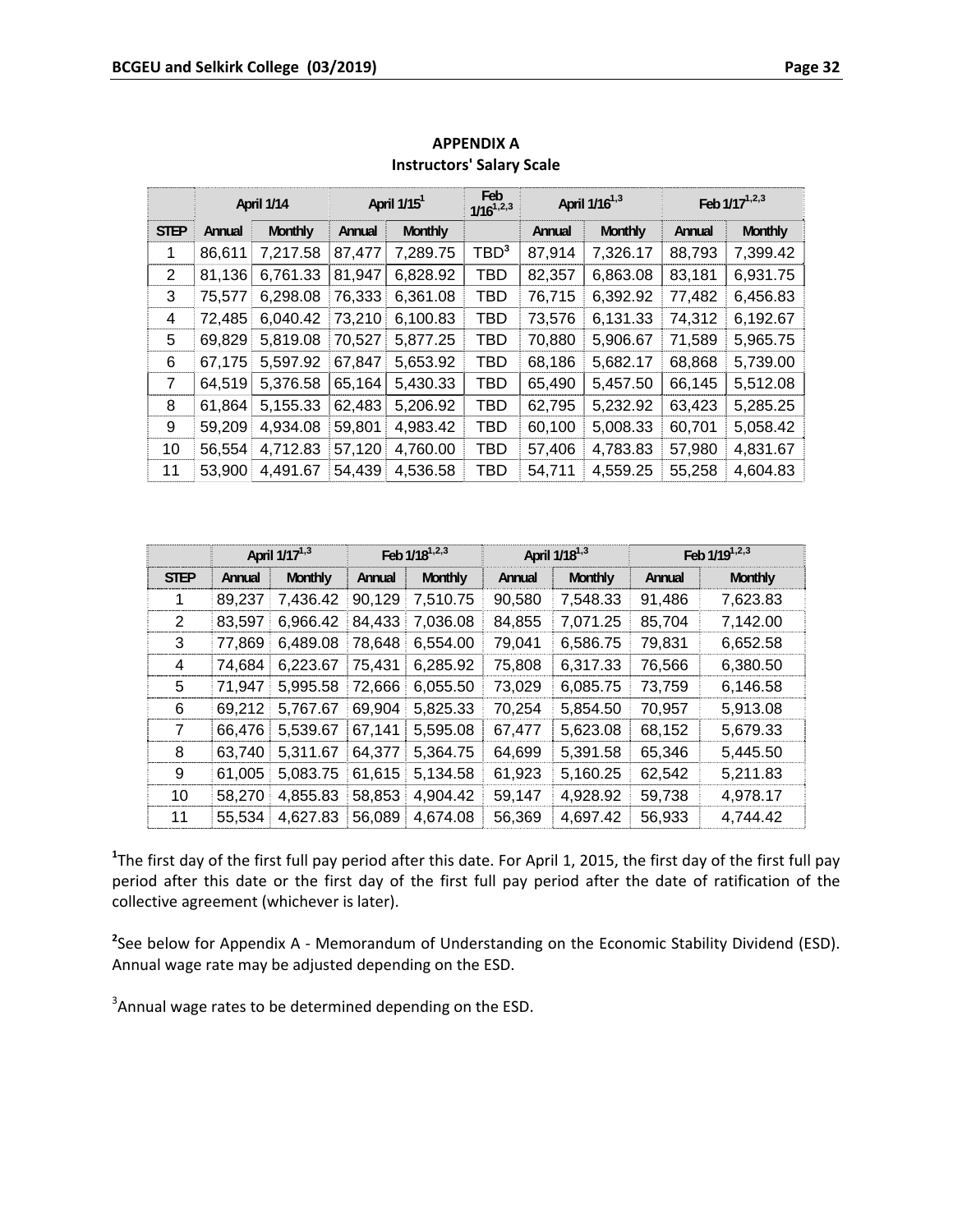### **MEMORANDUM OF UNDERSTANDING #1**

### **Re: ECONOMIC STABILITY DIVIDEND (ESD)**

### **Definitions**

1. In this Letter of Agreement:

"Collective agreement year" means each twelve (12) month period commencing on the first day of the renewed collective agreement. For example, the collective agreement year for a collective agreement that commences on April 1, 2014 is April 1, 2014 to March 31, 2015 and each period from April 1 to March 31 for the term of the collective agreement.

"Economic Forecast Council" means the Economic Forecast Council appointed under s. 4 of the *Budget Transparency and Accountability Act,* [S.B.C. 2000] c. 23.

"Forecast GDP" means the average forecast for British Columbia's real GDP growth made by the Economic Forecast Council and as reported in the annual February budget of the government.

"Fiscal year" means the fiscal year of the government as defined in the *Financial Administration Act* [1996 S.B.C.] c. 138 as 'the period from April 1 in one year to March 31 in the next year'.

"Calendar year" is a twelve (12) month period starting January  $1<sup>st</sup>$  and ending December 31 $<sup>st</sup>$  of the same</sup> year based upon the Gregorian calendar.

"GDP" or "Gross Domestic Product" for the purposes of this LOA means the expenditure side value of all goods and services produced in British Columbia for a given year as stated in the BC Economic Accounts.

"GWI" or "General Wage Increase" means a general wage increase resulting from the formula set out in this LOA and applied as a percentage increase to all wage rates in the collective agreement on the first pay day after the commencement of the eleventh  $(11<sup>th</sup>)$  month in a collective agreement year.

"Real GDP" means the GDP for the previous fiscal year expressed in constant dollars and adjusted for inflation produced by Statistics Canada's Provincial and Territorial Gross Domestic Product by Income and by Expenditure Accounts (also known as the provincial and territorial economic accounts) and published as "Real Gross Domestic Product at Market Prices" currently in November of each year.

### **The Economic Stability Dividend**

2. The Economic Stability Dividend shares the benefits of economic growth between employees in the public sector and the Province contingent on the growth in BC's real GDP.

3. Employees will receive a general wage increase (GWI) equal to one‐half ( ½) of any percentage gain in real GDP above the forecast of the Economic Forecast Council for the relevant calendar year.

4. For greater clarity and as an example only, if real GDP were one percent (1%) above forecast real GDP then employees would be entitled to a GWI of one-half of one percent (0.5%).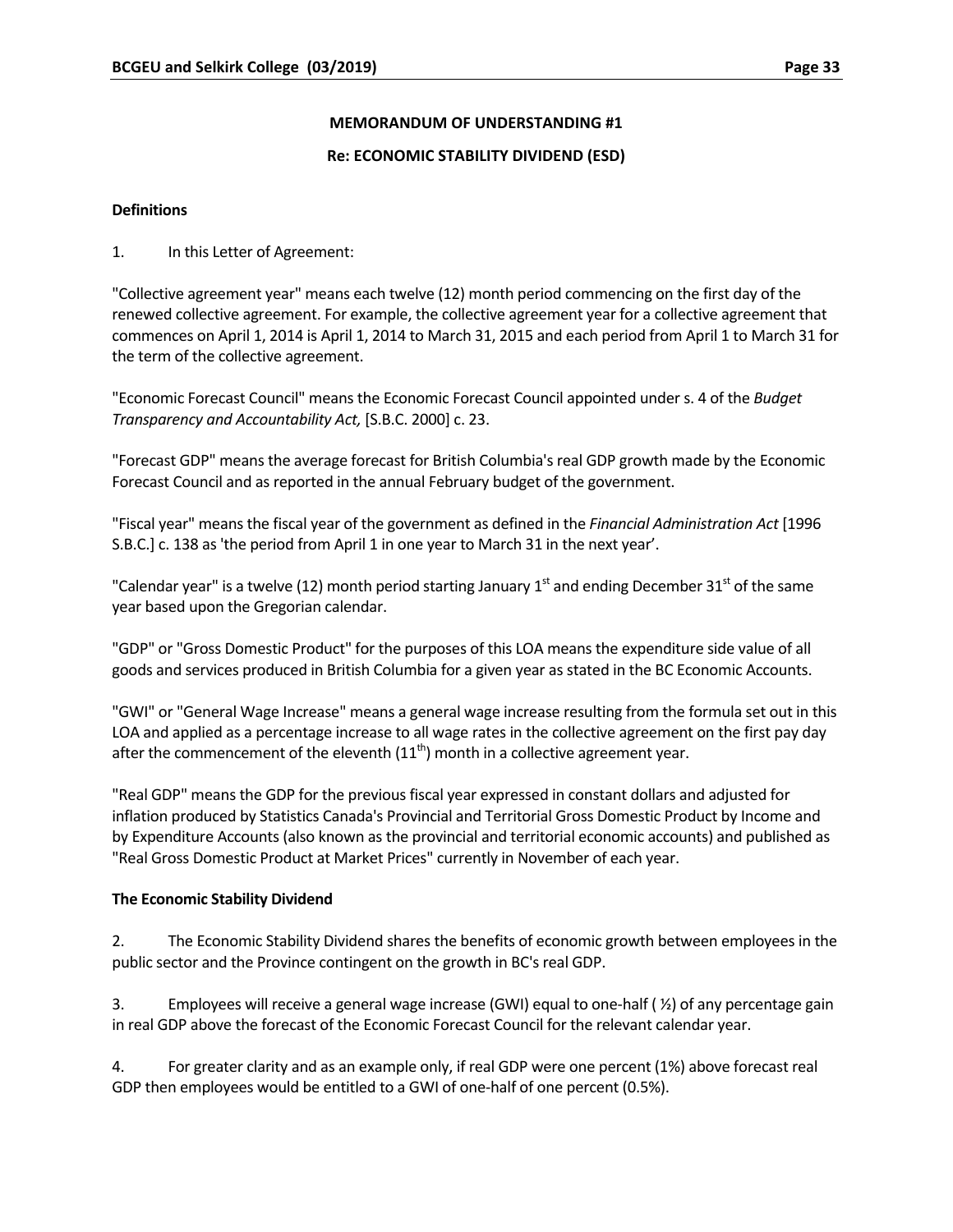# **Annual Calculation and Publication of the Economic Stability Dividend**

5. The Economic Stability Dividend will be calculated on an annual basis by the Minister of Finance for each collective agreement year commencing in 2015/2016 to 2018/2019 and published through the PSEC Secretariat.

- 6. The timing in each calendar year will be as follows:
	- (i) February Budget Forecast GDP for the upcoming calendar year;
	- (ii) November of the following calendar year Real GDP published for the previous calendar year;
	- (iii) November Calculation by the Minister of Finance of fifty percent (50%) of the difference between the Forecast GDP and the Real GDP for the previous calendar year;
	- (iv) Advice from the PSEC Secretariat to employers' associations, employers and unions of the percentage allowable General Wage Increase, if any, for each bargaining unit or group with authorization to employers to implement the Economic Stability Dividend.
- 7. For greater clarity and as an example only:

For collective agreement year 3 (2016/17):

- (i) February 2015 Forecast GDP for calendar 2015;
- (ii) November 2016 Real GDP published for calendar 2015;
- (iii) November 2016 Calculation of the fifty percent (50%) of the difference between the 2015 Forecast GDP and the 2015 Real GDP by the Minister of Finance through the PSEC Secretariat;
- (iv) Direction from the PSEC Secretariat to employers' associations, employers and unions of the percentage allowable General Wage Increase, if any, for each bargaining unit or group with authorization to employers to implement the Economic Stability Dividend;
- (v) Payment will be made concurrent with the General Wage Increases on the first pay period after respectively February 1, 2016, February 1, 2017, February 1, 2018 and February 1, 2019.

### **Availability of the Economic Stability Dividend**

8. The Economic Stability Dividend will be provided for each of the following collective agreement years; 2015/16 (based on 2014 GDP); 2016/17 (based on 2015 GDP); 2017/18 (based on 2016 GDP); and 2018/19 (based on 2017 GDP).

# **Allowable Method of Payment of the Economic Stability Dividend**

9. Employers must apply the Economic Stability Dividend as a percentage increase only on collective agreement wage rates and for no other purpose of form.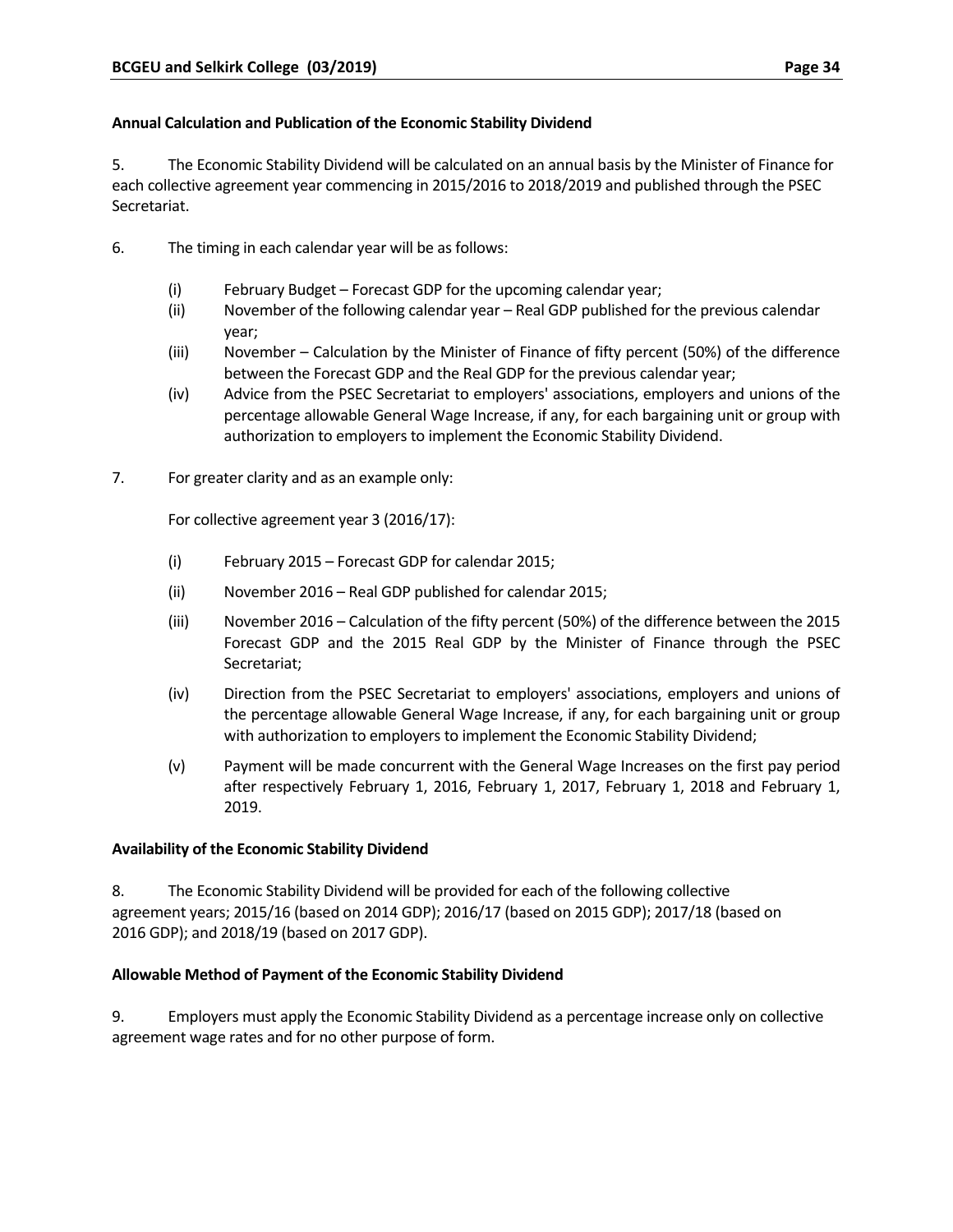|                 | April 1/14        |                | April 1/15 |                | Feb.<br>$1/16^1$ | April 1/16 |                | Feb 1/17 |                |
|-----------------|-------------------|----------------|------------|----------------|------------------|------------|----------------|----------|----------------|
| <b>STE</b><br>P | Annual            | <b>Monthly</b> | Annual     | <b>Monthly</b> |                  | Annual     | <b>Monthly</b> | Annual   | <b>Monthly</b> |
|                 | $1,732.21$ 144.35 |                | 1,749.54   | 145.80         | тв<br>D          | 1,758.29   | 146.52         | 1,775.87 | 147.99         |
| 2               | 1,622.71 135.23   |                | 1,638.94   | 136.58         | TBD              | 1,647.13   | 137.26         | 1,663.61 | 138.63         |
| 3               | $1.511.54$ 125.96 |                | 1,526.66   | 127.22         | TBD              | 1,534.29   | 127.86         | 1,549.64 | 129.14         |
| 4               | 1,449.66 120.81   |                | 1,464.20   | 122.02         | TBD              | 1,471.52   | 122.63         | 1,486.24 | 123.85         |
| 5               | 1,396.57 116.38   |                | 1.410.54   | 117.55         | TBD              | 1,417.59.  | 118.13         | 1,431.77 | 119.31         |
| 6               | 1,343.48 111.96   |                | 1,356.94   | 113.08         | TBD              | 1,363.72   | 113.64         | 1,377.36 | 114.78         |
| 7               | 1,290.39 107.53   |                | 1.303.28   | 108.61         | TBD              | 1,309.80   | 109.15         | 1,322.89 | 110.24         |
| 8               | 1,237.28 103.11   |                | 1,249.66   | 104.14         | TBD              | 1,255.91   | 104.66         | 1,268.47 | 105.71         |
| 9               | 1,184.19 98.68    |                | 1,196.02   | 99.67          | TBD              | 1,202.00   | 100.17         | 1,214.02 | 101.17         |
|                 | 10 1,131.10 94.26 |                | 1,142.40   | 95.20          | <b>TBD</b>       | 1,148.11   | 95.68          | 1,159.59 | 96.63          |
|                 | 11 1,078.00       | 89.83          | 1,088.78   | 90.73          | TBD              | 1,094.22   | 91.19          | 1,105.17 | 92.10          |

**APPENDIX A‐2 Re: Article 17.2(c) \*Instructors' Professional Development Stipend**

|                 | April 1/17      |         | Feb 1/18 |                | April 1/18 |                | Feb 1/19 |                |
|-----------------|-----------------|---------|----------|----------------|------------|----------------|----------|----------------|
| <b>STE</b><br>P | Annual          | Monthly | Annual   | <b>Monthly</b> | Annual     | <b>Monthly</b> | Annual   | <b>Monthly</b> |
| 1               | 1,784.75 148.73 |         | 1,802.60 | 150.22         | 1,811.61   | 150.97         | 1,829.73 | 152.48         |
| 2               | 1,671.92 139.33 |         | 1,688.64 | 140.72         | 1,697.09   | 141.42         | 1,714.06 | 142.84         |
| 3               | 1,557.38 129.78 |         | 1,572.96 | 131.08         | 1,580.82   | 131.74         | 1,596.63 | 133.05         |
| 4               | 1,493.67 124.47 |         | 1,508.62 | 125.72         | 1,516.15   | 126.35         | 1,531.31 | 127.61         |
| 5.              | 1,438.93 119.91 |         | 1,453.32 | 121.11         | 1,460.58   | 121.72         | 1,475.19 | 122.93         |
| 6               | 1,384.25 115.35 |         | 1,398.09 | 116.51         | 1,405.08   | 117.09         | 1,419.13 | 118.26         |
| 7               | 1,329.51        | 110.79  | 1,342.80 | 111.90         | 1,349.52   | 112.46         | 1,363.01 | 113.58         |
| 8               | 1,274.81        | 106.23  | 1,287.56 | 107.30         | 1,294.00   | 107.83         | 1,306.94 | 108.91         |
| 9               | 1,220.09        | 101.67  | 1,232.29 | 102.69         | 1,238.45   | 103.20         | 1,250.84 | 104.24         |
| 10              | 1,165.39        | 97.12   | 1,177.04 | 98.09          | 1,182.93   | 98.58          | 1,194.76 | 99.56          |
| 11              | 1,110.69        | 92.56   | 1,121.80 | 93.48          | 1,127.41   | 93.95          | 1,138.68 | 94.89          |

|  |                   | Note: *1. The Instructor Professional Development Stipend is funded entirely by the Professional |  |  |  |  |
|--|-------------------|--------------------------------------------------------------------------------------------------|--|--|--|--|
|  | Development Fund. |                                                                                                  |  |  |  |  |

<sup>1</sup> Annual Professional Development stipend rates to be determined depending on the ESD.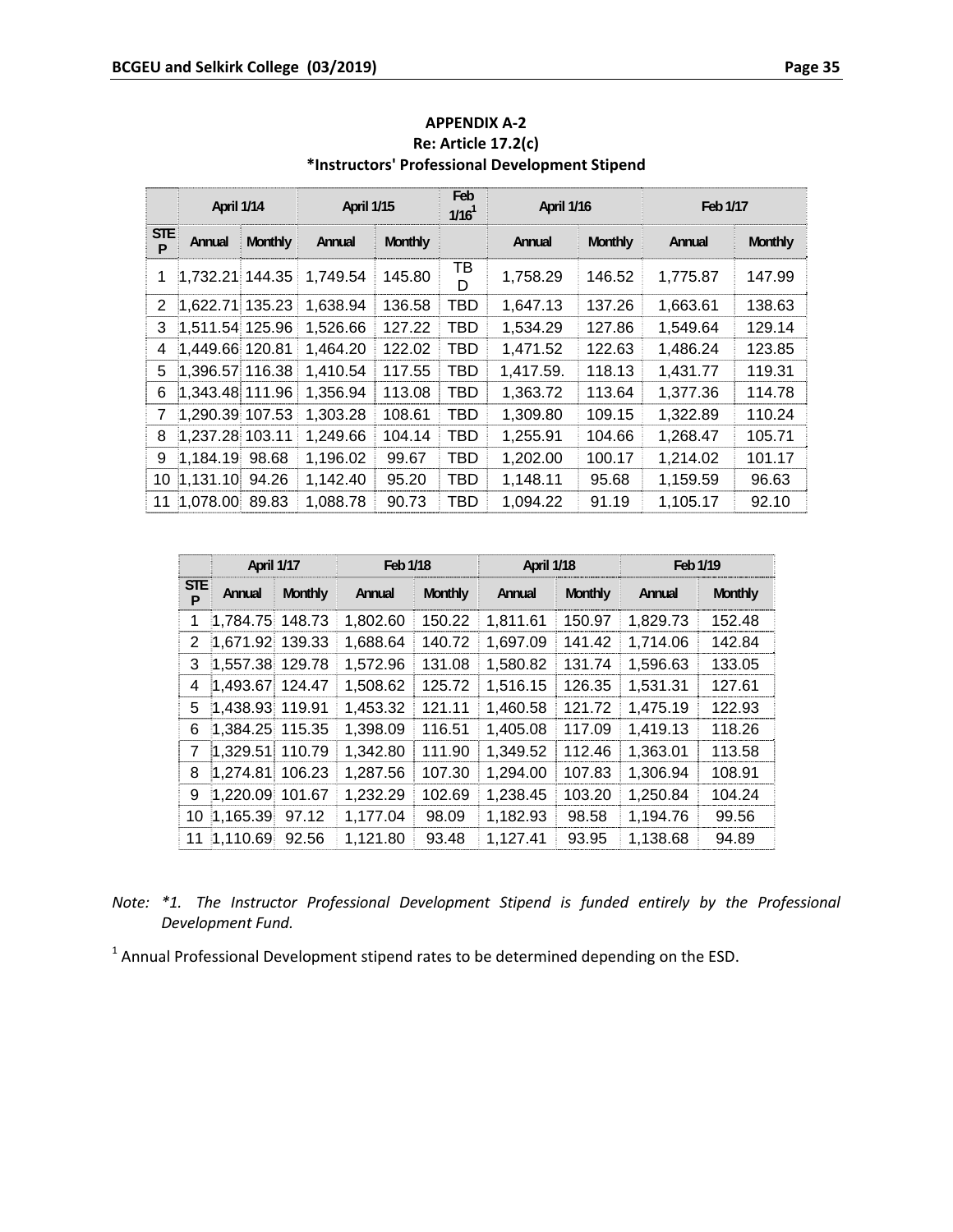|             |        | April 1/14 |        | April 1/15 | Feb<br>$1/16^1$ |        | April 1/16 |        | Feb 1/17 |
|-------------|--------|------------|--------|------------|-----------------|--------|------------|--------|----------|
| <b>STEP</b> | Annual | Monthly    | Annual | Monthly    |                 | Annual | Monthly    | Annual | Monthly  |
| 1           | 69,289 | 5,774.07   | 69,982 | 5,831.83   | TBDI            | 70,331 | 5,860.92   | 71,034 | 5,919.50 |
| 2           | 64,909 | 5,409.07   | 65,558 | 5,463.17   | <b>TBD</b>      | 65,886 | 5,490.50   | 66,545 | 5,545.42 |
| 3           | 60,462 | 5,038.47   | 61,066 | 5,088.83   | <b>TBD</b>      | 61.372 | 5,114.33   | 61,986 | 5,165.50 |
| 4           | 57,988 | 4,832.33   | 58,568 | 4,880.67   | <b>TBD</b>      | 58.861 | 4,905.08   | 59,450 | 4,954.17 |
| 5           | 55,863 | 4,655.27   | 56,422 | 4,701.83   | <b>TBD</b>      | 56,704 | 4,725.33   | 57,271 | 4,772.58 |
| 6           | 53,740 | 4,478.33   | 54,278 | 4,523.17   | <b>TBD</b>      | 54,549 | 4,545.75   | 55,094 | 4,591.17 |
| 7           | 51,615 | 4,301.27   | 52,131 | 4,344.25   | TBDI            | 52,392 | 4,366.00   | 52,916 | 4,409.67 |
| 8           | 49,491 | 4,124.27   | 49,986 | 4.165.50   | <b>TBD</b>      | 50,236 | 4,186.33   | 50,738 | 4,228.17 |
| 9           | 47,367 | 3,947.27   | 47,841 | 3,986.75   | <b>TBD</b>      | 48,080 | 4,006.67   | 48,561 | 4,046.75 |
| 10          | 45,243 | 3,770.27   | 45,696 | 3,808.00   | <b>TBD</b>      | 45,925 | 3,827.08   | 46,384 | 3,865.33 |
| 11          | 43,120 | 3,593.33   | 43,551 | 3.629.25   | <b>TBD</b>      | 43.769 | 3,647.42   | 44,206 | 3,683.83 |

# **APPENDIX B Instructional Assistants' Salary Scale**

# **Instructional Assistants scales at Selkirk College will be equivalent to 80% of Appendix A.**

|             |        | April 1/17     |        | Feb 1/18       |        | <b>April 1/18</b> |        | Feb 1/19       |
|-------------|--------|----------------|--------|----------------|--------|-------------------|--------|----------------|
| <b>STEP</b> | Annual | <b>Monthly</b> | Annual | <b>Monthly</b> | Annual | <b>Monthly</b>    | Annual | <b>Monthly</b> |
| 1           | 71,390 | 5,949.17       | 72,103 | 6,008.58       | 72,464 | 6,038.67          | 73,189 | 6,099.08       |
| 2           | 66,878 | 5,573.17       | 67,546 | 5,628.83       | 67,884 | 5,657.00          | 68,563 | 5,713.58       |
| 3           | 62,295 | 5,191.25       | 62,918 | 5,243.17       | 63,233 | 5,269.42          | 63,865 | 5,322.08       |
| 4           | 59,747 | 4,978.92       | 60,345 | 5.028.75       | 60,646 | 5,053.83          | 61,253 | 5,104.42       |
| 5           | 57,558 | 4,796.50       | 58,133 | 4.844.42       | 58,423 | 4,868.58          | 59,007 | 4,917.25       |
| 6           | 55,370 | 4,614.17       | 55,923 | 4,660.25       | 56,203 | 4,683.58          | 56,766 | 4,730.50       |
| 7           | 53,181 | 4,431.75       | 53,713 | 4,476.08       | 53,982 | 4,498.50          | 54,522 | 4,543.50       |
| 8           | 50,992 | 4,249.33       | 51,502 | 4.291.83       | 51,759 | 4,313.25          | 52,277 | 4,356.42       |
| 9           | 48,804 | 4,067.00       | 49,292 | 4.107.67       | 49,538 | 4,128.17          | 50,034 | 4,169.50       |
| 10          | 46,616 | 3,884.67       | 47,082 | 3,923.50       | 47,318 | 3,943.17          | 47,790 | 3,982.50       |
| 11          | 44.427 | 3,702.25       | 44.871 | 3,739.25       | 45,095 | 3,757.92          | 45,546 | 3,795.50       |

 $1$  Annual Professional Development stipend rates to be determined depending on the ESD.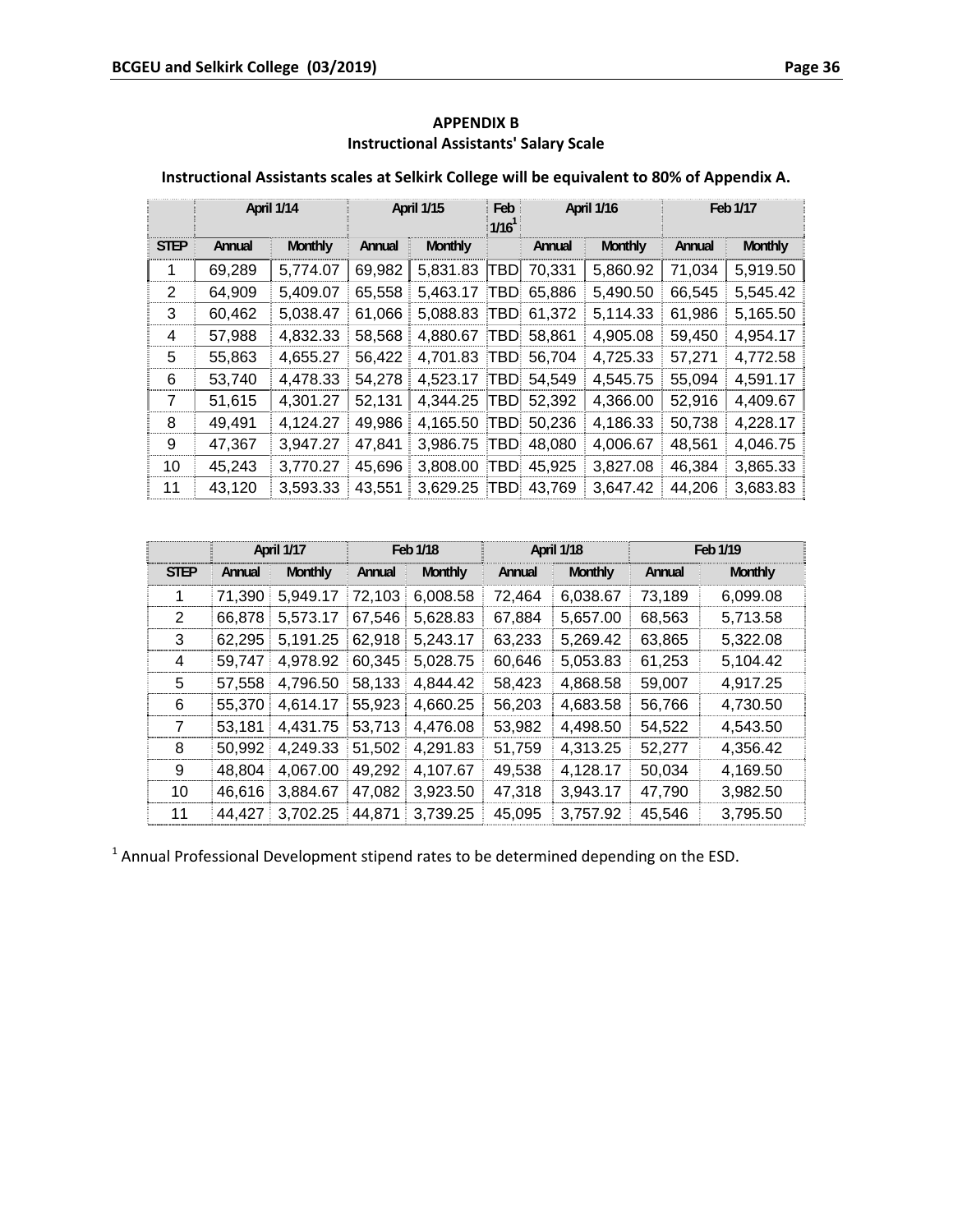|                | April 1/14 |                |          | <b>April 1/15</b> | Feb<br>$1/16^1$ | <b>April 1/16</b> |                | Feb 1/17 |                |
|----------------|------------|----------------|----------|-------------------|-----------------|-------------------|----------------|----------|----------------|
| <b>STEP</b>    | Annual     | <b>Monthly</b> | Annual   | Monthly           |                 | Annual            | <b>Monthly</b> | Annual   | <b>Monthly</b> |
| 1              | 1.385.76   | 115.48         | 1,399.62 | 116.63            | TBD             | 1,406.62          | 117.22         | 1,420.68 | 118.39         |
| 2              | 1.298.17   | 108.18         | 1,311.15 | 109.26            | TBD             | 1,317.71          | 109.81         | 1,330.88 | 110.91         |
| 3              | 1,209.22   | 100.77         | 1,221.31 | 101.78            | TBD.            | 1,227.42          | 102.28         | 1,239.69 | 103.31         |
| 4              | 1,159.73   | 96.64          | 1,171.33 | 97.61             | TBD             | 1,177.18          | 98.10          | 1,188.96 | 99.08          |
| 5              | 1,117.25   | 93.10          | 1,128.42 | 94.04             | TBDI            | 1,134.06          | 94.51          | 1,145.41 | 95.45          |
| 6              | 1.074.78   | 89.56          | 1,085.53 | 90.46             | TBD             | 1,090.96          | 90.92          | 1,101.86 | 91.82          |
| $\overline{7}$ | 1,032.31   | 86.03          | 1,042.63 | 86.89             | TBD.            | 1,047.85          | 87.32          | 1,058.32 | 88.19          |
| 8              | 989.82     | 82.49          | 999.72   | 83.31             | TBD.            | 1,004.72          | 83.73          | 1,014.76 | 84.56          |
| 9              | 947.35     | 78.95          | 956.82   | 79.74             | TBD             | 961.61            | 80.13          | 971.22   | 80.94          |
| 10             | 904.87     | 75.41          | 913.92   | 76.16             | TBD.            | 918.49            | 76.54          | 927.67   | 77.31          |
| 11             | 862.40     | 71.87          | 871.02   | 72.59             | TBDI            | 875.38            | 72.95          | 884.13   | 73.68          |

**APPENDIX B‐2 RE: Article 17.2(c) \*Instructional Assistants' Professional Development Stipend**

|             | April 1/17 |         |          | Feb 1/18       | April 1/18 |                |          | Feb 1/19 |
|-------------|------------|---------|----------|----------------|------------|----------------|----------|----------|
| <b>STEP</b> | Annual     | Monthly | Annual   | <b>Monthly</b> | Annual     | <b>Monthly</b> | Annual   | Monthly  |
| 1           | 1,427.79   | 118.98  | 1,442.06 | 120.17         | 1,449.27   | 120.77         | 1,463.77 | 121.98   |
| 2           | 1,337.54   | 111.46  | 1,350.91 | 112.58         | 1,357.67   | 113.14         | 1,371.25 | 114.27   |
| 3           | 1,245.89   | 103.82  | 1,258.35 | 104.86         | 1,264.64   | 105.39         | 1,277.29 | 106.44   |
| 4           | 1,194.90   | 99.58   | 1,206.85 | 100.57         | 1,212.88   | 101.07         | 1,225.01 | 102.08   |
| 5           | 1.151.13   | 95.93   | 1,162.64 | 96.89          | 1,168.46   | 97.37          | 1,180.14 | 98.35    |
| 6           | 1,107.37   | 92.28   | 1,118.45 | 93.20          | 1,124.04   | 93.67          | 1,135.28 | 94.61    |
| 7           | 1,063.62   | 88.63   | 1,074.25 | 89.52          | 1,079.62   | 89.97          | 1,090.42 | 90.87    |
| 8           | 1,019.84   | 84.99   | 1,030.04 | 85.84          | 1,035.19   | 86.27          | 1,045.54 | 87.13    |
| 9           | 976.08     | 81.34   | 985.84   | 82.15          | 990.77     | 82.56          | 1,000.68 | 83.39    |
| 10          | 932.31     | 77.69   | 941.63   | 78.47          | 946.34     | 78.86          | 955.81   | 79.65    |
| 11          | 888.55     | 74.05   | 897.44   | 74.79          | 901.93     | 75.16          | 910.95   | 75.91    |

|  |                                |  | Note: *1. The Instructional Assistant Professional Development Stipend is funded entirely by the |  |  |  |
|--|--------------------------------|--|--------------------------------------------------------------------------------------------------|--|--|--|
|  | Professional Development Fund. |  |                                                                                                  |  |  |  |

Note: The Stipend shown in the scale above is deemed to be salary for pension and all other purposes.

 $1$  Annual Professional Development stipend rates to be determined depending on the ESD.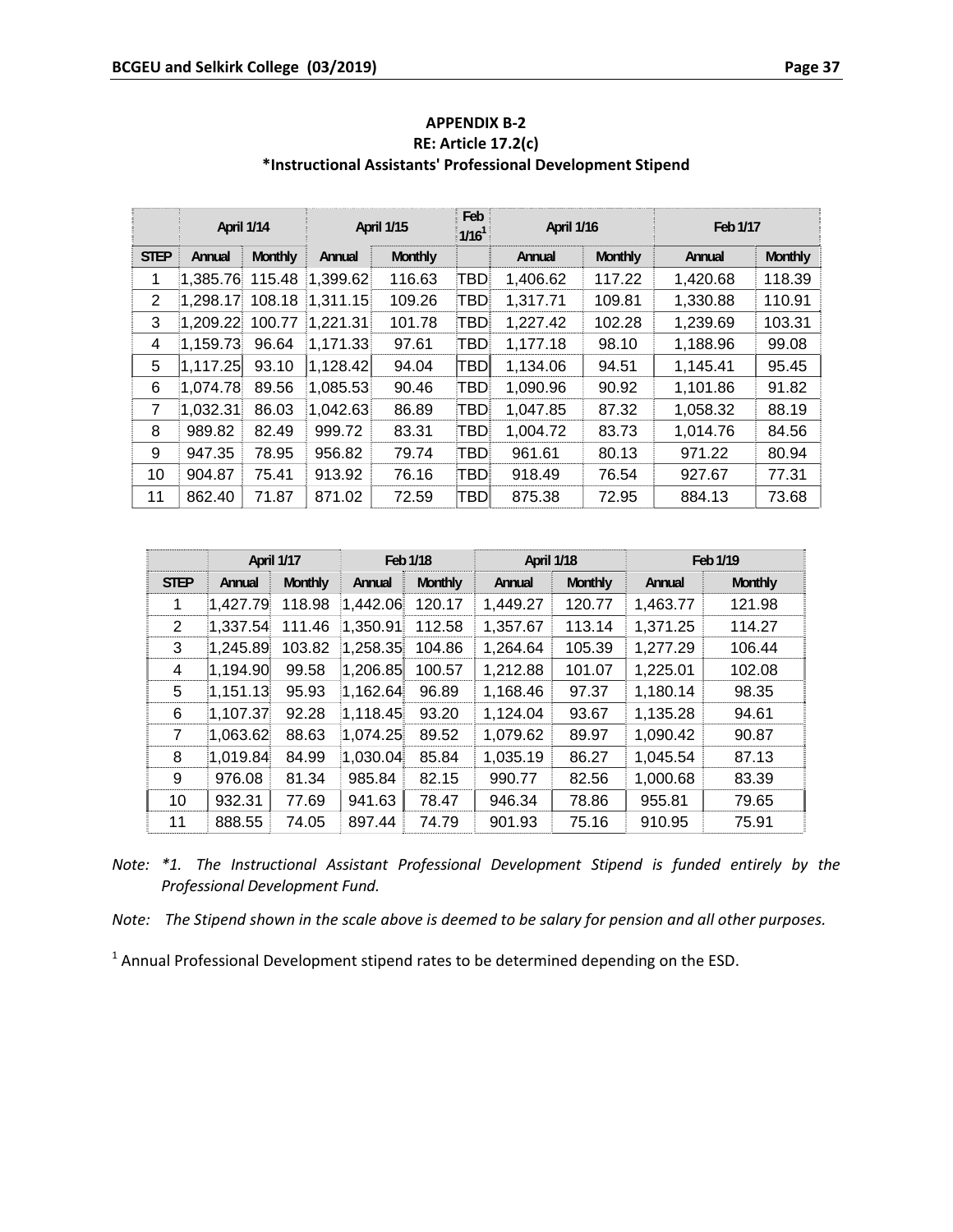# **APPENDIX C School Chair / Department Head / Coordinator Stipends**

### **Note: Stipends will be adjusted as per Common Agreement**

|                                  | April 1, 2014 |                | April 1, 2015 |                | Feb <sub>1</sub><br>2016 <sup>1</sup> |         | April 1, 2016  |         | Feb. 1, 2017 |  |  |
|----------------------------------|---------------|----------------|---------------|----------------|---------------------------------------|---------|----------------|---------|--------------|--|--|
|                                  | Annual        | <b>Monthly</b> | Annual        | <b>Monthly</b> |                                       | Annual  | <b>Monthly</b> | Annual  | Monthly      |  |  |
| Coordinator                      | 1.924.81      | 160.40         | 1944.06       | 162.00         | TBD                                   | 1953.78 | 162.81         | 1973.32 | 164.44       |  |  |
| School Chair/<br>Department Head | 4.616.27      | 384.69         | 4662.43       | 388.54         | TBD                                   | 4685.74 | 390.48         | 4732.60 | 394.38       |  |  |

|                 |         | April 1, 2017  |         | Feb. 1, 2018   | April 1, 2018 |                | Feb. 1, 2019 |                |  |
|-----------------|---------|----------------|---------|----------------|---------------|----------------|--------------|----------------|--|
|                 | Annual  | <b>Monthly</b> | Annual  | <b>Monthly</b> | Annual        | <b>Monthly</b> | Annual       | <b>Monthly</b> |  |
| Coordinator     | 1983.18 | 165.27         | 2003.02 | 166.92         | 2013.03       | 167.75         | 2033.16      | 169.43         |  |
| School Chair/   |         |                |         |                |               |                |              |                |  |
| Department Head | 4756.26 | 396.36         | 4803.83 | 400.32         | 4827.84       | 402.32         | 4876.12      | 406.34         |  |

 $1$  Annual stipend rates to be determined depending on the ESD.

# **APPENDIX D Placement Formula**

| А.        |                                      | Minimum Qualification                                                                                                                                                                                       | STEP10      |
|-----------|--------------------------------------|-------------------------------------------------------------------------------------------------------------------------------------------------------------------------------------------------------------|-------------|
| <b>B.</b> | <b>Instructional Qualifications:</b> |                                                                                                                                                                                                             |             |
|           | 1.                                   | Successful completion of ID Program or in possession of a valid<br>teaching certificate or a Bachelor of Education.                                                                                         | 1 Step      |
|           | 2.                                   | Total years of post-secondary teaching experience<br>or<br>combination of relief and night school teaching. For part-time<br>instructor, six hundred (600) hours equivalent to one (1) year of<br>teaching. | 1 Step/Yr.  |
| C.        | <b>Additional Qualifications:</b>    |                                                                                                                                                                                                             |             |
|           | 1.                                   | Additional qualifications above minimum for completion of<br>relevant approved courses of studies (e.g., Baccalaureate<br>Degree, Certification, etc.).                                                     | .5 Step/Yr. |
|           | 2.                                   | Work experience considered related (including teaching<br>K-Gr. 12) – maximum of ten $(10)$ years after consultation and<br>agreement of the Union.                                                         | .5 Step/Yr. |
|           |                                      | <b>RECOMMENDED STEPS</b>                                                                                                                                                                                    |             |
| Notes:    |                                      |                                                                                                                                                                                                             |             |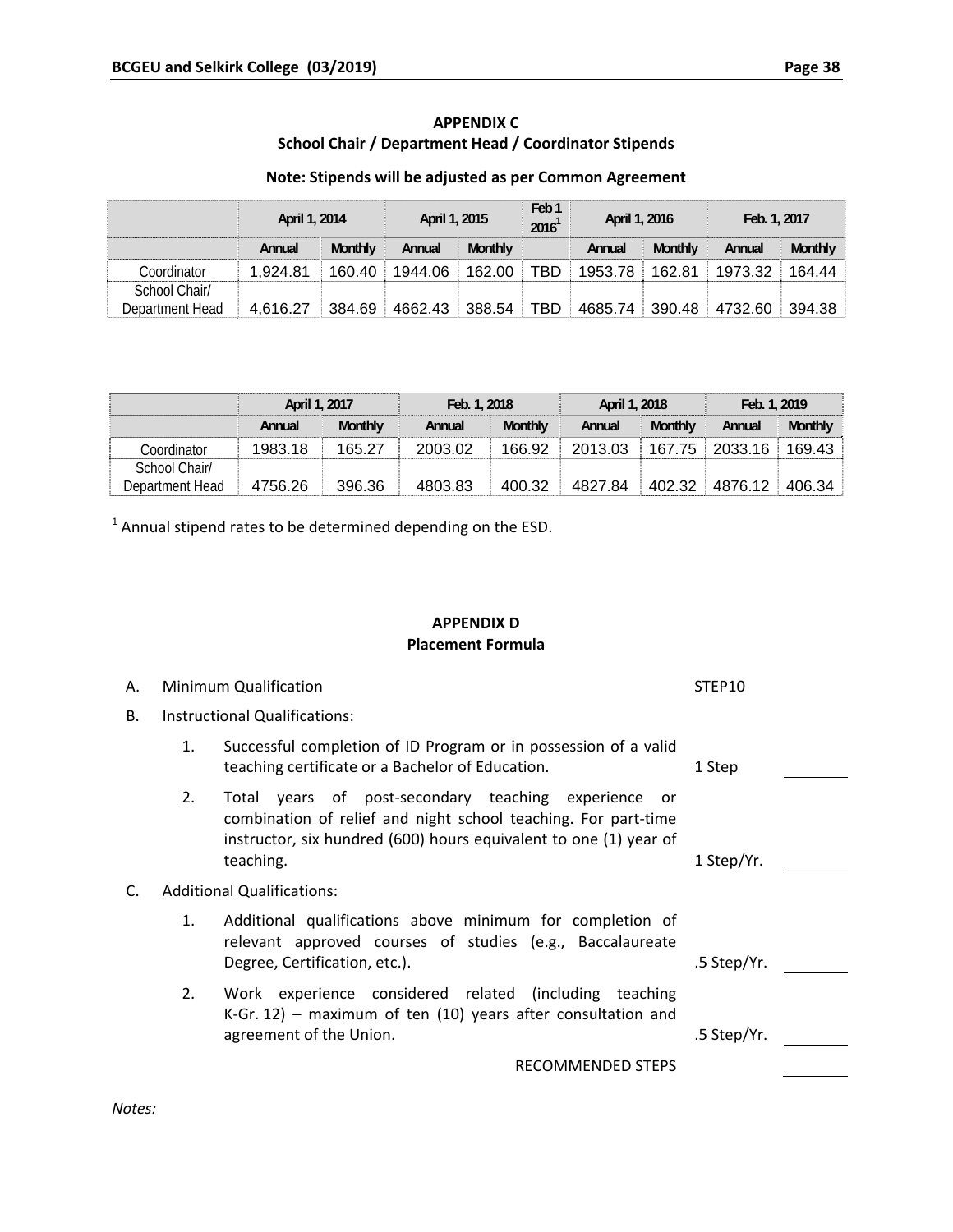*A. If the individual's qualifications and experience are such that the College considers him/her to be particularly important to its program but the salary established by the placement is inadequate, up to two (2) additional steps may be granted. The use of an additional step(s) must be considered truly exceptional, and only implemented after mutual agreement with the Union.*

*B. Individuals who would normally qualify for additional steps under B or C but do not meet the minimum qualifications for \*Step 10 Scale Placement, will not receive additional steps.* 

*C. No employee presently employed with Selkirk College and a member of the BCGEU bargaining unit shall suffer a salary reduction as a result of this Placement Formula.*

### **INSTRUCTOR'S MINIMUM QUALIFICATIONS**

# **Applied Business Technology:**

Graduate of a relevant post‐secondary program plus relevant experience equalling a total of nine (9) years of education and experience.

# **Applied Health:**

Graduate of a relevant post‐secondary program plus relevant experience equalling a total of nine (9) years of education and experience.

### **Developmental Education:**

Graduate of a relevant four (4) year post‐secondary program plus relevant experience equalling nine (9) years of education and teaching experience.

### **Hospitality and Tourism:**

Graduate of a relevant post‐secondary program plus relevant experience equalling a total of nine (9) years of education and experience.

### **Trades:**

Certified journeyperson, as recognized by the Province of BC plus relevant experience equalling a total of nine (9) years of education and experience.

### **Job Entry/Re‐Entry:**

Graduate of a relevant post‐secondary program plus relevant experience equalling a total of nine (9) years of education and experience.

# **APPENDIX E**

### **Selection Committees**

Where a vacancy exists for an Instructional Assistant or Instructor, selection committees will be constituted as follows:

1. Composition

All selection committees will include:

- (a) the Director of Human Resources or a Senior Administrator;
- (b) the Department Head/School Chair;
- (c) an instructor from the same discipline.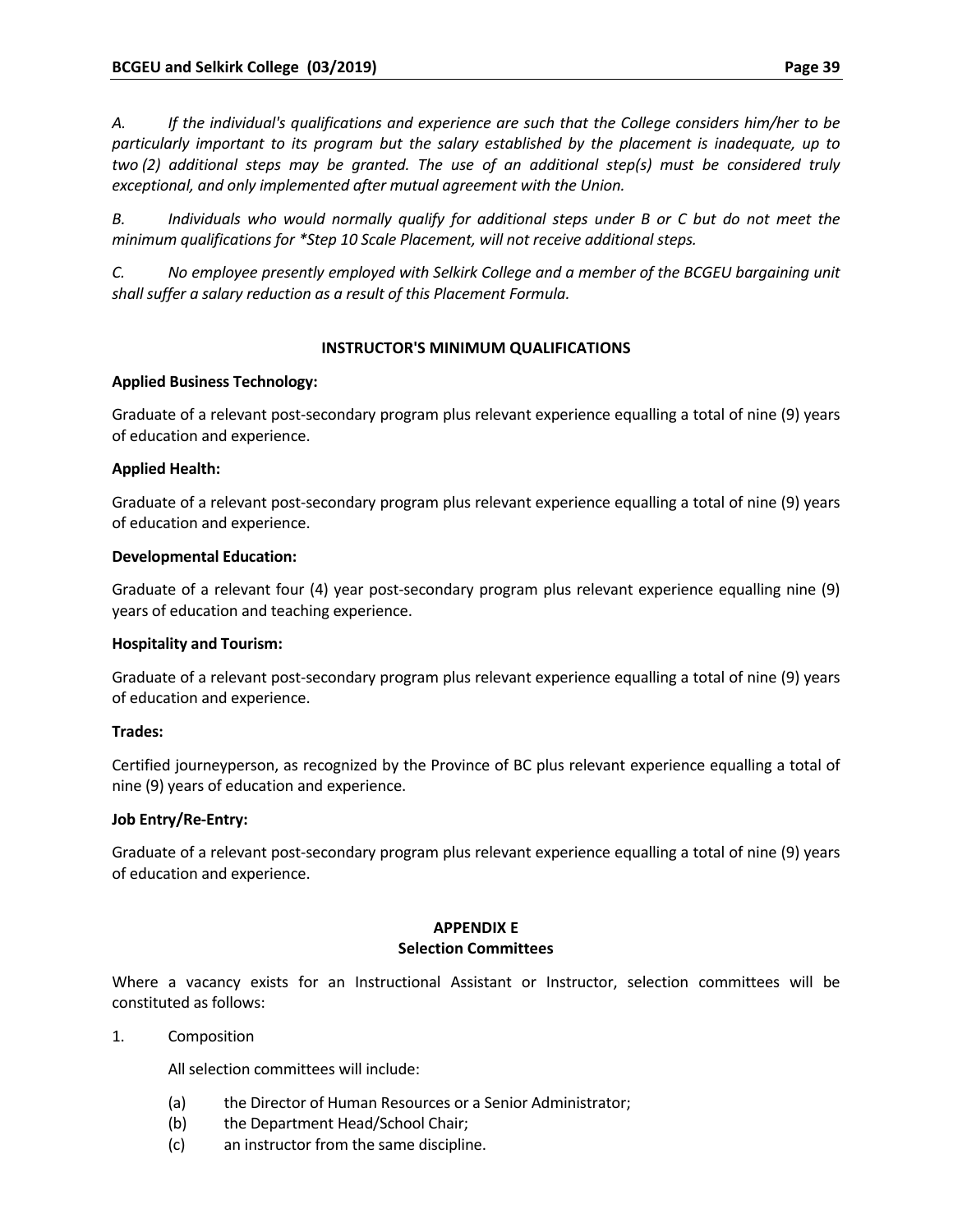In the event there are currently no instructors in that discipline, an instructor from a related discipline within the bargaining unit, will be included.

- 2. Throughout the selection process, the Director of Human Resources will be responsible for the administration of the selection process.
- 3. Once approval for a position to be filled has been given, the Director of Human Resources (or senior administrator) will initiate the creation of the Selection Committee.
- 4. The Selection Committee will have access to all materials submitted by all applicants.
- 5. The Selection Committee will participate in the preparation of the short list and interviews of the short-listed candidates. All interviews will be conducted with the same individuals from the Selection Committee in attendance.
- 6. Competency based assessment will be employed in all hiring decisions. Candidates may be required to perform a simulated work exercise.
- 7. A numerical scoring system of predetermined competencies will be used for the purpose of making decisions within the Committee.
- 8. Following the interviews, the Director of Human Resources (or designate) will complete reference checks for the candidates selected by the Selection Committee.
- 9. Following the completion of the reference checks, the Selection Committee will recommend in ranking order, the candidate(s) considered acceptable by the Selection Committee.
- 10. The Director of Human Resources will make an offer of employment to the selected candidate on behalf of the College. In the event that the recommendation of the Selection Committee is not accepted by the College, the Director of Human Resources will outline the reason(s) in confidence to the Selection Committee.
- 11. The Selection Committee will be advised of the selected candidate's response. In the event that an internal candidate is selected, he or she will be responsible for informing his supervisor and will be advised to that effect by the Director of Human Resources.
- 12. The Director of Human Resources will be the only spokesperson on behalf of the College. Selection committee members will maintain confidentiality and discuss selection related activities only with members of the Selection Committee.

In the event that one or more members of the Selection Committee are dissatisfied with the process or decision reached, they may discuss their concern with the President.

# **LETTER OF UNDERSTANDING 2 Re: On‐Line Learning**

The parties agree to continue to meet to discuss and review the workload of on‐line instructors in Trail and Castlegar.

The parties will use the provisions of Article 6.6 Education Technology/Distributed learning of the Common Agreement and Clause 12.9 of the local Collective Agreement as the basis of their discussions.

Any recommendations to amend the Collective Agreement arising from this Letter of Understanding, are subject to approval and ratification by the respective principals prior to implementation. For the